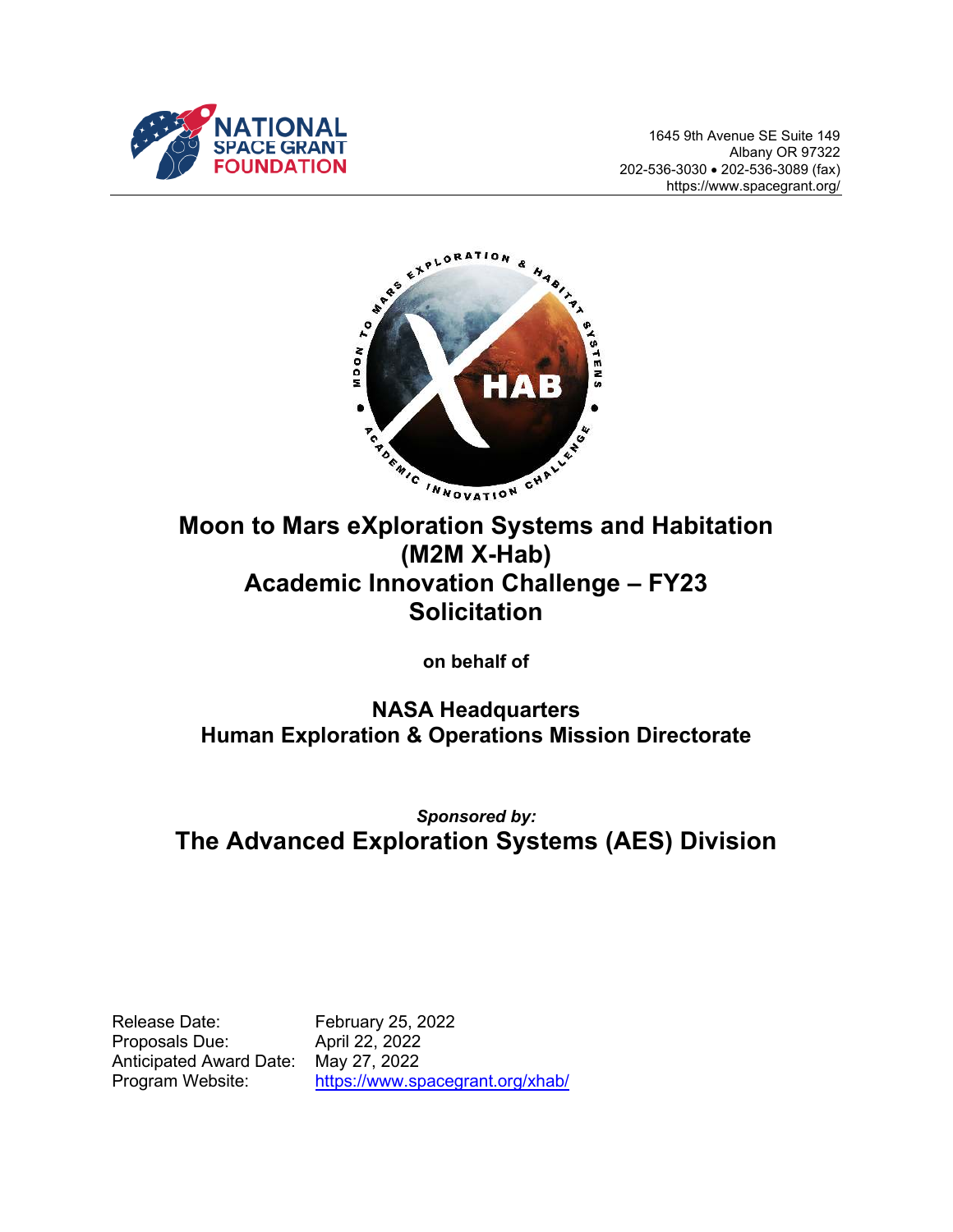### **X-Hab 2023 Academic Innovation Challenge Solicitation**

#### **1. Funding Opportunity Description - Synopsis**

The Moon to Mars eXploration Systems and Habitation (M2M X-Hab) 2023 Academic Innovation Challenge is a university-level challenge designed to develop strategic partnerships and collaborations with universities. It has been organized to help bridge strategic knowledge gaps and increase knowledge in capabilities and technology risk reduction related to NASA's vision and missions. The competition is intended to link with senior- and graduate-level design curricula that emphasize hands-on design, research, development, and manufacturing of functional prototypical subsystems that enable functionality for space habitats and deep space exploration missions. NASA will directly benefit from the challenge by sponsoring the development of innovative concepts and technologies from universities, which will result in novel ideas and solutions that could be applied to exploration.

The Advanced Exploration Systems (AES) Division will offer multiple awards of \$13k - \$50k each to design and produce studies or functional products of interest to the AES Division (see Section 3.2, M2M *X-Hab Proposal Topic List*) as proposed by university teams according to their interests and expertise. The prototypes produced by the university teams (examples of which are shown in Figure 1) may be integrated into existing NASA-built operational prototypes. Universities interested in participating will submit M2M X-Hab proposals, which will be reviewed by technical experts; subsequent down-selection will determine which projects will be funded. M2M X-Hab university teams will be required to complete their products for evaluation by the AES Division in May 2023. Universities may form collaborations to perform as a single distributed project team.

![](_page_1_Figure_4.jpeg)

**Figure 1:** Previous X-Hab Projects (from top left, clockwise): Deployable Airlock, Closed Environment Air Revitalization System Based on Metal Organic Framework Adsorbents, Carbon-fiber/Fused Deposition Modeling Spacecraft Structural Fabrication System, Sample Handling System for GeoLab Glovebox (Image credit: NASA).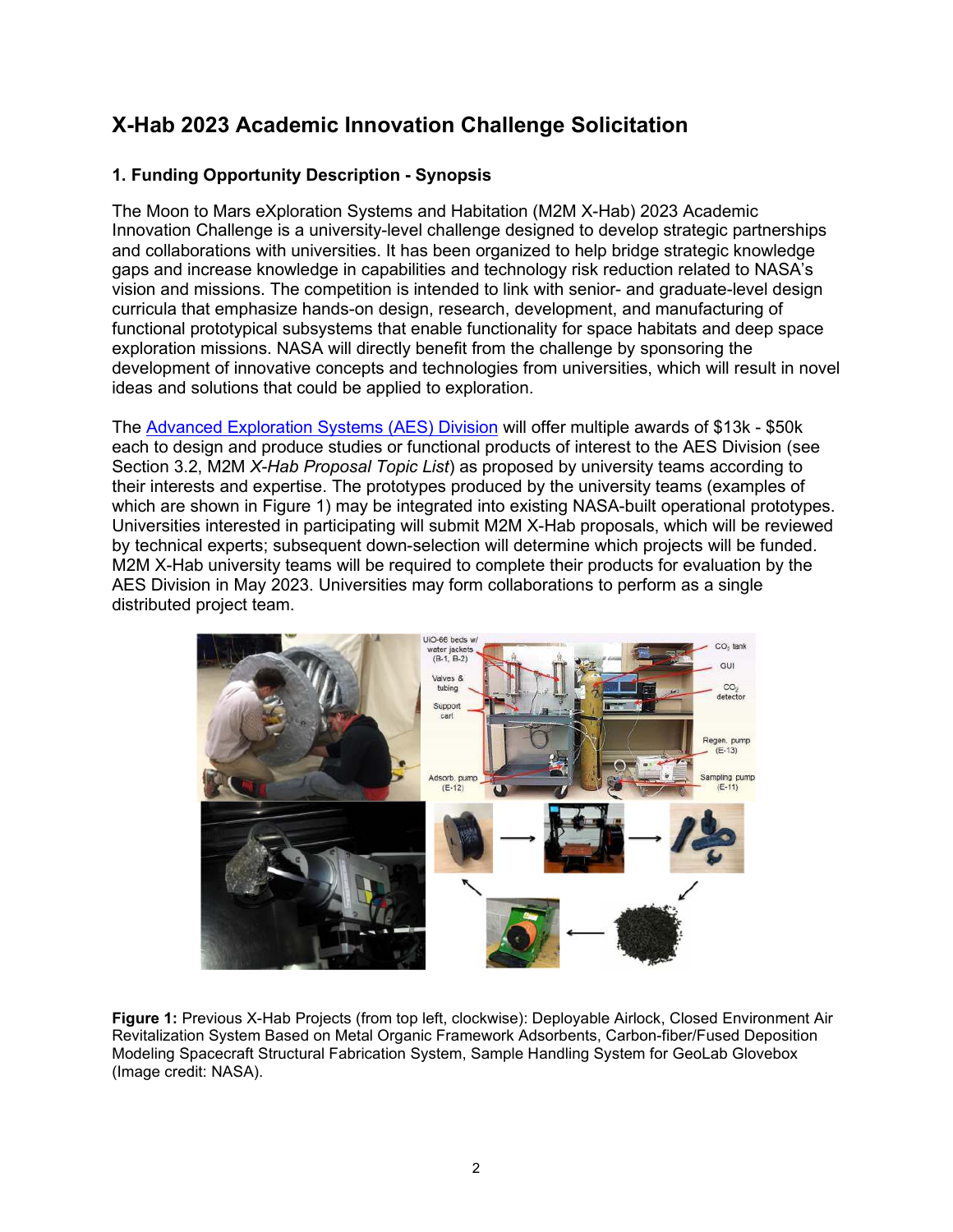**Students in the Critical Path:** The M2M X-Hab Academic Innovation Challenge has a unique approach to student involvement, in that the student team is placed in the NASA mission critical path for the product or technology that they develop alongside NASA researchers. Teams are required to go through a series of NASA-standard assessments as other NASA engineering products, including a System Definition Review (SDR), a Preliminary Design Review (PDR), and a Critical Design Review (CDR). With this approach, NASA is putting a great deal of responsibility on the students. This in turn gives the students a bigger stake in the development of space technologies that likely will form the basis for future systems and technologies that will be flown in space.

#### **2. Eligibility**

Proposals will be accepted from faculty who are U.S. citizens and currently teach an Accreditation Board for Engineering and Technology (ABET)-accredited engineering senior or graduate design, industrial design, or architecture curriculum teaming course at a university affiliated with the National Space Grant College and Fellowship Program, or other US accredited university. Multidisciplinary, multi-departmental, and/or multi-institutional teaming collaborations are highly encouraged.

Historically Black Colleges and Universities, Tribal Colleges, and other minority-serving educational institutions are particularly encouraged to apply. Proposals from women, members of underrepresented minorities groups, and persons with disabilities are highly encouraged.

In order to fully comply with the United States Department of Commerce, Bureau of Industry and Security (BIS) Export Administration Regulations (EAR), *participation in the M2M X-Hab program by citizens of controlled countries, as defined in Part 768.1.d is prohibited*. This restriction applies to all faculty members, staff, students, consultants, and any other individual that participates in the M2M X-Hab program. For the current "Controlled Countries" list, reference EAR Part 768.1d

#### **3. Funding Opportunity Description - Details 3.1 Description**

NASA's multicenter AES Division is requesting proposals for the Moon to Mars eXploration Systems and Habitation (M2M X-Hab) 2023 Academic Innovation Challenge. The M2M X-Hab Challenge is a university-based challenge to provide real world, hands-on design, research and development opportunities to university teams. Teams will design, manufacture, assemble, test, and demonstrate functional prototypical subsystems and innovations that enable increased functionality for human space exploration missions. The projects and products of the challenge will be evaluated by NASA subject matter experts currently working in the topic area and may be integrated into prototypes for the purpose of operational and functional evaluation opportunities. Alternatively, the products of the challenge may be used in other NASA studies or analyses of exploration architectures. In previous X-Hab rounds, products have been tested and evaluated at NASA's Johnson Space Center (JSC), Marshall Space Flight Center (MSFC), Kennedy Space Center (KSC), NASA's Desert Research and Technology Studies (D-RATS) analog field tests, and school campuses. The products and technologies produced by the universities for the M2M X-Hab 2023 challenge may be improved upon for next-generation exploration systems and may eventually provide the basis for future flight demonstrations and exploration missions.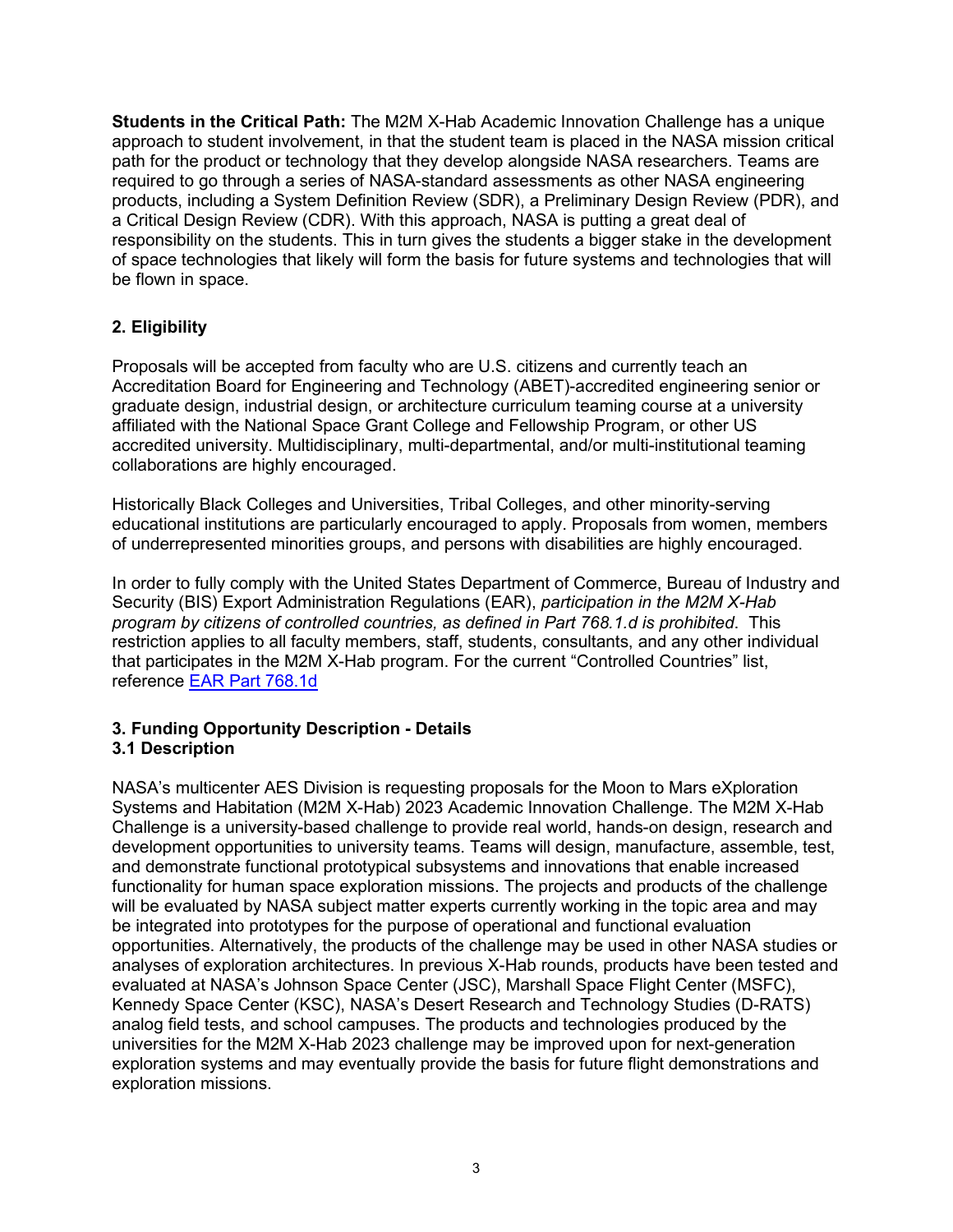NASA's AES Division is inviting university faculty who teach design courses to submit proposals for a two-semester design course based on a topic that is congruent with the faculty members' interests and the topic list provided in Section 3.2. Design projects are intended to stimulate undergraduate and graduate research on current NASA exploration activities and to bring forth innovative ideas that can be used to complement those currently under development at NASA field centers. Additionally, such academic involvement will provide a hands-on space systems project development experience to enhance the scientific, technical, leadership, and project management and participation skills for the selected student teams, thereby improving the prospects for graduates to pursue additional studies and to seek careers in the space industry. The design courses should be related to existing or planned exploration systems and missions.

The selected project teams will implement the design course during the fall 2022 and spring 2023 semesters. Applicants are required to apply a systems engineering approach in the design course. For reference, please see the NASA Systems Engineering Handbook NASA SP-2016- 6105 Rev2. Further, all teams must provide proof that the course has been approved to be taught at their institution and the selected professor must be available for technical assistance to the implementing university team in 2022-2023 academic year.

NASA understands that the funding awarded to manufacture some test articles may not be sufficient; thus, NASA may require teams to obtain supplemental sponsored or leveraged funding from university sources or industry partners in order to design, manufacture, assemble, test, and demonstrate a functional and operational test article. Any savings from reducing or waiving overhead costs at universities may count as leveraged funding in the proposals. Additionally, the supplemental funding may enable the teams to enhance the quality or scope of the proposed work. As part of this solicitation, universities are encouraged to seek additional, innovative sponsorships and collaborations (project teaming) with other universities and organizations (including institutional support, industry, space grant consortia, etc.) to meet the design requirements and test objectives. Each proposal must include a signed letter of commitment from the university faculty, collaborators, and their potential sponsor(s) to ensure their commitment to the project.

The following project review milestones will take place with participation from the NASA Project Team, for the awarded university projects (dates are approximate):

- 07 Oct 2022 Requirements and System Definition Review (SDR)
- 10 Nov 2022 Preliminary Design Review (PDR)
- 20 Jan 2023 Critical Design Review (CDR)
- 10 Mar 2023 Progress Checkpoint Review
- 05 May 2023 Project Completion and Evaluation by NASA

Additional information on the listed reviews is found in Appendix E: *NASA Review Requirements and Checklists* 

Interactions with NASA personnel are not limited to these meetings. Additional meetings for more technical interchange can be requested by the teams but are not required as a milestone.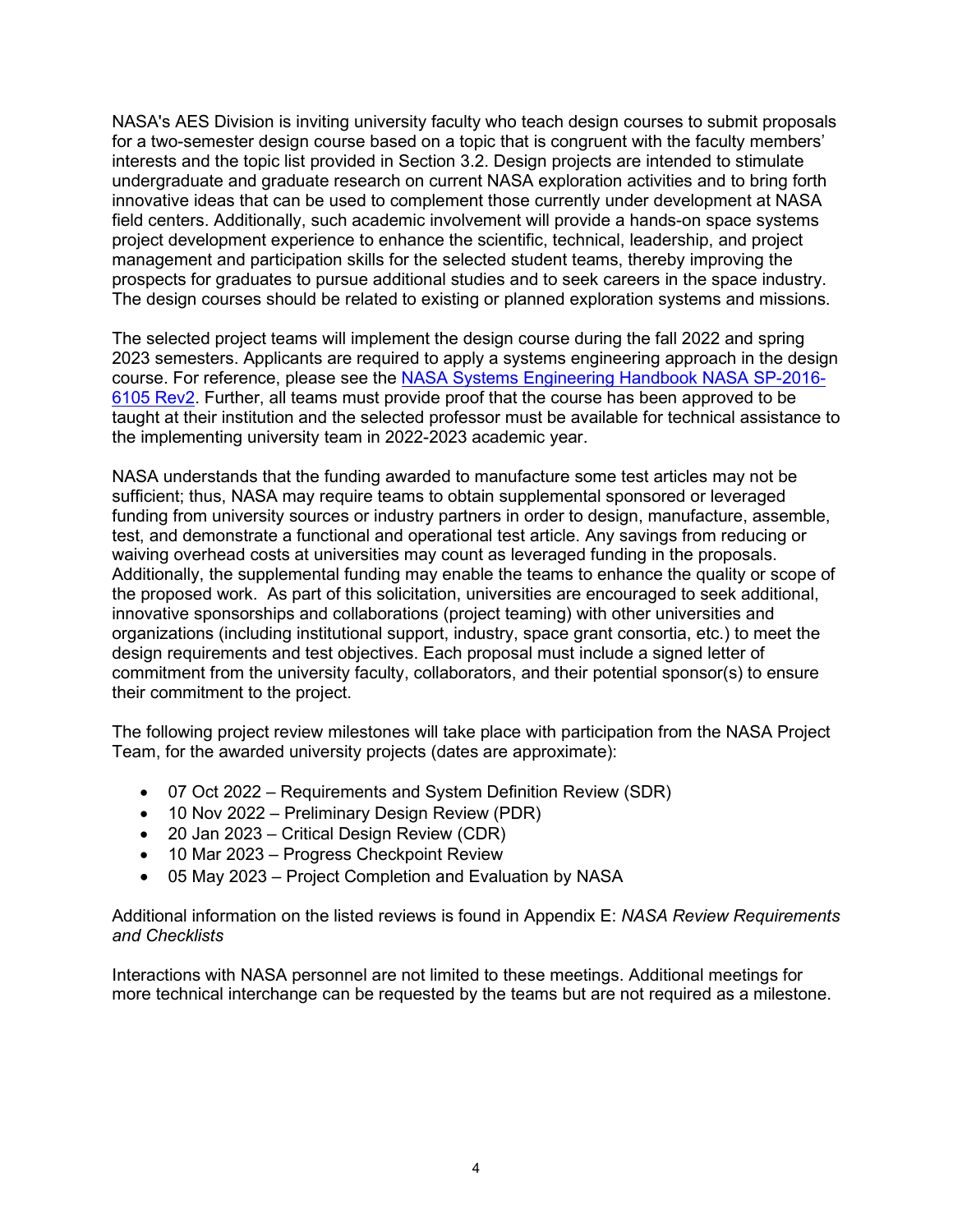#### **3.2 M2M X-Hab Proposal Topic List**

Proposals addressing the following topics will be given priority consideration. Proposals that address other areas in direct support of the Advanced Exploration Systems Division will also be considered. Detailed topic descriptions are located in Appendix B.

#### **Project Sponsor: Advanced Exploration Systems**

- Project Title: Spaceflight Autonomous Multigenerational Microbial Sequencer (SAMMS) in Support of Plant-Growth Systems
- Project Title: Intelligent Devices/Equipment/Instruments (IDEI) for Enabling Crew Health and Performance on Mars
- Project Title: Regenerable Liquid Desiccants for High-Efficiency Humidity Control
- Project Title: Move that Goo! Flow Limitations of High-Viscosity Fluids in Microgravity
- Project Title: Verification and Validation of Machine Learning for Safety Critical Autonomous Systems
- Project Title: Head and body monitoring sensorimotor assessment tool
- Project Title: Moon Supply: Logistics Transfer on the Lunar Surface
- Project Title: Autonomous Cargo Management & Distribution for Surface Logistics

#### **3.3 Academic Innovation Challenge Background and Purpose**

This announcement maps to NASA Budget Documents, Strategic Plans, and Performance Reports where NASA identifies, establishes, and maintains a diverse set of partnerships to enable collaborations of mutual benefit to NASA and academia. NASA is dedicated to creating a capability-driven approach to technology and foundational research that enables sustained and affordable off-Earth human and robotic exploration. It has a long history of working with universities in pursuit of joint-interest research and technology development efforts. Drawing on talent from industry and academia, NASA delivers innovative solutions that dramatically improve technological capabilities for its missions, thereby benefiting the nation and humankind. Using innovative approaches to problem solving—such as challenges and collaborations—NASA seeks to stimulate innovators, thereby creating diverse pools of problem solvers that address NASA problems and advance technology development in a flexible way for technological breakthroughs.

The AES Division has five main objectives for the Academic Challenge:

- 1. Teams will learn by putting into practice the knowledge and skills they have gained throughout their years at their respective universities.
- 2. Teams will analyze and solve complex design and integration issues from an interdisciplinary perspective, exercising their innovation skills and initiative as they deal with conflicting requirements and make appropriate trade-offs.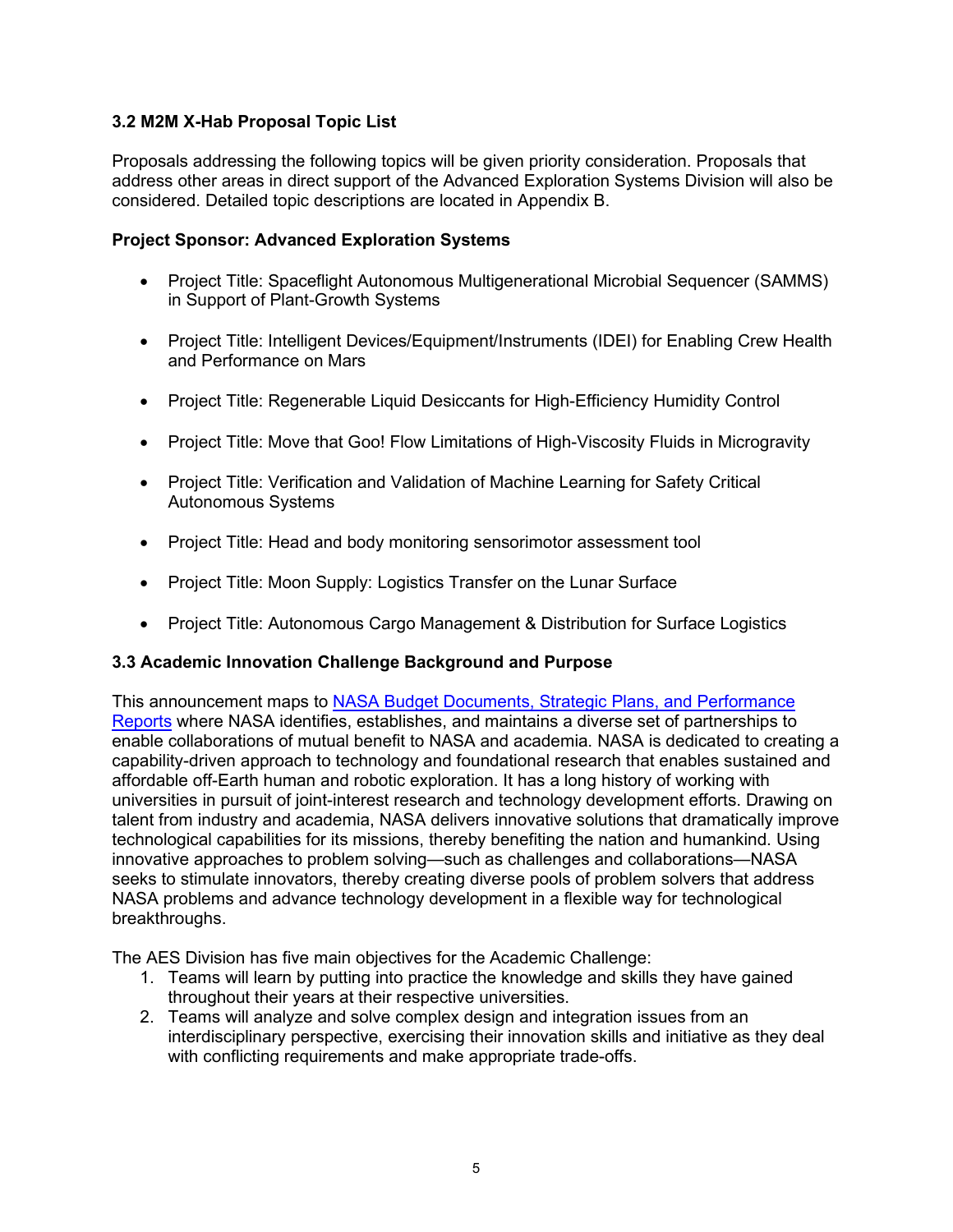- 3. Teams will develop skills in project planning, teamwork, leadership, critical thinking, and decision-making in an academic environment, but with an eye toward integration with NASA activities.
- 4. Teams will produce a test article and a final report that will be made widely available to space agencies, aerospace companies, and universities.
- 5. Teams' support under this program will adhere to NASA's commitments in its *Strategic Plan* to "maintain strong partnerships with academia" and to "engage and inspire students."

Pursuant to these objectives, NASA's AES Division focuses on advanced design, development, and demonstration of exploration capabilities to reduce risk, lower life cycle cost and validate operational concepts for future human missions to deep space. AES leads development of new approaches to project and engineering management, such as rapid systems development or alternative management concepts, open innovation, and collaboration. Specifically, AES Division activities are uniquely related to crew safety and mission operations in deep space and are strongly coupled to future vehicle development. The activities fall under six primary domain areas: Crew Mobility Systems, Habitation Systems, Vehicle Systems, Foundational Systems, Robotic Precursor Activities, and Human Spaceflight Architecture Development. NASA is also extending human presence deeper into space with the Moon to Mars for long-term exploration and utilization by first establishing a Lunar Gateway in cislunar space. The purpose of the M2M X-Hab Academic Innovation Challenge is to leverage funding, capabilities, and expertise within and outside of NASA to overcome technology barriers and advance technology in these areas. Topic areas are summarized as follows:

#### **Crew Mobility Systems**

Systems to enable the crew to conduct "hands-on" surface exploration and in-space operations, including portable life support systems, and extravehicular activity tools.

#### **Habitation Systems**

Habitation systems provide a safe place for astronauts to live and work in space and on planetary surfaces. They enable crews to live and work safely in deep space, and include integrated life support systems, radiation protection, fire safety, and systems to reduce logistics and the need for resupply missions.

#### **Vehicle Systems**

Vehicle systems include human and robotic exploration vehicles, including advanced inspace propulsion, extensible lander technology, modular power systems, and automated propellant loading on the ground and on planetary surfaces.

#### **Foundational Systems**

Foundational systems provide more efficient mission and ground operations and those that allow for more earth independence. These systems foster autonomous mission operations, *in situ* resource utilization, in-space manufacturing, communication technologies, and synthetic biology applications.

#### **Robotic Precursor Activities**

Robotic missions and payloads acquire strategic knowledge about potential destinations for human exploration. They inform systems development, including prospecting for lunar ice, characterizing the Mars surface radiation environment, radar imaging of near-Earth asteroids, instrument development, and research and analysis.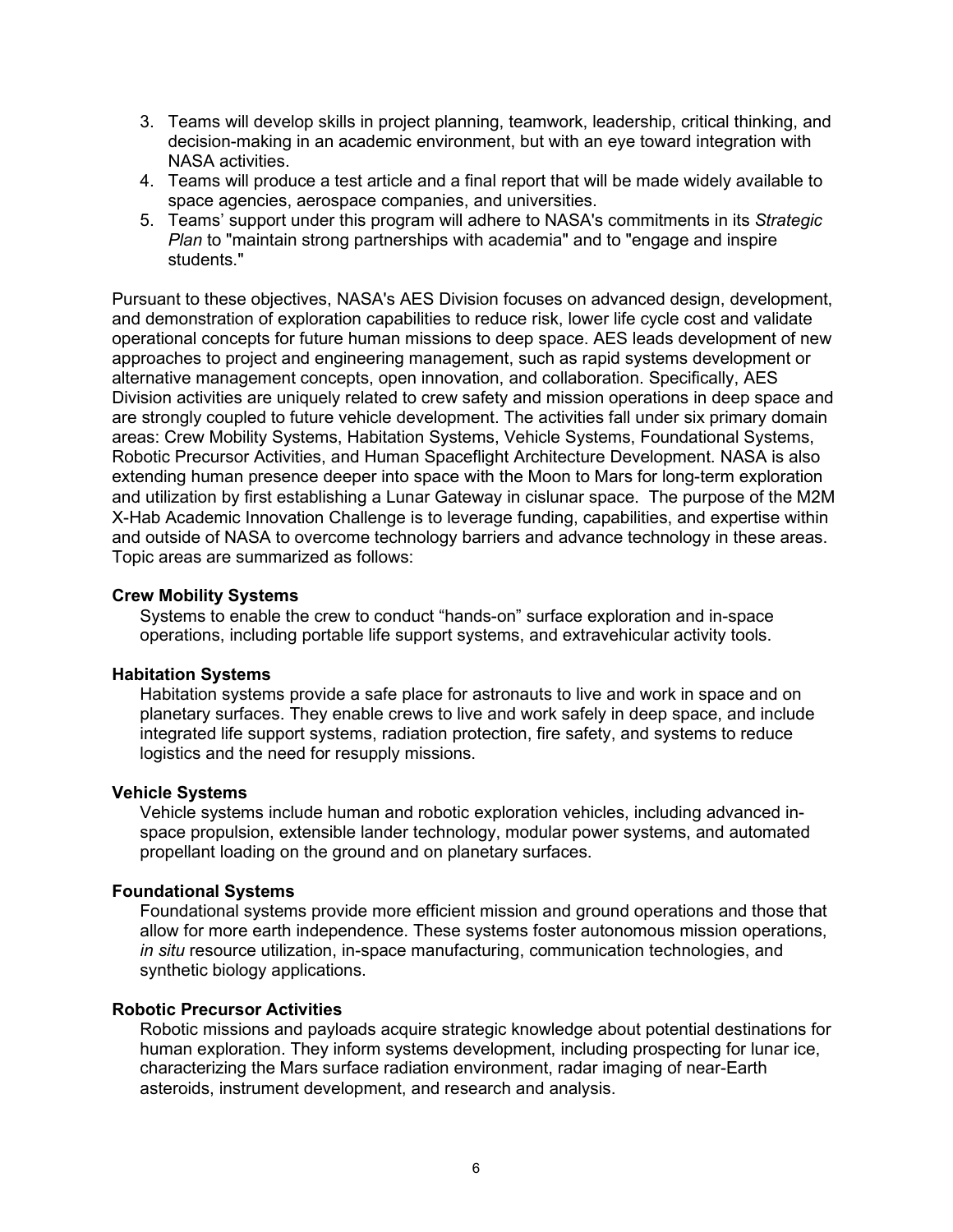#### **Human Spaceflight Architecture Systems (Artemis focused)**

Gateway establishes a platform to mature necessary short- and long-duration deep space exploration capabilities through the 2030s. It will be assembled in a lunar orbit where it can be used as a staging point for missions to the lunar surface and destinations in deep space, providing a flexible human exploration architecture. Gateway can be evolved for different mission needs (exploration, science, commercial and international partners). Initial functionality will include several main elements: a Power and Propulsion Element (PPE), habitation elements, two airlock elements (one to enable human Extra-Vehicular Activities (EVA), one to pass science hardware and experiments), utilization, and required logistics element(s). The element containing a science airlock will also house additional propellant storage and advanced lunar telecommunications capabilities.

#### **3.4 Online Technical Interchange Forum**

Prior to the proposal submission deadline, an online Technical Interchange will be posted for NASA AES Division representatives to answer questions about the project. Questions pertaining to this effort shall be submitted to xhab@spacegrant.org no less than four days prior to the deadline to have them included in the response. Answers will be published on the solicitation website.

#### **Schedule**:

Questions are due by April 1, 2022. Responses will be posted on April 8, 2022

#### **3.5 Pertinent Dates**

#### **Proposal Phase**

| 25 Feb   | 2022 | Date of Announcement and Release of RFP           |
|----------|------|---------------------------------------------------|
| 01 Apr   | 2022 | Questions for online Technical Interchange due    |
| 08 Apr   | 2022 | Responses to submitted questions published online |
| 22 April | 2022 | Proposal due                                      |
| 27 May   | 2022 | Award announcements                               |

#### **Award Phase**

| Summer - Fall 2022 | Design phase                              |
|--------------------|-------------------------------------------|
| Sept 2022          | Kickoff meetings                          |
| 07 Oct<br>2022     | Requirements and System Definition Review |
| 12 Nov 2022        | <b>Preliminary Design Review</b>          |
| 20 Jan<br>2023     | <b>Critical Design Review</b>             |
| 10 March 2023      | <b>Progress Checkpoint Review</b>         |
| 05 May 2023        | Project Completion and Evaluation by NASA |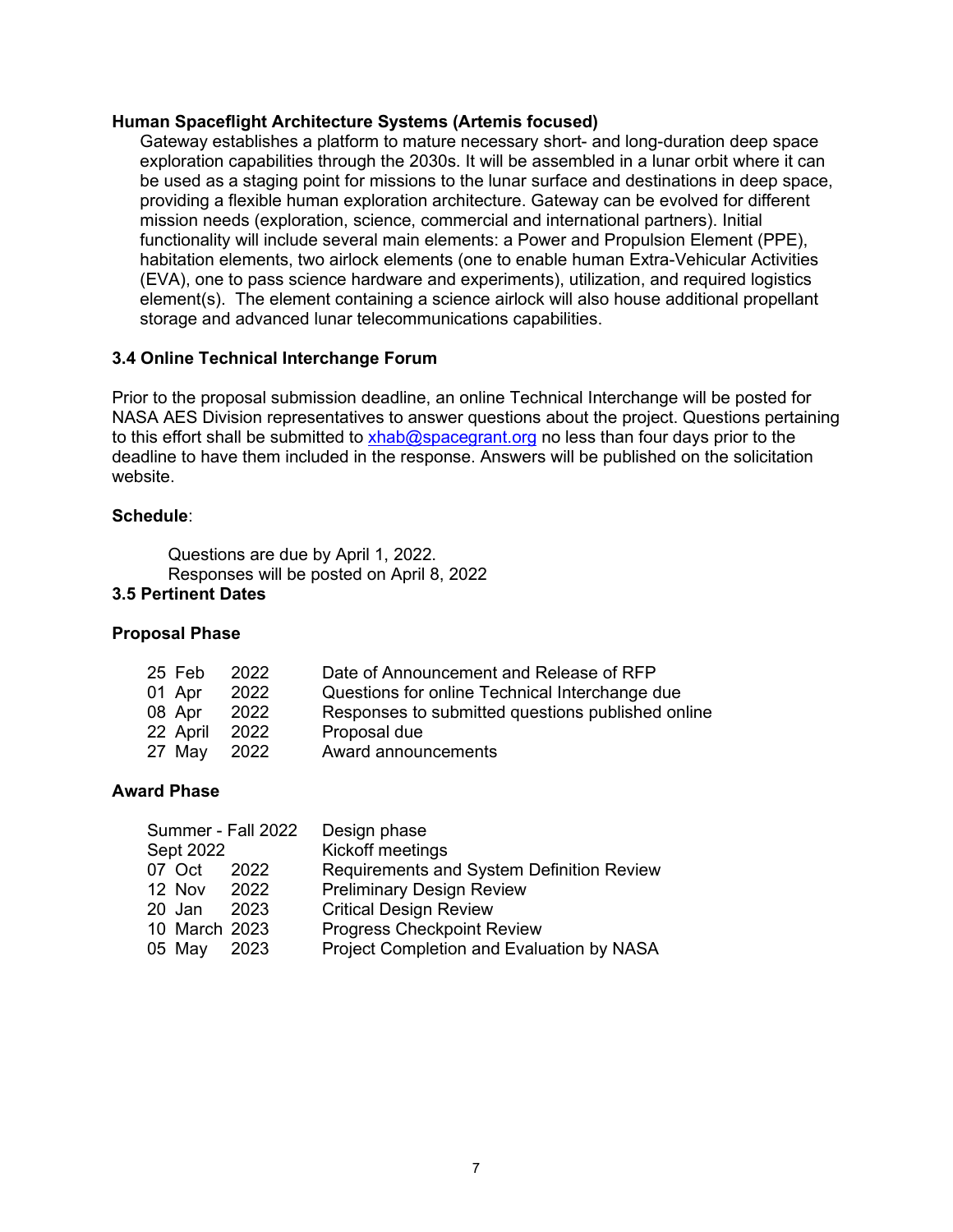#### **3.6 Documentation and Deliverables**

#### *3.6.1 Project Documentation*

For successful project completion, award recipients will provide the following deliverables:

- 1. Work Plan and Implementation Schedule by the SDR. milestone
- 2. Participation in Milestone Progress Reviews (using any one of a number of video teleconferencing tools) through the project execution
- 3. Report on Educational Outreach activity prior to Project Completion
- 4. Demonstration articles for M2M X-Hab developmental studies prior to Project **Completion**
- 5. Technical Final Report prior to Project Completion.
	- 1. Third party content will not be included in the final report, including materials protected by copyright or trademark. Third party content is any content created by an entity other than the awardee or NASA.
	- 2. Photos or videos included in the final report featuring the authors must include written permission to publish the photos/videos in any medium. Photos/videos featuring individuals other than the authors will not be incorporated into this final report.
	- 3. Any financial information included, as deemed necessary to the final report by the authors, will be incorporated into a separate appendix.
	- 4. Any included software code will be incorporated into a separate appendix.
	- 5. Universities must comply with the U.S. export requirements by submitting their final presentation/report to their University Export Control Office (ECO) for review prior to submission to NASA.
	- 6. If determined export controls do not apply, the ECO will note the outcome and recommend the final presentation/report be approved/accepted.
	- 7. After ECO approval, the M2M X-Hab coordinator will file a Scientific and Technical Information/Document Availability Authorization (STI/DAA) form NG1676B using the NASA Electronic Forms site (https://nef.nasa.gov/) to formally archive the report.
	- 8. Project teams/advisors are expected to provide a list of authors and brief abstract in support of the Document Availability Authorization process.
	- 9. No personal contact information will be included in the final report.

#### *3.6.2 Formal Review Activities and Requirements*

As noted elsewhere, submitted projects will undergo formal NASA review and assessment. Descriptions of the individual review components, their purposes, and checklists to help teams prepare for the reviews are found in Appendix E: *NASA Review Requirements and Checklists.*

#### **3.7 Period of Performance**

The period of performance for this award will be August 1, 2022, to May 31, 2023. The contract for the awarded teams may be extended to facilitate participation in testing as appropriate.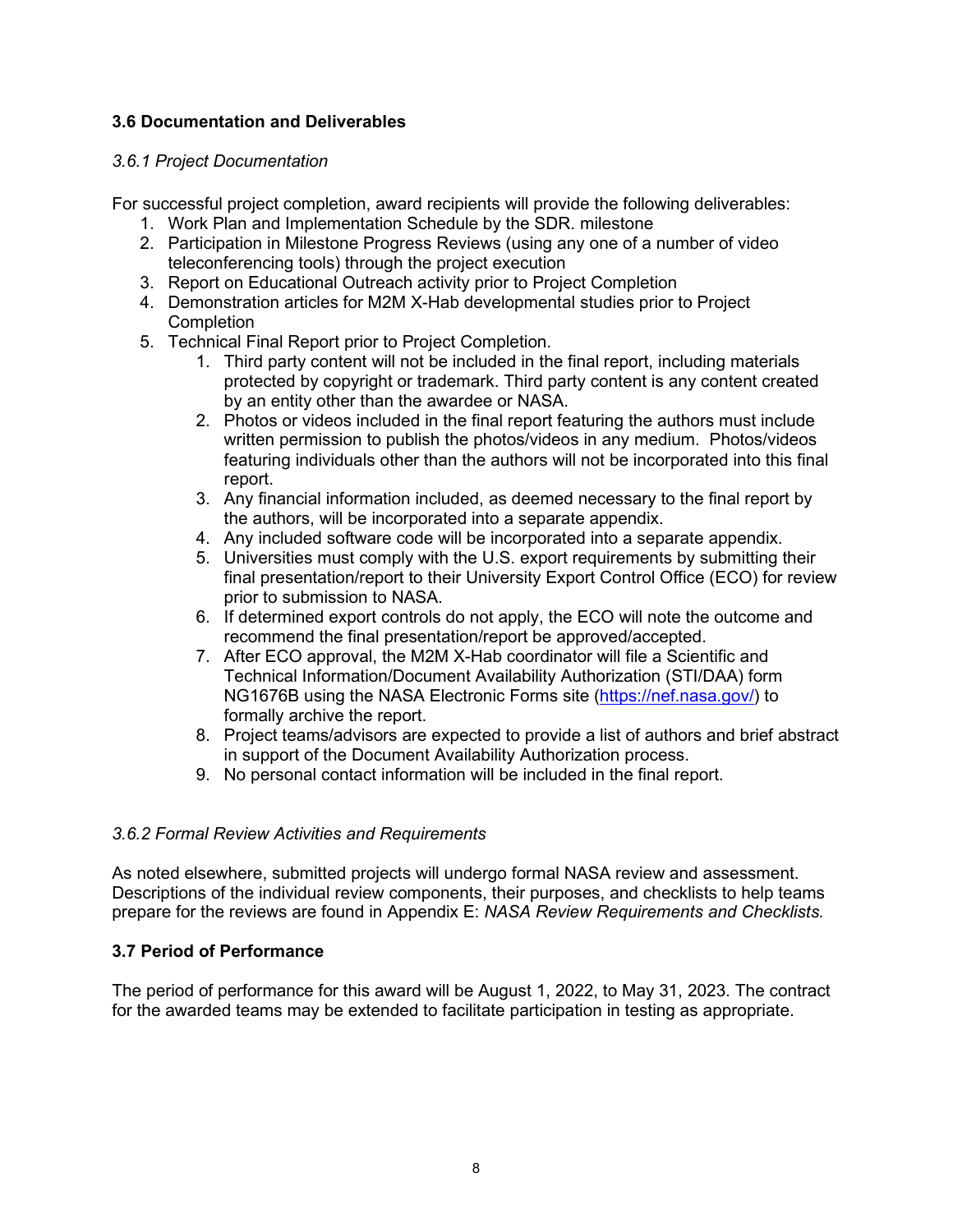#### **3.8 Facilities and Equipment**

Facilities and equipment needed to conduct this M2M X-Hab 2023 Academic Innovation Challenge are the responsibility of the proposing project team and respective universities. No unique facilities, U.S. Government-owned facilities, industrial plant equipment, or special tooling is required.

## **4. Proposal and Submission Information**

#### **4.1 Proposal Format and Content**

Proposals should be single-spaced, formatted to fit on standard  $8\frac{1}{2}$ " x11" paper, no smaller than 12-point font, with one-inch margins throughout. All proposals must be prepared in the following sequence of sections:

- A. **Title Page** (not included in the page count) Title of the M2M X-Hab 2023 Academic Innovation Challenge project, university name, name and contact information of proposing faculty member(s) (address, university affiliation, email address, and phone number), and the local Space Grant Consortium faculty affiliation (if applicable).
- B. **Body of Proposal** (12 pages maximum)
	- *Proposal Synopsis* Description of the M2M X-Hab 2023 Academic Innovation Challenge work plan, design challenge to the students, and scope of the proposed effort.
	- *Significance* Description of the need and relevance of the proposed design project for NASA, and how this course will benefit the university.
	- *Content* Description of the course outline, framework, and the faculty outline. Applicants should describe the involvement of appropriate computer-aided tools in their design and analysis solutions. Applicants should describe how a systems engineering process will be applied. Applicants should propose a preliminary notional concept for the proposed study or test article with the understanding that the design should occur during the fall semester.
	- *Administration* Description of project administration approach including the facilitation of cross-campus or other partnership collaborative efforts.
	- *Mechanisms for Integration* Description of how the M2M X-Hab prototype will be integrated and tested at the affiliated university in the 2022-23 academic year. Describe how the M2M X-Hab work will be performed during regular courses. Describe the feasibility of implementing the project team with other universities, if applicable.
	- *Diversity* Demonstrate efforts to attract a diverse group of student participants, including underrepresented and underserved minorities, women, and students with disabilities, along with multiple academic disciplines. Some applicable disciplines include engineering, industrial design, and architecture curricula.
	- *Educational Outreach Plan* Provide a plan to engage K-12 students from the local community though presentations, team involvement, mentoring, etc. Note that NASA also has public relations specialists that will be available for assistance.
	- *Assessment Plan* Provide a plan that describes the evaluation approach for the design course, lessons learned, and potential impacts.
	- *Past Performance* Demonstrate successful implementation of design courses that have met ABET quality standards. Demonstrate experience with a systems engineering process.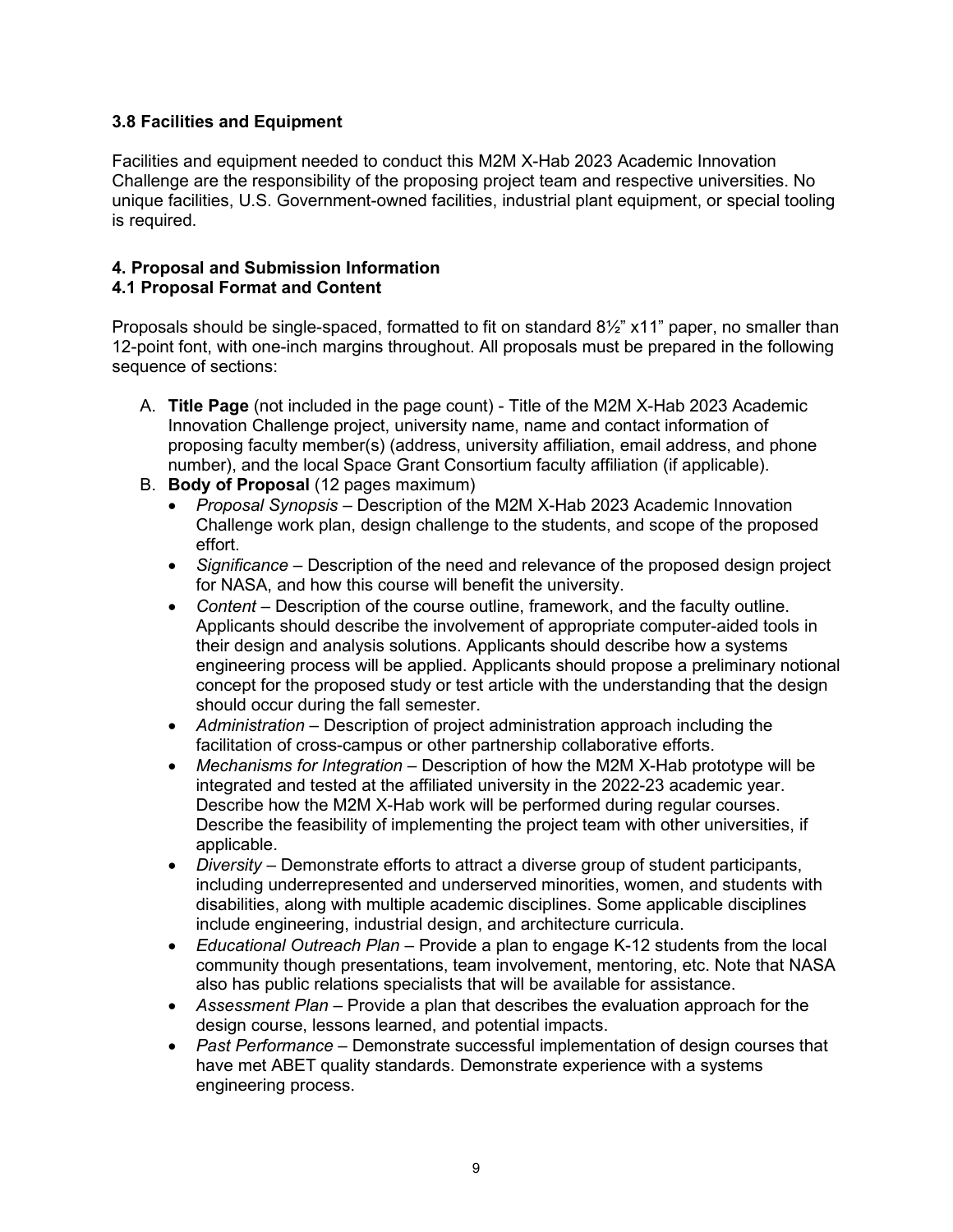- *Resources (Sponsors)* Include sponsorships, leveraging opportunities, unique capabilities, matching funds, and in-kind support. Also may include collaborations with other universities.
- C. **Schedule** (not included in the page count) Present a one-page overview of the proposed schedule. This should include the deliverables, expected dates of tangible outcomes, travel dates, and date of final report to NASA.
- D. **Budget** (not included in the page count) –Note that total requested NASA funding cannot exceed the funding level associated with the project title. Specific information should be given for salary, detailed expenses for supplies and materials for the course and for the project, and expenses for workshops and travel. Specific information should be given pertaining to supplemental funding by sponsors.
- E. **Collaboration** Showing estimated expenditures. Reduction or full waiver of indirect costs are encouraged and may be considered to be a university contribution to the project.
- F. **Appendix** (not included in the page count):
	- *Mandatory* Confirmation of support for the proposal must include signed documents from the university faculty, collaborators, and their potential sponsor(s) to ensure their respective commitment to the project.
	- *Mandatory* Include a signed confirmation from the university, stating that the M2M X-Hab 2023 Academic Innovation Challenge will be implemented during the 2022- 2023 academic year and will comply with all pedagogical requirements.

#### **4.2 Proposal Evaluation Criteria**

The M2M X-Hab Challenge is divided into two phases. Phase 1 solicits proposals that will be evaluated for selection and Phase 2 is the project execution of the selected teams, the actual challenge. Both phases will be evaluated based on appropriate predetermined evaluation criteria. Proposals exceeding the allocated budget will not be considered. Soliciting NASA collaborators strictly on the basis of previous X-Hab management will result in disqualification pre-evaluation through post-award.

#### **Phase 1 Evaluation Criteria**

The following criteria will be used in the Phase 1 proposal evaluation process:

#### **Logistics**

- $\bullet$  Identify project title.
- Identify project team.
- $\bullet$  Identify the principal investigator (PI).
- Identify a vision, mission, and concept of operations.
- Identify the problem statement, functional and performance requirements.
- Identify a work plan, integration testing plan, milestone schedule, and experience.
- Identify faculty institution and provide confirmation of commitment in appendix.
- Identify a research assistant to provide leadership to the student project team (optional).
- Identify affiliated Space Grant Consortium (if applicable), sponsor, or affiliations.
- Identify manufacturing, assembly, and pretesting capabilities and facilities.
- Identify a preliminary notional concept of the demonstration article, with the understanding the final design will occur during the fall semester.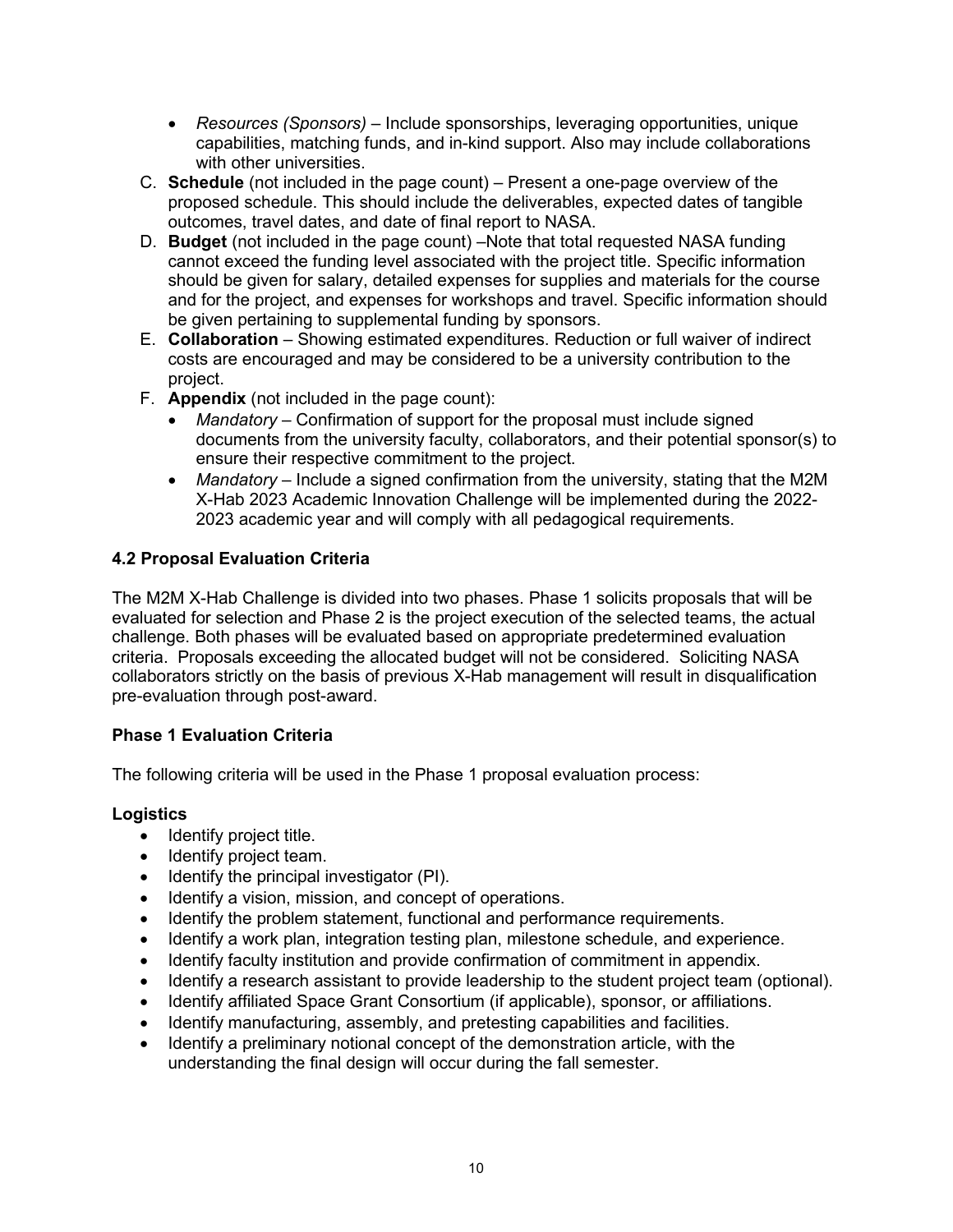#### **Merit**

- Demonstrate alignment with NASA Human Exploration and Operations Mission Directorate objectives.
- Describe work plan to implement and integrate project into university activities.
- Demonstrate alignment with ABET quality standards.
- Include systems engineering process in the course.
- Include appropriate computer-aided design and analysis tools in the course.
- Provide evidence of past performance of design courses that meet ABET quality standards.
- Provide feasibility of project teaming implementation with other universities.

#### **Contribution to NASA Strategic Goals**

- **Content:** Demonstrate ability to develop a meaningful, challenging, realistic hands-on Human Exploration and Operations Mission Directorate-relevant design project.
- **Continuity:** Demonstrate ability to create interest within NASA while connecting and preparing students for the workforce.
- **Diversity:** Demonstrate effort to attract a diverse group of student participants, including underrepresented and underserved minorities, women, and students with disabilities, along with multiple academic disciplines. Disciplines could include (but are not limited to) engineering, industrial design, and architecture curricula.
- **Education Outreach:** Demonstrate efforts to engage K-12 students in the local community.
- **Evaluation:** Provide assessment plan, including appropriate quantitative metrics and qualitative outcomes.
- **Budget:** Provide adequate, appropriate, reasonable, and realistic budget.

#### **4.3 Proposal Submission**

Electronic copies of proposals must be received no later than **midnight, Pacific Daylight Time, Friday, 22 April 2022**. *Late proposals will not be considered.* The proposal will be submitted online at https://spacegrant.net/proposals/xhab/

Applicants will be advised by electronic mail when selections are made. It is anticipated that the award will be announced on 27 May 2022.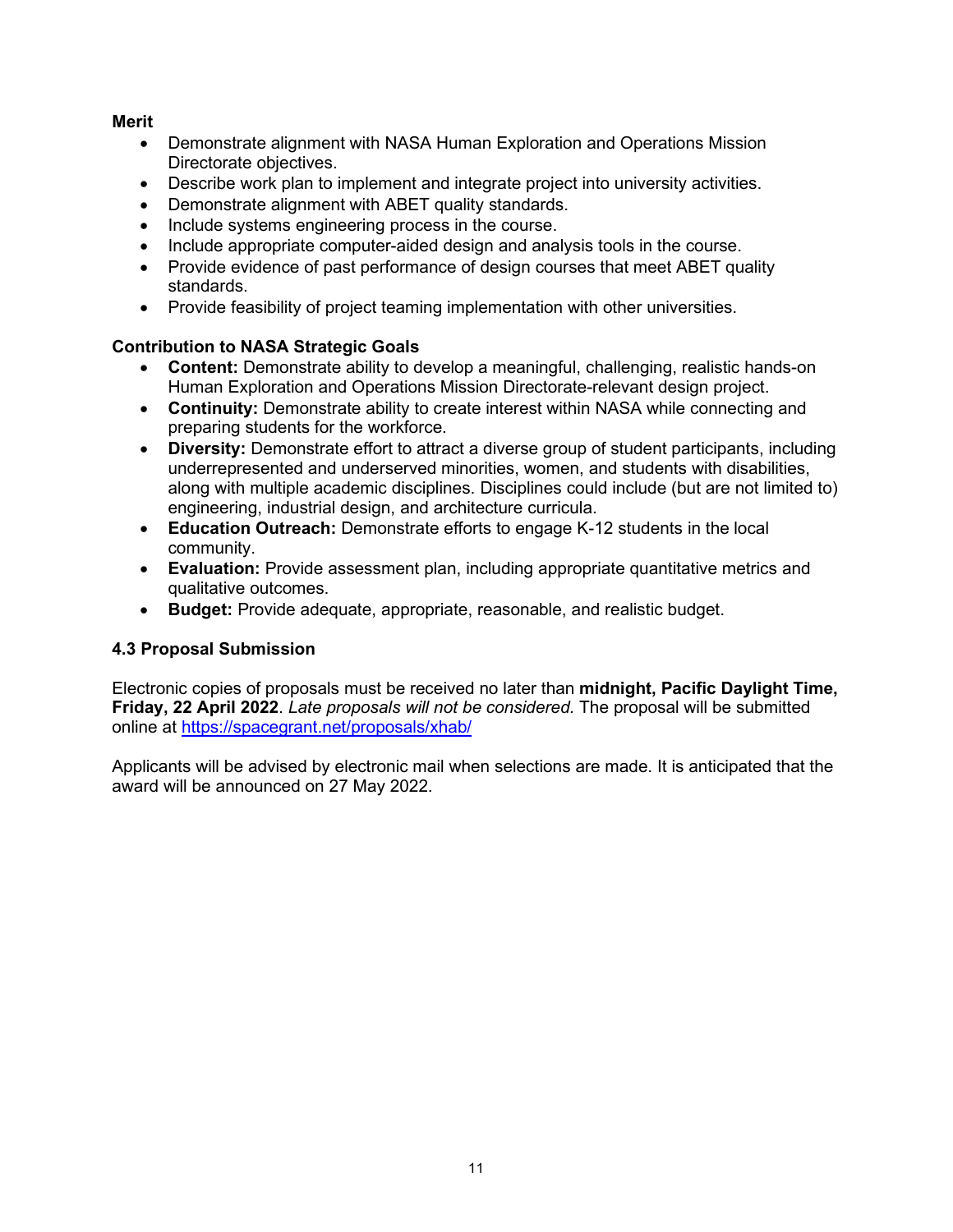### **Appendix A: Budget Summary**

| From $\qquad \qquad \qquad$ |                                                           | To (performance period)                                                         |
|-----------------------------|-----------------------------------------------------------|---------------------------------------------------------------------------------|
|                             | <b>Funds Requested</b><br>from Sponsor                    | <b>Proposed Cost</b><br>Sharing (if any)                                        |
| 1. Direct Labor             | \$                                                        | the contract of the contract of the contract of the contract of the contract of |
| 2. Other Direct Costs:      |                                                           |                                                                                 |
| a. Subcontracts             | \$                                                        |                                                                                 |
| b. Consultants              | \$                                                        |                                                                                 |
| c. Equipment                | \$                                                        |                                                                                 |
| d. Supplies                 | \$<br><u> 1980 - John Stein, Amerikaansk politiker</u>    |                                                                                 |
| e. Travel                   | \$<br><u> 1990 - Johann Barbara, martx</u>                |                                                                                 |
| f. Other                    | \$.                                                       |                                                                                 |
| 3. Indirect Costs           | \$                                                        | <u> 1980 - Johann Barbara, martxa alemaniar a</u>                               |
| 4. Other Applicable Costs   | S                                                         | <u> 1989 - Jan Barnett, fransk politik (d. 1989)</u>                            |
| 5. Total                    | \$<br><u> 1980 - Andrea Station Barbara, amerikan per</u> |                                                                                 |
| 6. Total Estimated Costs    | \$.                                                       |                                                                                 |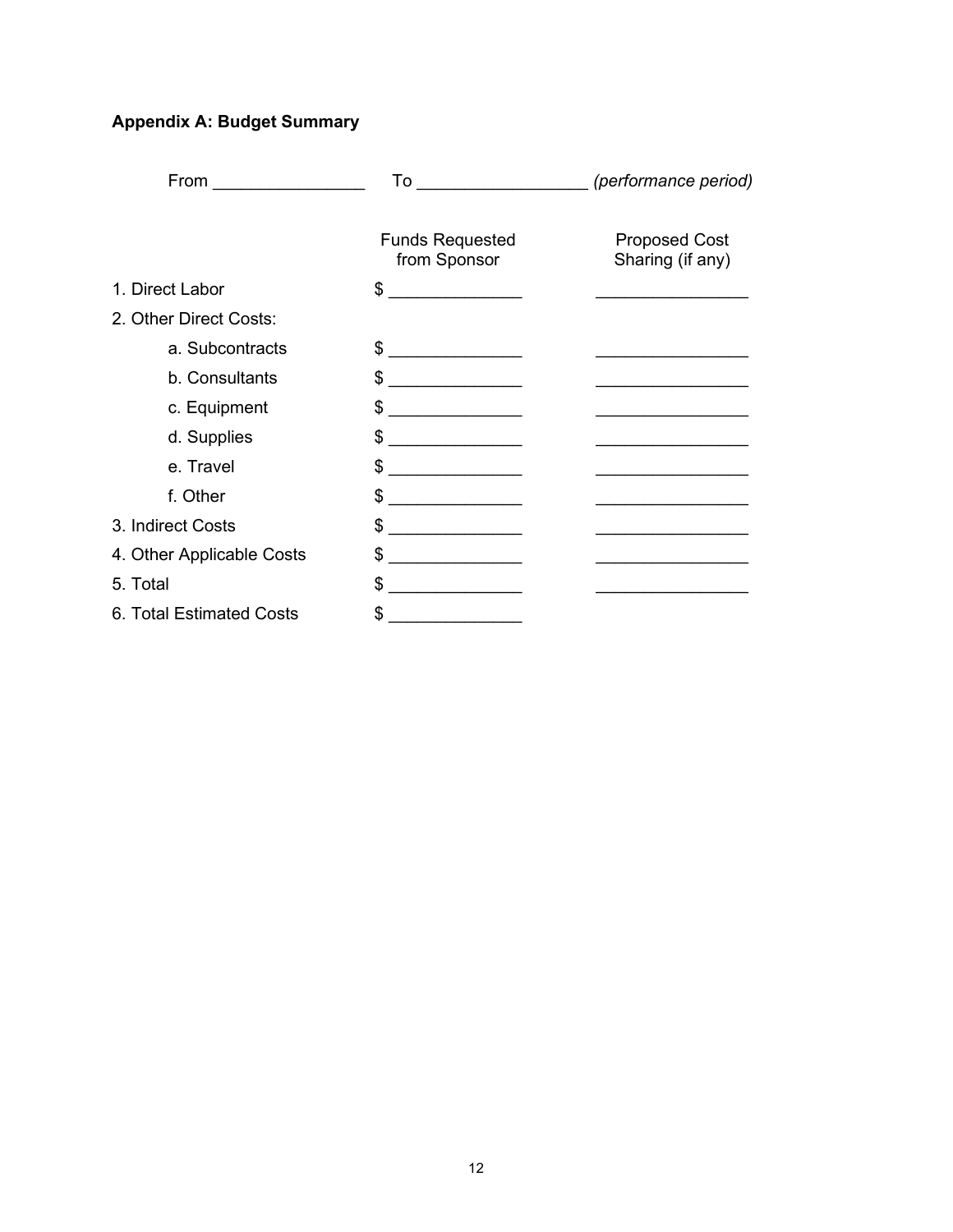#### **Budget Narrative**

If the proposal contains cost sharing separate budget narratives should be included for the funds requested from the sponsor and the proposed cost sharing.

- 1. **Direct Labor** (salaries, wages, and fringe benefits): List numbers and titles of personnel, number of hours to be devoted to the grant, and rates of pay.
- 2. **Other Direct Costs**:
	- a. **Subcontracts** Describe the work to be subcontracted, estimated amount, recipient (if known), and the reason for subcontracting this effort.
	- b. **Consultants** Identify consultants to be used, why they are necessary, the number of hours they will spend on the project, and rates of pay (not to exceed the equivalent of the daily rate for Level IV of the Executive Schedule, exclusive of expenses and indirect costs.)
	- c. **Equipment** List separately and explain the need for items costing more than \$1,000. Describe basis for estimated cost. General-purpose equipment is not allowable as a direct cost unless specifically approved by the sponsor.
	- d. **Supplies** Provide general categories of needed supplies (*e.g.,* office supplies, lab supplies, etc.), the method of acquisition, and estimated cost.
	- e. **Travel** List proposed trips individually and describe their purpose in relation to the award. Also provide dates, destination, and number of people where known. Include where appropriate airfare, hotel, per diem, registration fees, car rental, etc.)
	- f. **Other** Enter the total direct costs not covered by 2.a through 2.e. Attach an itemized list explaining the need for each item and the basis for the estimate.
- 3. **Indirect Costs**  Since the project is related to academic course work and not research, the indirect cost rate should not exceed your university's negotiated rate for that category. Waived indirect cost is encouraged.
- 4. **Other Applicable Costs** Enter the total of other applicable costs with an itemized list explaining the need for each item and basis for the estimate.
- 5. **Total**  The sum of lines 1 through 4.
- 6. **Total Estimated Costs** The sum of the funds requested from the sponsor and the proposed cost sharing (if any).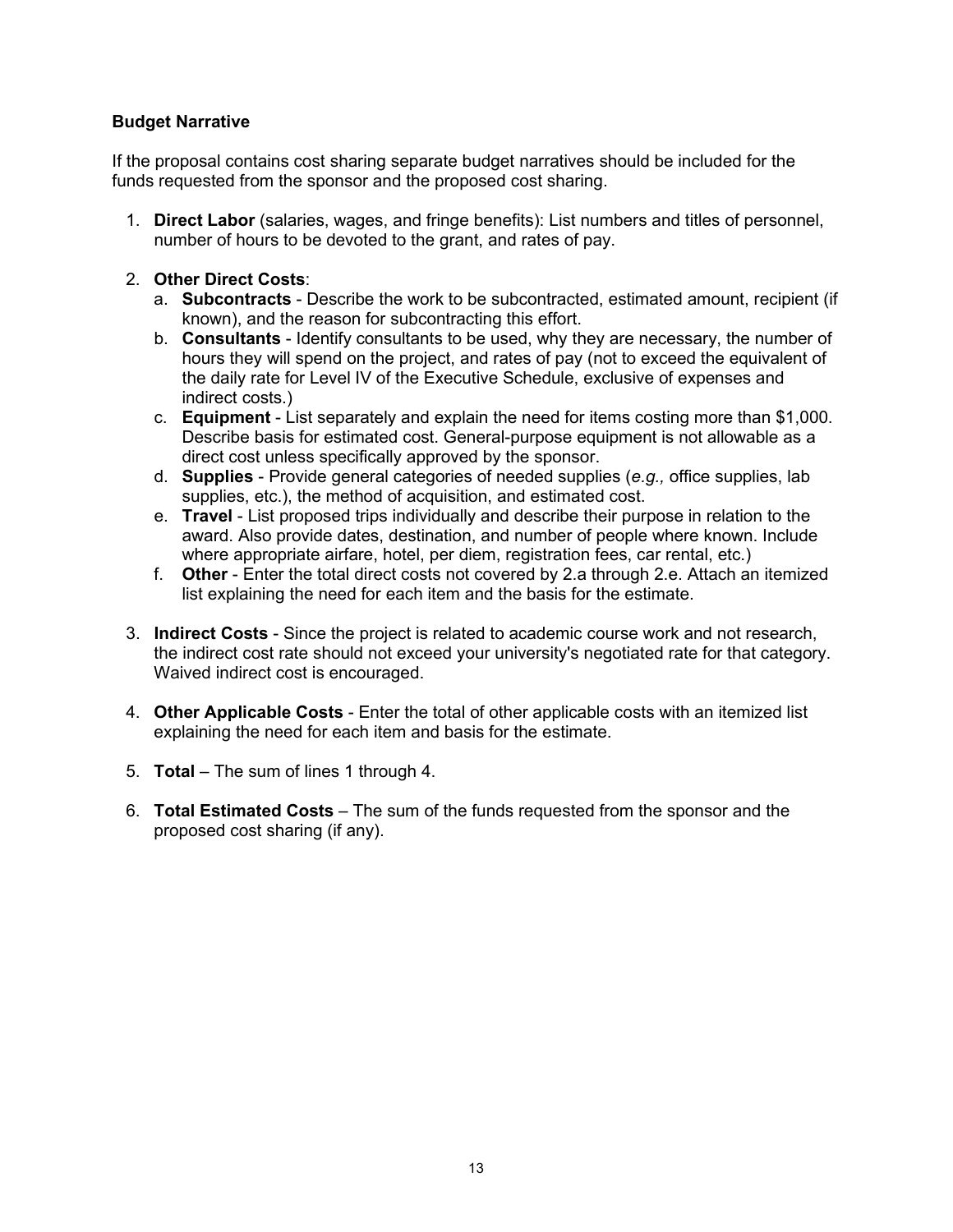#### **Appendix B: M2M X-Hab Topic Details**

### **Project Sponsor:**

AES Polaris

#### **Project Title:**

Spaceflight Autonomous Multigenerational Microbial Sequencer (SAMMS) in Support of Plant-Growth Systems

#### **Scope of the challenge:**

To automate a plant sampling process that can feed into an automated genomic sequencing device.

#### **Description:**

A microbiology and molecular biology team from Kennedy Space Center and Johnson Space Center is working in collaboration with Ames Research Center to fully automate a genomic sequencing device for use off-planet to assess the effect of the spaceflight environment on Earth-evolved genomes. The current process includes a microbial culturing component that will feed microbes to the DNA extraction component, the Charged Information-storage Polymer Preparation System (ChiPPS), and is followed by library preparation and sequencing. While microbes are easier to grow and sample than plants and are a starting point, the device will be used to sample and evaluate the genomic change of plants and animals in the future.

![](_page_13_Figure_9.jpeg)

The university team is tasked with designing and building a prototype to sample and preprocess plants material to feed into the DNA extraction component (ChiPPS) to be followed by genomic sequencing (Figure 1). ChiPPS is meant to be earth-based polymer agnostic for astrobiology purposes (eg characterize a polymer from another planet). In earth terms, a charged polymer example is DNA, and ChIPPS, is a DNA extraction method. Commercial DNA extraction kits follow the same extraction principles.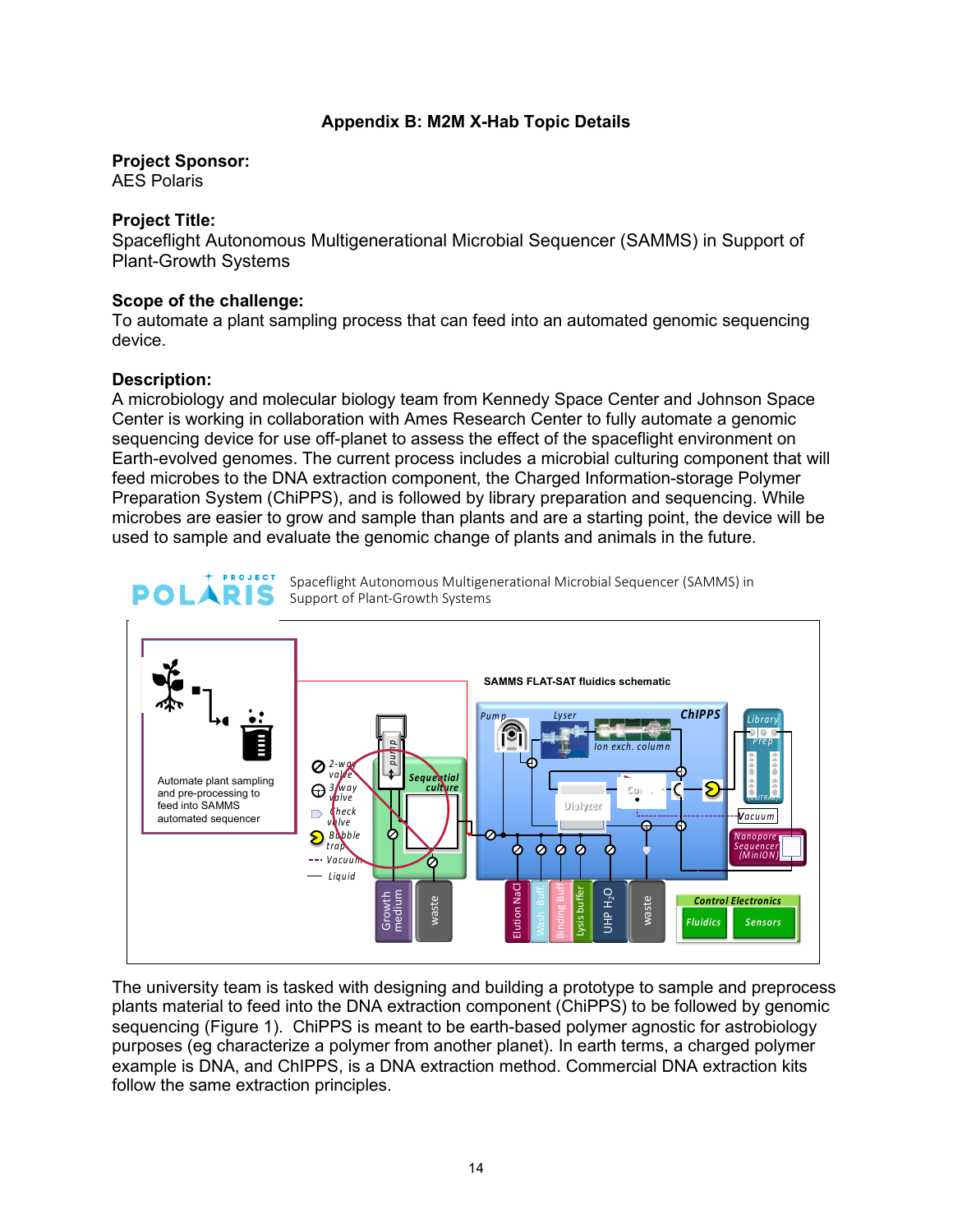Plants are harder to extract from due to cell walls, lignin, and secondary metabolites which interfere with the chemistry of the DNA extraction and so the team would need to find a way to build something that can feed into a DNA extraction protocol like ChIPPS.

A brief introduction to ChiPPs is included and the NASA sponsor will be available to mentor and guide the X-Hab team.

#### **Expected Product (delivery item/concept):**

The deliverable will be an automated growth and plant sampling device that preprocesses plant material to feed into the ChiPPS DNA extraction device. The use of mechanical methods such as bead-beating or freezing by liquid nitrogen to break down plant cell walls and organic material is expected to access nucleic acids, however other methods might be employed. A trade study should be completed to understand the various plant commercial DNA extraction approaches and a hybrid approach that is most amenable to automation and spaceflight shall be built. The prototype hardware will be delivered to Kennedy Space Center for evaluation and use.

#### **Expected Result (knowledge gained):**

The plant sampling prototype would allow for the extended use of the currently funded DNA processing and sequencing device (SAMMS). Inclusion of autonomous plant genomic sequencing capability would greatly increase the science driving future space crop selection.

#### **Relevance to Exploration:**

The ability to monitor plant and associated microbial genomes overtime will allow for the selection of plants with the necessary genetically encoded space traits, founding a basis for a robust food system for space exploration. It will allow for monitoring of potential mutations and overall crop health.

#### **Level of Effort for student team:**

It is expected the team will consist of biology, chemistry, and engineering students. The team will need members with an understanding of plant and microbial genetics and molecular biology techniques. Access to guidance in such topics as DNA extraction, and nanopore sequencing is a must. The Universities are highly encouraged to team with technical experts within and outside the university to cover the needed skill sets.

#### **Level of effort for NASA team:**

The NASA team is available for consulting on the design of the subcomponent and working to advise on the methods needed to integrate the subcomponent to the downstream extraction and sequencing component.

#### **Suggestion for seed funding:**

AES Polaris project will provide \$13K to this effort from Kennedy Space Center allocated funds.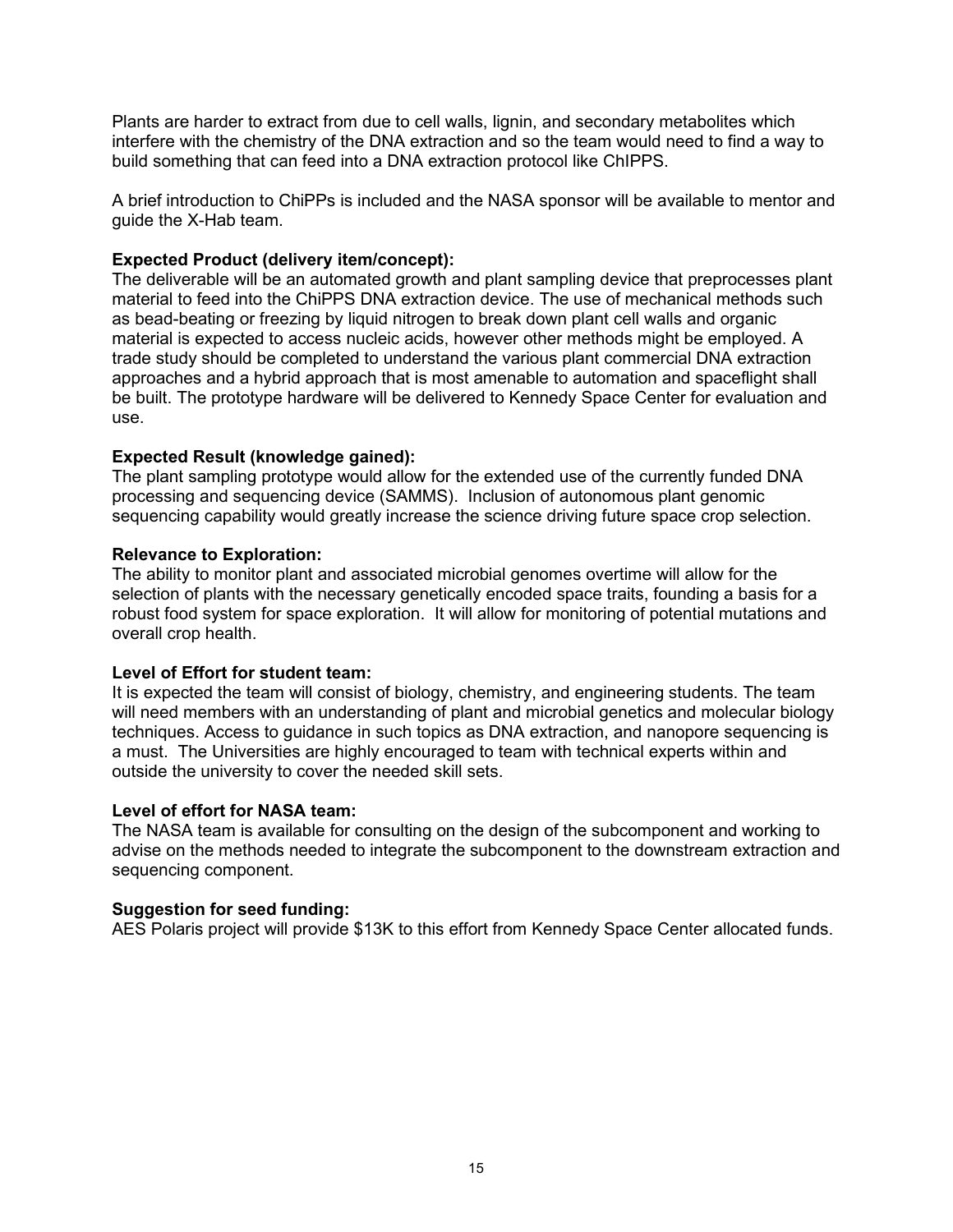#### 52nd Lunar and Planetary Science Conference 2021 (LPI Contrib. No. 2548)

**CHIPPS: CHARGED INFORMATION-STORAGE POLYMER PREPARATION SYSTEM.** K.F. Bywaters1, A.J. Ricco<sub>2</sub>, T.D. Boone, T. Hoac, R.C. Quinn<sub>2</sub>, K. Zacny<sub>1</sub> <sup>1</sup>Honeybee Robotics, 2408 Lincoln Ave, Altadena, CA 91001

[KFBywaters@honeybeerobotics.com; KAZacny@honeybeerobotics.com], 2NASA Ames Research Center, Moffett Field, CA 94035 [antonio.j.ricco@nasa.gov; trinh.hoac@nasa.gov; travis.d.boone@nasa.gov; richard.c.quinn@nasa.gov] **Introduction:** The search for life beyond Earth should incorporate technologies capable of detecting an array of potential biomarkers: this increases the chances of unambiguous results for autonomous missions to Ocean Worlds, such as Europa and Enceladus as well as Mars. Charged polymers comprised of multiple block types are biological systems' means to store and transfer information; life on other worlds may use different polymers than those of terrestrial biology. The examination and characterization of both mineralogical and biological charged particles ranging in size from  $20 \text{ nm} - 5 \text{ µm}$  would detect a range of potential biomarker particles as one relevant part of an overall life-search instrumentation suite. The successful development of a synthetic nanopore Coulter Counter sample processing system will further detection capabilities for biomarkers beyond Earth. Technological advances are required to achieve principal science objectives of a proposed Europa lander mission and multiple proposed Enceladus missions that will search for biosignatures of past or extant life. For life-detection missions, detection sensitivity and reliability are of particular concern due to small sample sizes  $(2 \mu L - 1 \text{ mL})$  and the extraordinary import of the results. The preparation and processing of small samples can constrain limits of detection (LoDs), as on the Viking [1] and Phoenix [2] landers and Mars Science Laboratory rover [3]. As we prepare to explore ocean-world environments, technological

advances in autonomous sample processing will add new classes of reliably detectable biosignatures while simultaneously improving their LoDs. **Concept:** The Charged Information-storage Polymer Preparation System (ChIPPS) will integrate a monolithic, microfluidic sample processor that prepares (simulated) icy-world samples for use with two complementary nanopore-based analyzers: 1) Oxford Nanopore's MinION - a charged-polymer sequencer that characterizes chain size, shape, and charge vs. chain position [4]; 2) Ontera's nano/microparticle sizer-and-counter, i.e. a Coulter counter, which characterizes

the relative abundance of charged polymer chains (including fragments thereof) and other particles according to their hydrodynamic diameter, length, and charge [5-6]. Such measurements will reveal the nature and abundance of charged polymers that could be used by biological systems to store and transfer information—much as DNA and RNA are

used terrestrially—without limitation to those terrestrial examples, given that life elsewhere may utilize different information store-and-transfer moieties. This key component of a search-for-life strategy must enhance the concentrations of target polymers sufficiently according to the platform: 400 ng DNA/equivalent for Oxford Nanopore's MinION (per manufacture's recommendations),  $1 - 5$  nM of DNA/equivalent for Ontera's polymer sizer/counter (per manufacture's recommendations). It must also adjust sample salt concentration to attain scientifically useful LoDs. These functions are particularly critical for an Enceladus fly-by sample capture, expected to be just a few μL of ice plume particles [7]. **Technology Overview:** Two critical functional processes to attain adequate LoDs for small volumes of likely-dilute ocean-world samples will be concentration of the extracted sample and the removal of excess salt. Our previous work focused on combining sample concentration via water vapor removal through a hydrophobic membrane [8, 9] with osmosis driven dialysis to remove salt, both functions imple-

![](_page_15_Picture_6.jpeg)

**Figure 1. Top:** Concentrator exploded diagram (left) and photos of concentration of blue dyed solution (right). **Bottom:** Dialyzer exploded diagram (left); photo of spiral microchannel (below right) and assembled dialyzer unit.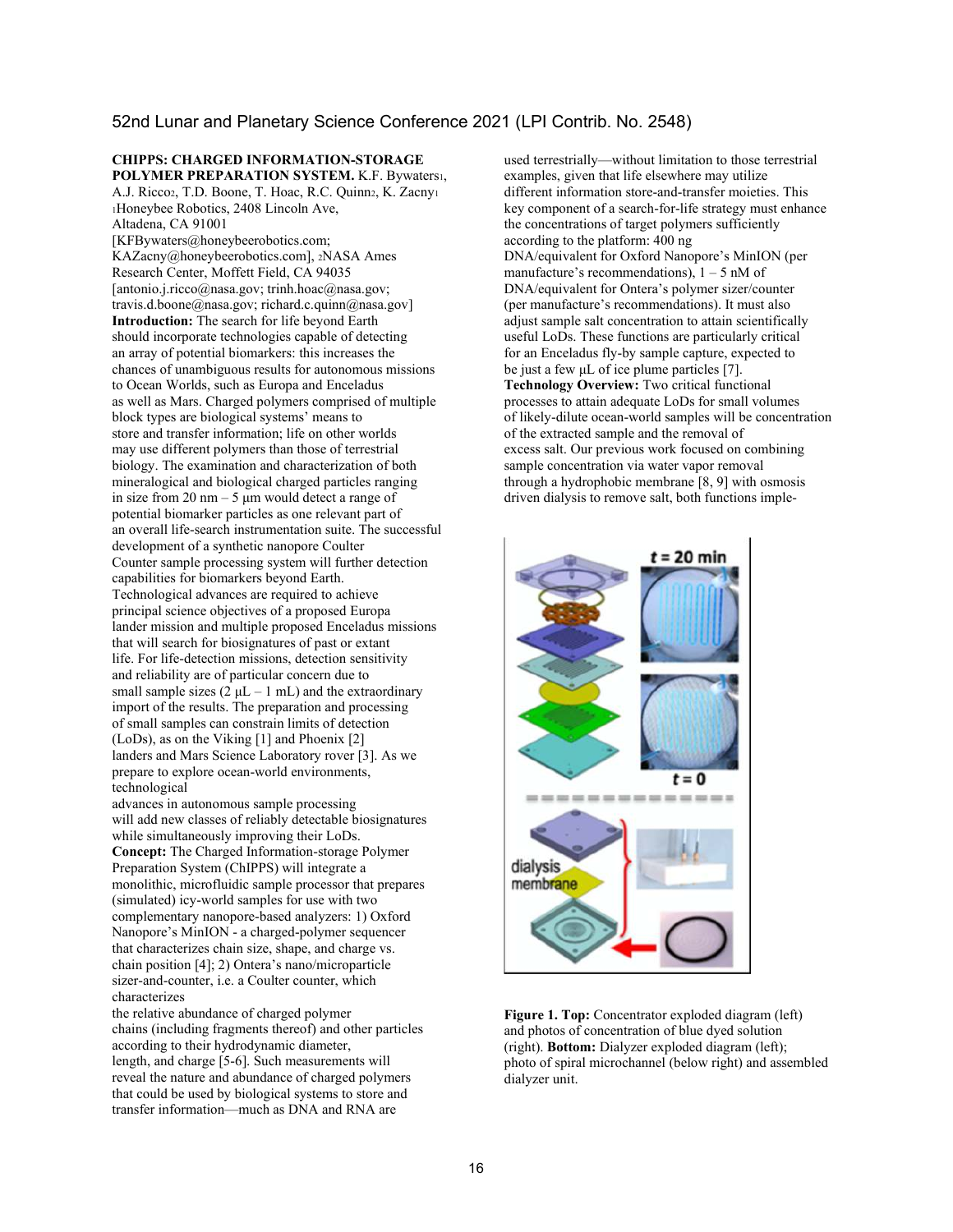mented in fluidic-manifold-compatible format. Figure 1 shows that system's key components.

Multiple channel layouts, membrane areas, and internal support structures were developed and optimized for the concentrator; multiple types of dialysis membrane, pressures, flow rates, and channel depths were characterized for the dialyzer. Ultimately, both components functioned successfully, the former concentrating samples 10- fold in 60 min and the latter reducing salt concentration 10-fold in 75 min. Our results for model DNA samples are in preparation for publication [10]. These components will be optimized and integrated into the ChIPPS manifold. **Technical Approach:** We build on our foundation of successful biology CubeSat payloads [11-18] and *BioSentinel* (delivery 2021) [19], along with WetLab-2 on the International Space Station [18] and experience with FLuidics for Ocean Worlds (FLOW) [11], to design, build, integrate components, and test the ChIPPS manifolded fluidic system. Fluidic components are selected from those flown in CubeSat and other missions [11-20], as well as those developed in the past three years by six NASA-funded projects that included manifold-based fluidic systems and interfaces for icy-world biomarker analysis [8 -9; 20]. Manifold design will apply lessons learned from those projects for component layout, tolerancing, mechanical fastening, and leak-tight sealing.

An abbreviated operational sequence begins with pre-evacuation of the manifold and priming with ultrahigh-purity water; reconstituting the various dried reagents; preparing the binding column for charged polymers by rinsing/conditioning with salt solutions; drawing in sample, delivering it to the lyser, adding lysis buffer, then physically disrupting it; filtering (0.45 μm) sample lysate, mixing in binding buffer, then pumping to the ion-exchange column. The first elution of charged polymers is delivered to the dialyzer to reduce salt to  $\sim 0.05$  M; it is then sent to the concentrator (~20x). About 100 μL of processed sample, matching analysis volume without waste, is sent via bubble trap to the nanopore analytical instruments. The second fraction is similarly eluted from the column and processed, followed by the third. With the configuration of Figure 2, all three eluted fractions can be concentrated ~20x without risk of NaCl precipitation.

The ChIPPS project will evaluate a modified

configuration to provide improved desalination, yielding 100 μL for nanopore analysis without exceeding the solubility limit of NaCl, whether for sequencing or sizing, to measure the lowest possible starting charged polymer concentrations.

**Acknowledgments:** This research is funded by a NASA Ames Internal Research and Development Award.

**References:** [1] Mahaffy P. (2008) *Space Sci Rev*  135, 255-68. [2] Kounaves S. P. et al. (2010) *J Geophys Res: Planets* 115, E00E10. [3] Ming D. W. et al. (2014) *Science* 343, 6169. [4] Branton D. et al. (2010) *In Nanoscience and Technology: A Collection of Reviews from Nature Journals* (pp. 261-68). [5] Morin T.J. et al. (2018) *Sci Rep* 8, 1-12. [6] Charron M. et al. (2019) *Anal Chem* 91, 12228-37. [7] Eigenbrode J. et al. (2018) *42nd COSPAR Scientific Assembly*, Abstract ID F3.6-3-18. [8] Radosevich L. A. et al. (2019) *Astrobiology Science Conference*  (AbSciCon), Paper 107-4. [9] Chinn T. N. et al. (2017) *Proc. μTAS* 2017, CBMS: San Diego; pp. 1479-80. [10] Bywaters K. et al. (2020) "Microfluidic sample preparation for the advancement of autonomous life detection," manuscript in preparation. [11] Ricco A. J. et al. (2005) *Proc. μTAS 2005* (9th International Conference on Micro Total Analysis Systems), Transducer Research Foundation: Cleveland; pp. 527–29. [12] Ricco A.J. et al. (2007) *Proc. 14th Int'l. Conf. on Solid-State Sensors, Actuators, & Microsystems* 

(Transducers '07/Eurosensors XXI), IEEE: New York; pp. 33-37. [13] Parra M. P. et al. (2008) *Gravitational and Space Biology* 21, 9-17. [14] Ricco A.J. et al. (2011) *Proc. SPIE 7929: Microfluidics, BioMEMS, and Medical Microsystems* IX, 79290T, SPIE: Bellingham, WA; 9 pages. [15] Nicholson W.L. et al. (2011) *Astrobiology* 11, 951-58. [16] Ehrenfreund P. et al. (2014) *Acta Astro* 93, 501. [17] Padgen M. R. et al. (2020) *Life Sci Space Res* 24, 18- 24 [18] Padgen M. R. et al. (2020) *Acta Astro* 173, 449-59. [19] Ricco A. J. et al. (2020) *IEEE Aerospace Electron Sys Mag* 35, 6-18. [20] McCutcheon G. et al. (2016) *Proc. 30th Annual AIAA/USU Conference on Small Satellites,* The American Institute of Aeronautics and Astronautics: Reston: SSC16-XI-04. [21] Chin M. et al. (2018) *42nd COSPAR Scientific Assembly*, Abstract ID F3.6-8-18.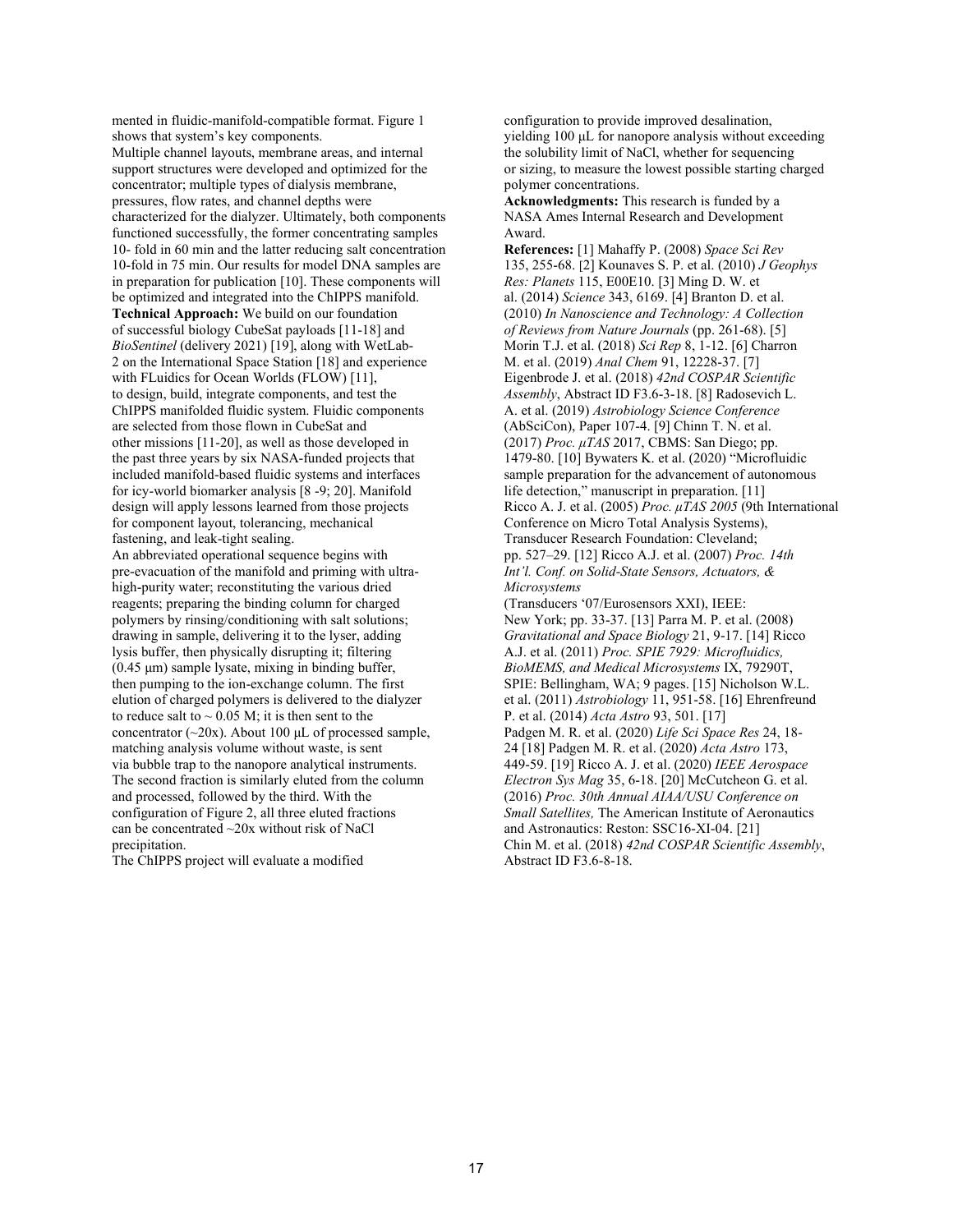#### **Project Sponsor:**

*NPAS NASA Platform for Autonomous Systems*  AES Exploration Capability (EC): NASA Platform for Autonomous Systems (NPAS) Project https://techport.nasa.gov/view/94884

#### **Project Title:**

*Intelligent Devices/Equipment/Instruments (IDEI) for Enabling Crew Health and Performance on Mars* 

#### **Scope of the challenge:**

The scope of this challenge focuses on devices/equipment/instruments (DEI) for Crew Health and Performance (CHP) necessary for crew living on Mars for extended periods of time (longer than one Earth year). CHP aligns under the NASA Human Research and Program (HRP) which is working to improve astronauts' ability to collect data, solve problems, and remain healthy during and after extended space travel, and help address the challenges and demands that astronauts will face. If systems do not accommodate for human capabilities and limitations, disconnect can occur between inputs and outputs of systems and what humans can manage and/or provide, which could result in system failure and potentially loss of life. Incorporating these considerations as part of the systems engineering process is referred to as Human Systems Integration (HSI). A key principle of HSI is that all humans within the system, must be considered.

On Mars, crew will be kept alive by artificial life support systems (LSS), either inside habitats or within a space suit while outside of the habitat. The LSS will need to coordinate systems with resource management systems (RMS) and Crew Health and Performance Managers (CHPM) for each crew member. CHPM will provide, in real-time, complete awareness to the crew about the individual's health and performance, as well as provide this same awareness to the RMS and LSS to ensure required consumables are available and are provided to the crew. Because exercise is important to crew health, a very important element of CHP are the intelligent devices/equipment/instruments (IDEI) that support crew exercise activities. Additionally, IDEI should embody autonomous behavior that is capable of interacting with crew, CHPM, RMS (all of which may require resources to function and/or support maintenance). Figure 1 represent the various systems that could be involved in supporting CHP on the surface of Mars.

Therefore, this project seeks to focus on developing a paradigm for implementing IDEIs, in conjunction with an ontology, architecture, and concept of operations for autonomous IDEIs in the context described above (to support CHP). This should involve the development one or more autonomous IDEIs that serve as an analog for DEIs that are used on Earth to train for hanging and/or rock-climbing.

#### **Description**

Hanging and rock-climbing are activities that exercise the human body in a manner that optimizes muscle strength needed to have excellent control of one's body. It is also an activity that can be adapted with virtual reality or immersion content. The weight of a person on Mars is 0.375 times the weight on Earth (a little more than one third). The project can investigate creative ways to explore beyond what is normally done on Earth, that would serve as an analog for types of stress that humans would experience on Mars. This idea has 3 challenges: (1) to develop an IDEI prototype that is an analog to DEIs for hanging and rock-climbing activity (HARC) DEI on Earth; (2) the IDEI should operate autonomously, and (3) the IDEI should have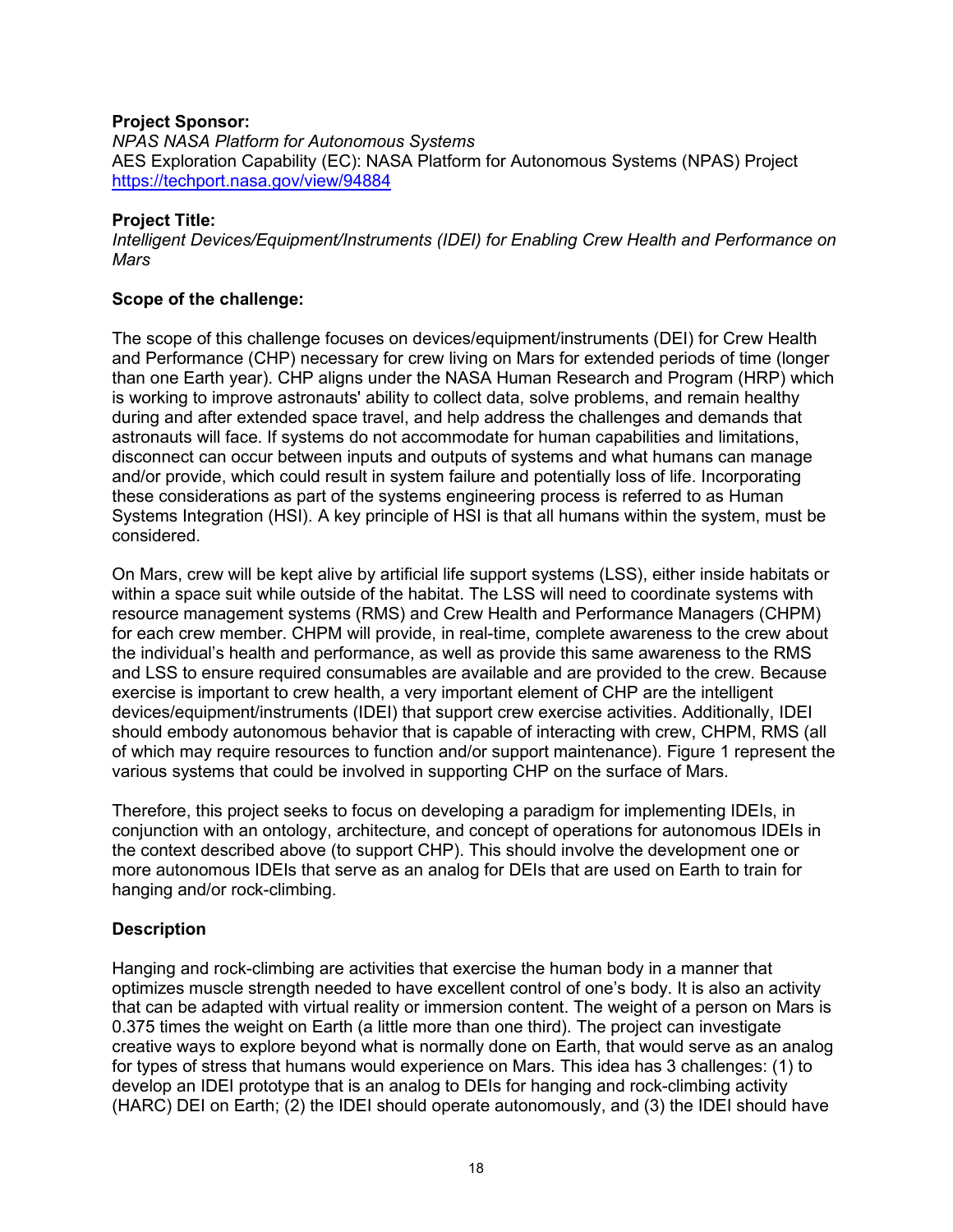the ability to integrate with other systems that support CHP, including LSSs, RMSs, and CHPMs as described in the Scope Section (Figure 1).

The autonomous IDEI, that could be inspired by hangboards (Figure 2), should provide quantitative information regarding the exercise activity it is used for, which would be used to support the functions of the CHPM, LSS, and RMS. For example, in the case of the HARC IDEI, forces on fingers, kinematic movement, energy spent, and other data would be provided to the systems. The autonomous IDEI should also have the capability of operating autonomously and establish state of health, report faults and maintenance needs, as well as report performance quality.

![](_page_18_Figure_2.jpeg)

**Figure 2. Autonomous IDEI in the context of systems for CHP inside a Habitat and during EVA**

![](_page_18_Picture_4.jpeg)

**Figure 3. Typical Hangboard used for rock-climbing training**

### **Expected Product (delivery item/concept):**

- Develop a paradigm for implementing autonomous IDEIs in conjunction with an ontology, architecture, and concept of operations for autonomous IDEIs in the context described in the sections above
- Develop and build a prototype of one or more autonomous IDEIs that represent an analog of DEIs used on Earth to train for hanging and/or rock-climbing

### **Expected Result (knowledge gained):**

The AES NPAS project is developing technologies and capabilities to enable autonomous operations of systems, and decision support, for developing and testing capabilities that will ensure crew health and performance during exploration EVA on Mars. The idea proposed will address how DEI may operate autonomously and integrate with software that monitors, evaluates, and manages CHP autonomously. In addition, the prototype will add a class of IDEI that has not yet been conceived and that will encompass autonomous operations capability. The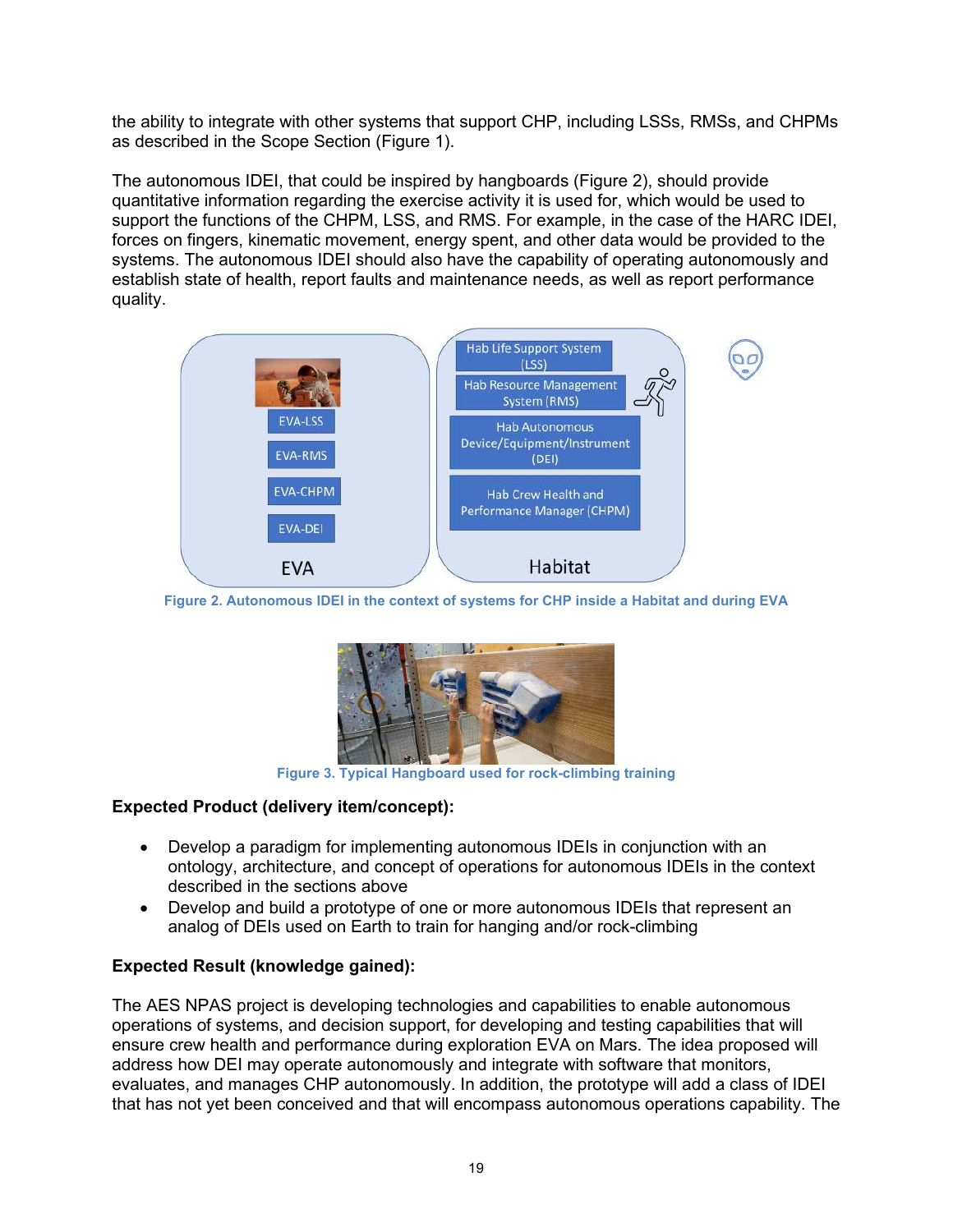products expected will add to knowledge and technology needed to fill current CHP HEOMD Tier 1 gaps identified by Artemis.

#### **Relevance to Exploration:**

The project will address the following HEOMD-405 v2 Tier 1 technology gaps:

| <b>Capability Gap Title</b><br>Gap ID |                                                                   |
|---------------------------------------|-------------------------------------------------------------------|
| 06-22                                 | <b>EVA Crew Capabilities and Constraints</b>                      |
| 06-26                                 | EVA Bioinformatics & Decision Support                             |
| 06-107                                | Semi-autonomous Behavioral Health and<br>Performance Technologies |

#### **Level of Effort for student team:**

Student teams will benefit from participation of members in a variety of disciplines, including topics such as engineering, computer science, intelligent systems, autonomous systems, exercise devices/equipment/instruments, exercise physiology, health and performance, immersive environments, as well as graphical user interfaces, and other associated technologies.

Tasks include research as well as development of a unique hardware prototype with autonomous behavior.

#### **Level of effort for NASA team:**

The NASA team will provide knowledge and expertise related to the primary topic areas represented in this idea.

#### **Suggestion for seed funding:**

\$30K. Proposers are encouraged to seek additional funding or other contributions from their institutions, industry, space grant consortium and others.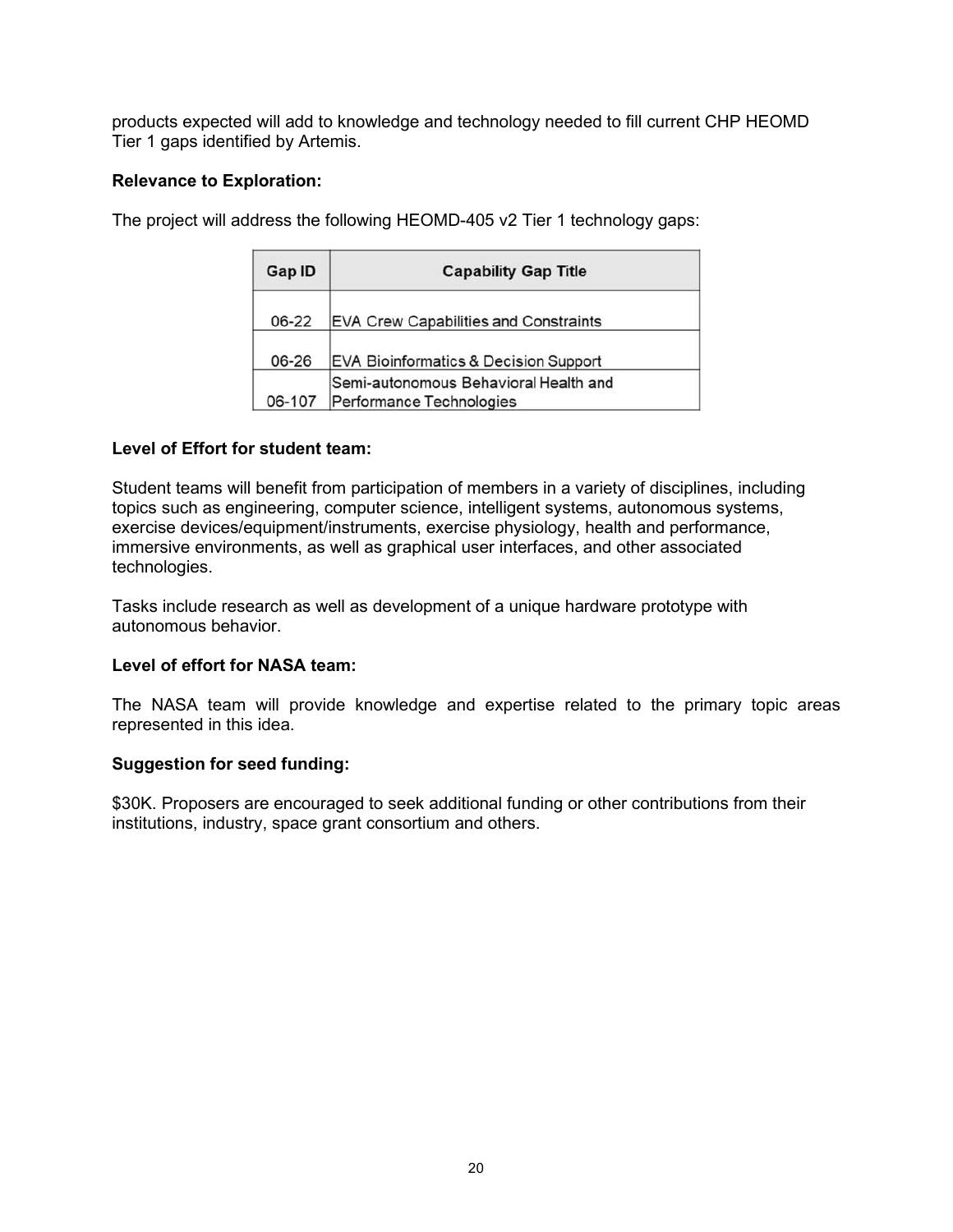#### **Project Sponsor:**

AES Life Support Systems

#### **Project Title:**

Regenerable Liquid Desiccants for High-Efficiency Humidity Control

#### **Scope of the challenge:**

Determine and test an optimal liquid desiccant for drying spacecraft cabin atmosphere

#### **Description:**

In order to meet the challenges posed by deep-space manned exploration, innovative, reliable, and cost-effective solutions must be developed in order to close the loop in human life support. In the realm of air revitalization, one alternative method currently being developed is  $CO<sub>2</sub>$  cold surface deposition. In order to maintain purity to feed to a downstream Sabatier reactor as well as to ensure efficiency of the  $CO<sub>2</sub>$  removal, cabin humidity must be removed prior to  $CO<sub>2</sub>$ deposition. Ideally, a liquid desiccant is used to remove humidity, as it may also be used as a coolant fluid elsewhere in the system. The optimal liquid desiccant would be highly efficient at removing humidity while also limiting toxicity. Additionally, the desiccant must be regenerable to continuously remove humidity. The system in which the desiccant interacts with cabin atmosphere also affects its efficiency, so a complete liquid humidity removal system must be developed.

#### **Expected Product (delivery item/concept):**

Select a regenerable liquid desiccant that has high water adsorption capability at low partial pressures. Design, model, build, and test a subscale air-desiccant contactor to show performance, selectivity to water vapor, and successful regeneration. Deliver experimental testing and analysis results and operational recommendations. Report on methods used to minimize toxicity. Students will also provide scaling, design suggestions, and/or alternative solutions.

#### **Expected Result (knowledge gained):**

An optimal liquid desiccant can be utilized to build a full-scale humidity control system for the CO2 Deposition system, aiding in its performance as a candidate for future deep space exploration air revitalization. The results will influence the selection of an alternative air revitalization system for deep space transit to Mars. Mechanical, material, and chemical engineering disciplines will work together to succeed in this project. Practical systems engineering and project management skills will be developed.

#### **Relevance to Exploration:**

This project will continue the exploration of deposition onto a cold surface as an alternative, highly reliable technology pathway for removing  $CO<sub>2</sub>$  and other contaminants from the cabin air environment. Proving out and developing an air revitalization system based on deposition can potentially operate as a full standalone system or can be integrated with other existing or new air revitalization subsystem segments. Technology Area TX06.01.01 Environmental Control and Life Support Systems Air Revitalization.

#### **Level of Effort for student team:**

Initial experiments and analysis to determine optimal desiccant. Design, model, and build of a sub-scale system and testing in actual conditions to determine performance.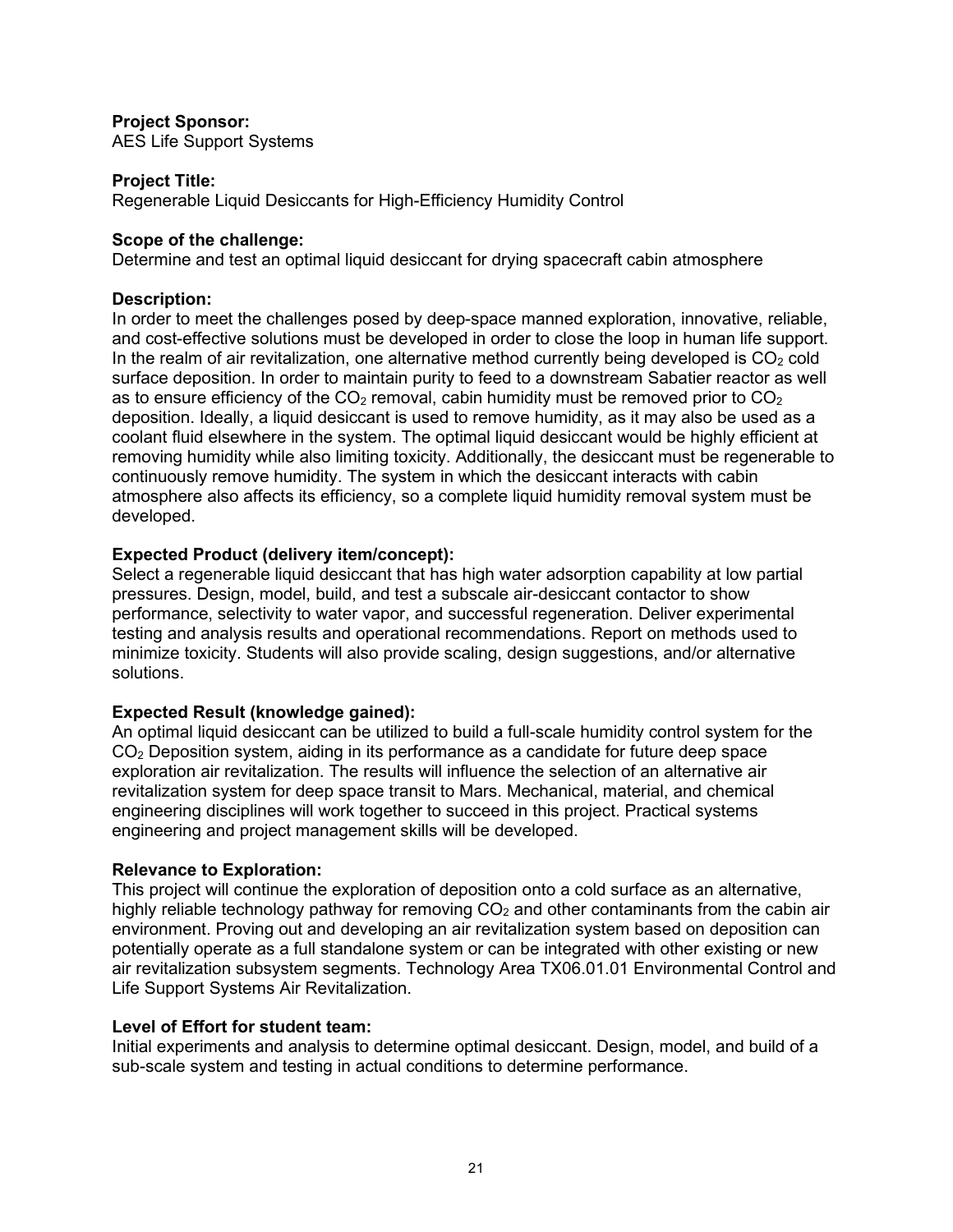#### **Level of effort for NASA team:**

Requirements definition, system design assistance, data-sharing

#### **Suggestion for seed funding:**

\$50K for analysis, prototype fabrication, and testing.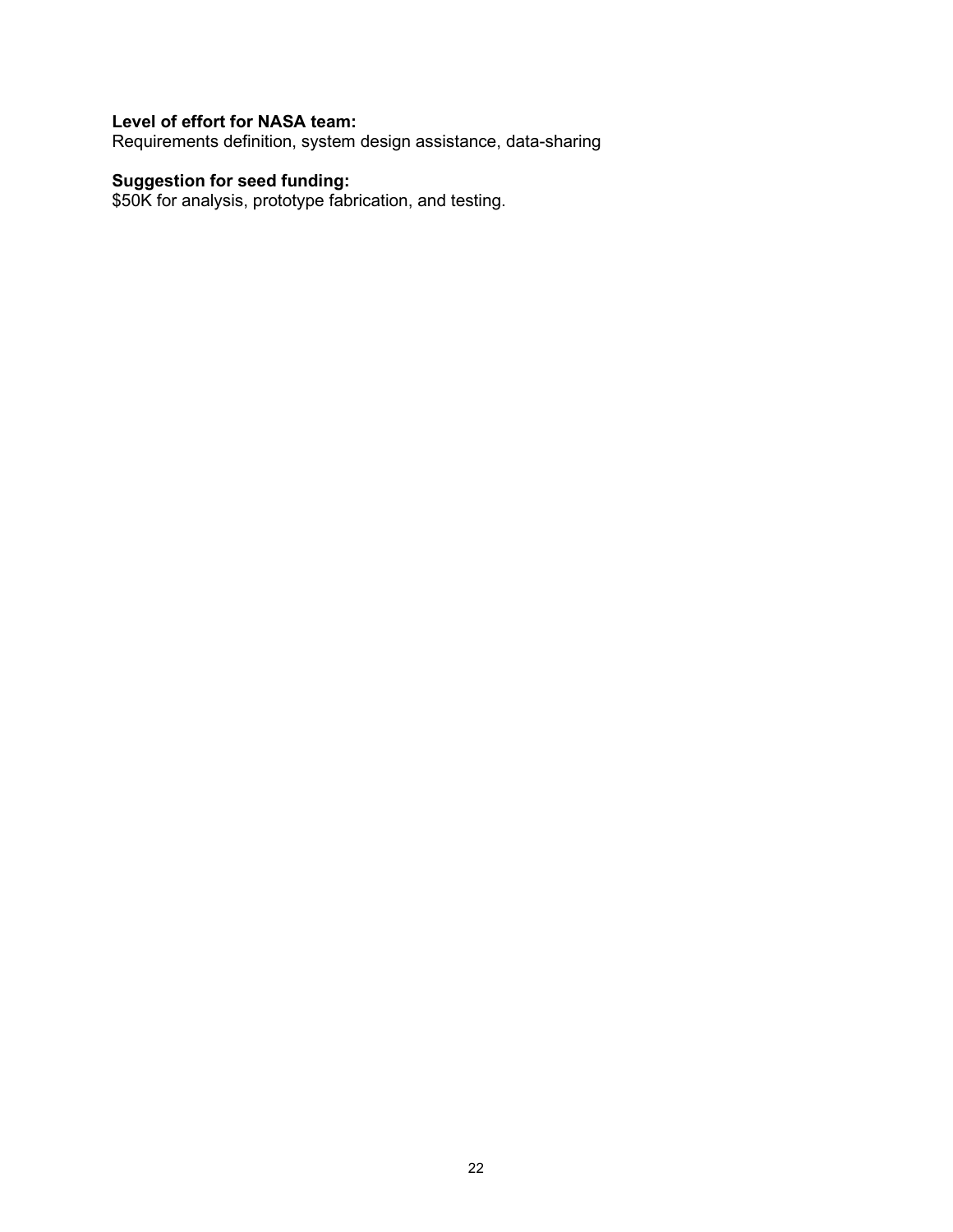#### **Project Sponsor:**

AES Life Support Systems

#### **Project Title:**

Move that Goo! Flow Limitations of High-Viscosity Fluids in Microgravity

#### **Scope of the challenge:**

Determine the optimal manifolding and pumping method to drive high-viscosity fluids through capillary-driven open channels

#### **Description:**

In order to meet the challenges posed by deep-space manned exploration, innovative, reliable, and cost-effective solutions must be developed in order to close the loop in human life support. In the realm of air revitalization, one solution takes inspiration from  $CO<sub>2</sub>$  scrubbing in power plants and submarines by utilizing liquid amines. Flowing the liquid through interior angles retains the liquid by surface tension, keeping it from floating away in microgravity. The liquid has a surface open to the air so that concurrent flow gas absorption and heated desorption can be performed.

Amines and other  $CO<sub>2</sub>$  liquid sorbent alternatives, such as ionic liquids, have a wide range of viscosities and miscibilities with water. They can also become highly viscous when absorbing  $CO<sub>2</sub>$ . Therefore some liquid sorbents, although highly effective at capturing  $CO<sub>2</sub>$ , may not be useable to the inability to be pumped through a manifold to an open array of wedge channels. The viscosity may also change across the array before exiting the system. Above a viscosity of about 100 cP, typical pumping and manifolding methods begin to fail. A manifold geometry and accompanying pump system need to be designed to allow for use of high and changing viscosity systems, while also minimizing the liquid volume required to fill the system not actively absorbing or desorbing CO<sub>2</sub>.

![](_page_22_Picture_9.jpeg)

**Figure 4. Liquid sorbent wedge geometry and arrows designating needed liquid feed manifold.** 

#### **Expected Product (delivery item/concept):**

Design and model different manifold geometries for a provided wedged channel shape and determine optimal pumping method. Optimal design also minimizes liquid volume. Manufacture and/or 3D print designs and build a benchtop test stand to pump fluids that simulate the viscous and variable viscosity sorbents through optimal design and measure both flow and pump performance. Deliver modeling results, experimental testing results, and operational recommendations. Students will also provide design suggestions and/or alternative solutions.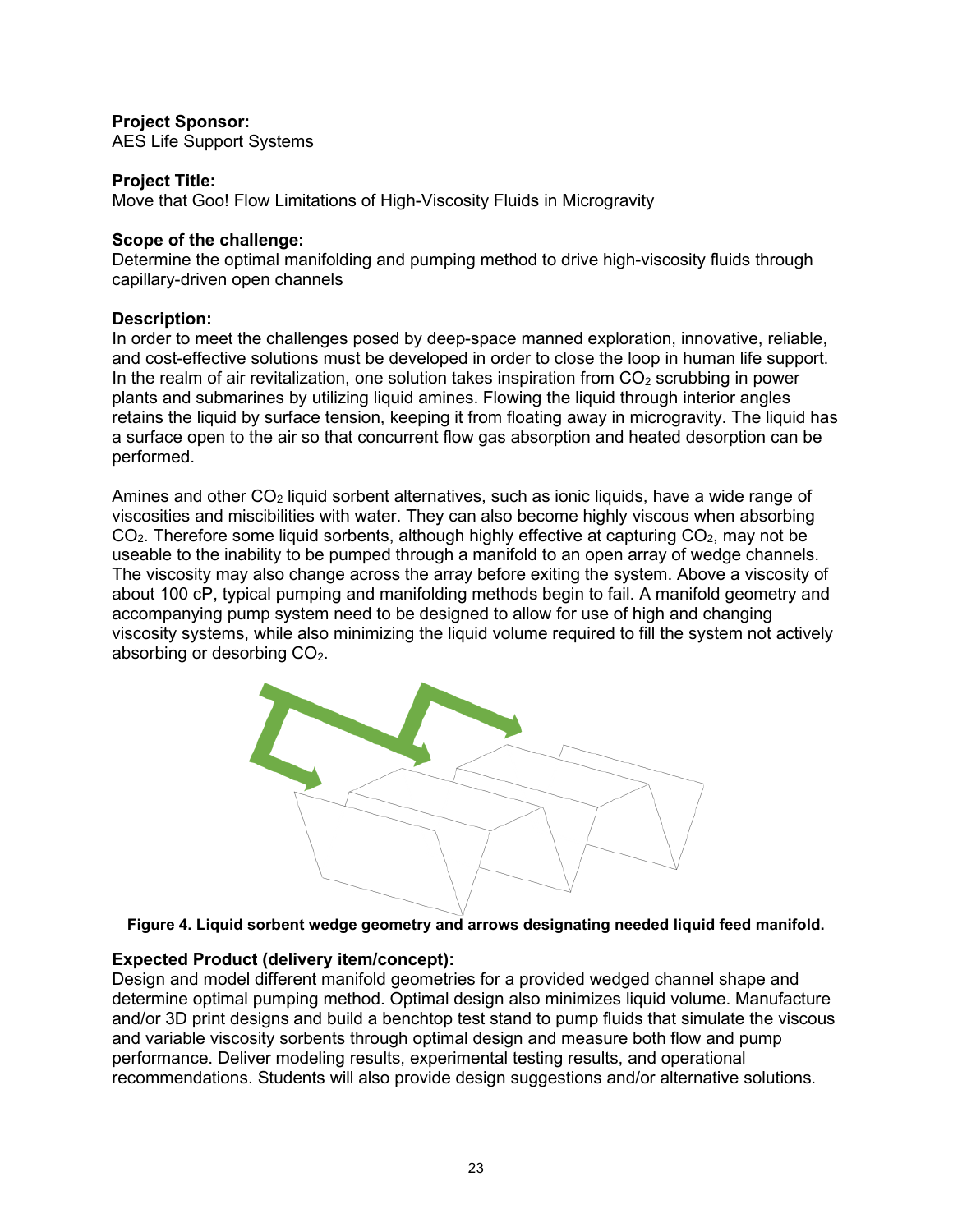#### **Expected Result (knowledge gained):**

This project will provide insight into the capability of using different sorbents in the Liquid Amine CO<sub>2</sub> removal system. The results will directly inform the design and operation of the system, which may influence the selection of an alternative air revitalization system for deep space transit to Mars. Mechanical, thermal, fluid, and chemical engineering disciplines will work together to succeed in this project. Practical systems engineering and project management skills will be developed.

#### **Relevance to Exploration:**

This project will continue the exploration of liquid amine absorption as an alternative technology pathway to removing  $CO<sub>2</sub>$  from the cabin air environment. The system capitalizes on industrystandard materials used to remove  $CO<sub>2</sub>$ , but approaches the microgravity fluid handling in a new and novel way to allow for the high-throughput flow required to remove sufficient  $CO<sub>2</sub>$ . Technology Area TX06.01.01 Environmental Control and Life Support Systems Air Revitalization.

#### **Level of Effort for student team:**

Spec appropriate flow pump, CAD and flow model different manifold geometries, manufactured/3D printed designs and build test stand to test high-viscosity and changing viscosity fluids, and analyze flow performance.

#### **Level of effort for NASA team:**

Requirements definitions/wedge geometry specifications, system design assistance, and datasharing

#### **Suggestion for seed funding:**

\$50K for modeling, geometry printing/test stand fabrication, test and analysis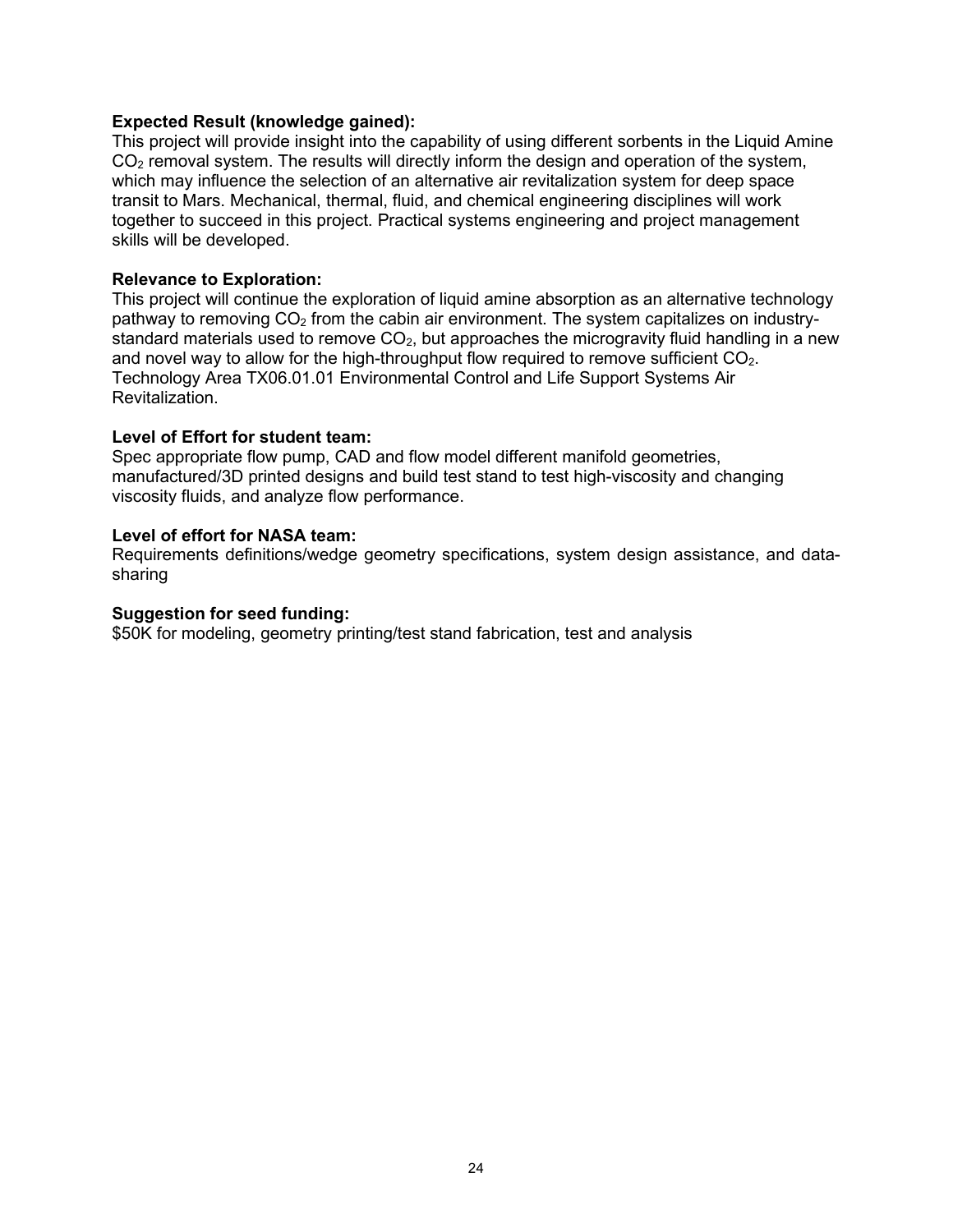#### **Project Sponsor:**

Autonomous Systems and Operations (ASO)

The NASA Autonomous Systems and Operations (ASO) project has developed and demonstrated numerous autonomy enabling technologies employing Artificial Intelligence (AI) techniques. Our work has employed AI in three distinct ways to enable autonomous mission operations capabilities. Crew Autonomy gives astronauts tools to operate space vehicles or systems without assistance from Mission Control. Vehicle System Management uses AI techniques to turn the astronaut's spacecraft into a robot, allowing it to operate when astronauts are not present, or to reduce astronaut workload. AI technology also enables Autonomous Robots to act as crew assistants or proxies when the crew are not present.

A survey of prior work done by ASO can be found here: https://arxiv.org/abs/1910.03014

#### **Project Title:**

Verification and Validation of Machine Learning for Safety Critical Autonomous Systems

#### **Scope of the challenge:**

Development and demonstration of verification and validation methods to either prove or assess the safety of safety critical machine learning applications for human spaceflight autonomous systems.

#### **Description:**

Future human exploration missions to the Moon and Mars will require increasing amounts of spacecraft and astronaut autonomy. The Gateway spacecraft will feature four crew instead of 6 (or more), and will be occupied for only a few months out of the year. Small crews cannot take on all functions performed by ground today, and so Gateway must be more automated to reduce the crew workload for such missions. In addition, both near-term and future missions will feature significant periods when crew is not present; Gateway shall provide for autonomous operations for up to 21 days, independent of ground communications, when crew are not present.

Machine learning is used in numerous applications ranging from image detection to fault management. For human spaceflight applications, performance guarantees are critical to ensure spacecraft and astronaut safety, but methods to provide such guarantees for machine learned classifiers are in their infancy. Techniques include, but are not limited to, 'robustness testing', in which inputs prone to misclassification are generated. It should be difficult to create an 'adversarial' input indicating a spacecraft fault that is 'too close' to one of the training inputs.

#### **Expected Product (delivery item/concept):**

A successful project proposal will:

- Describe a human spaceflight safety critical application that potentially benefits from machine learning; examples include spacecraft system fault detection or prognostics. NASA has collected many datasets for different fault management and prognostics applications:
	- o https://ti.arc.nasa.gov/tech/dash/groups/pcoe/prognostic-data-repository/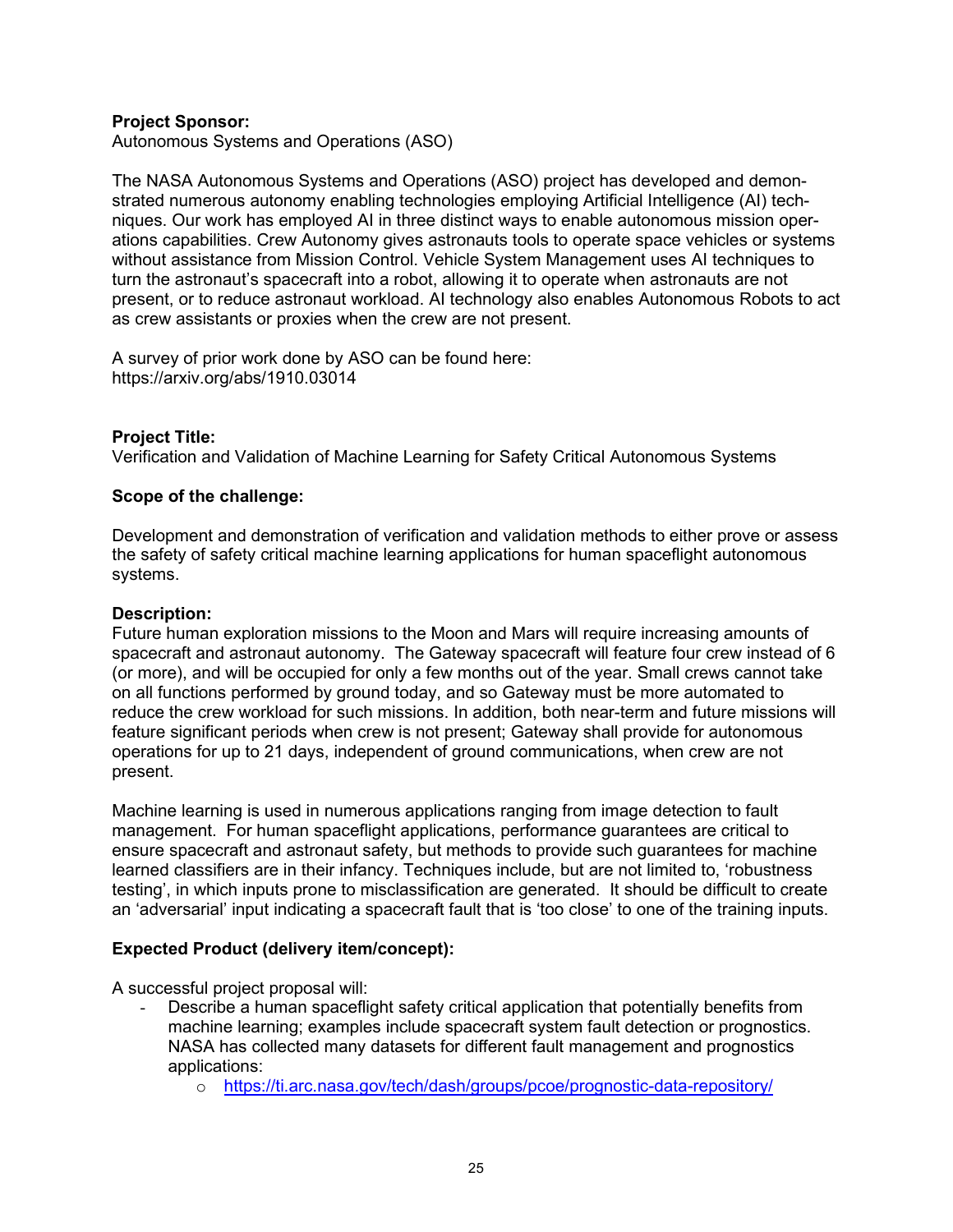- Describe a machine learning approach selected by the student team to this application; examples include decision trees, Bayesian networks, or neural networks.
- Describe a verification and validation approach for the machine learning system selected by the student team. Such V&V approaches include, but are not limited to: coverage testing, robustness testing, explainability of machine learning outputs. Describe the results of implementing it for the selected machine learning system.
- Deliver a final report describing the above elements.

#### **Expected Result (knowledge gained):**

The benefits of this project include:

- Ease of use in V&V of machine learning applications for human spaceflight
- Metrics for suitability of machine learning applications for human spaceflight
- Pros and cons of specific application of machine learning for human spaceflight

#### **Relevance to Exploration:**

This project is relevant to:

- TX10.2: Reasoning and Acting
- TX10.4:Verification and Validation of Autonomous Systems
- TX11.1: Verification and Validation of Software Systems

#### **Level of Effort for student team:**

The successful project does not require creating new datasets, machine learning approaches, or new verification and validation approaches. However, the successful project should:

- Choose a human spaceflight safety critical application area, and explain the benefits and risks of using machine learning for this application.
- Explore a novel V&V approach to a machine learning application (i.e. not repeat a prior exploration of V&V to machine learning.)
- Deliver a conclusion regarding whether or not machine learning should be used for this application as though the decision maker were responsible for investing in this application for a human space mission to Mars. Justify this conclusion with enumeration of limitations and advantages of that approach.

Relevant skills include but are not limited to:

- Use of machine learning toolkits such as Pytorch, Keras, TensorFlow
- Use of machine learning V&V tools such as
- Familiarity with mathematical programming environments such as Matlab
- Teamwork, writing and communication skills
- Software engineering skills

#### **Level of effort for NASA team:**

The NASA team will provide assistance in the following areas:

- Selecting appropriate mission critical human spaceflight applications
- Selecting appropriate machine learning technology
- Selecting appropriate machine learning V&V technology
- Requirements engineering
- Design feedback
- Teamwork, writing and communication skills feedback

#### **Suggestion for seed funding:**

\$25K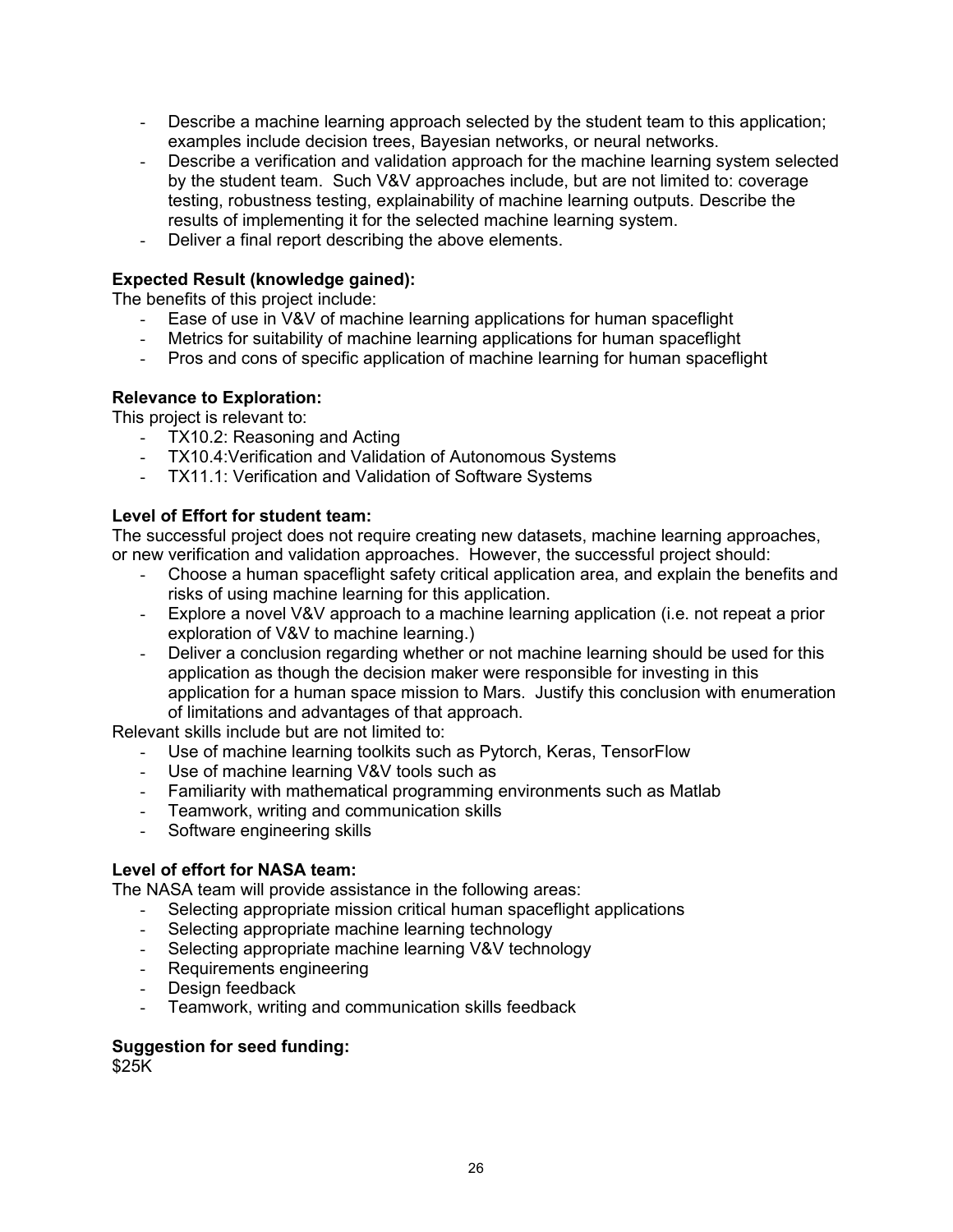#### **Project Sponsor:**

AES Crew Health Countermeasures

#### **Project Title:**

Head and body monitoring sensorimotor assessment tool

#### **Scope of the challenge:**

The purpose of this project is to develop unobtrusive assessments of sensorimotor fitness for duty by monitoring head and body motion

#### **Description:**

Exposure to microgravity alters sensorimotor function which manifests as motion sickness and decrements in spatial orientation, postural control and locomotion. During descent and early recovery activities, head movements can be provocative. During the early phase of post-flight recovery, crewmembers tend to restrict head movements, especially one involving tilts relative to gravity or head turns relative to their torso. However, continuing to restrict motion may delay adaptation. One medical guideline, therefore, is to encourage crewmembers to initially limit head movements to minimize motion sickness, but gradually increase the amplitude of their movements to promote adaptation while staying within a range of motion that is well tolerated.

Unobtrusive monitoring of head and body motion as crewmembers perform their mission tasks can provide an objective assessment of their recovery progress. This type of an assessment tool could also potentially provide objective criteria of fitness for duty for more complex tasks during exploration missions, e.g., extravehicular activities (EVAs). This could be performed from image processing of their movements from cabin camera views, having crewmembers don wearable motion sensors (e.g., inertial measurement units, or IMUs) on their head and torso, or some combination of the two. The goal of this project will be to develop metrics that characterize the range and type of head movements over an extended time, and/or when the crewmember performs specific tasks that involve movements to targets of interest. The metrics can be further refined by comparing values from healthy subjects to either clinical populations, subjects exposed to a spaceflight analog, or simply restricting movements with a neck brace. The utility of this monitoring tool will need to be validated by establishing thresholds of head and body motion that relate to performance on operationally relevant tasks, e.g., surrogate EVA tasks.

#### **Expected Product (delivery item/concept):**

The expected deliverable will be a data capture and analysis platform using wearable small head and body motion sensors (e.g., inertial measurement units) and/or image processing of head and body movements. The analysis tool should deliver simple metrics that characterize head and body motion with visual reports that can track progression over time and are easily interpreted by the crewmember to guide their self-assessment of readiness.

#### **Expected Result (knowledge gained):**

The sponsoring project will benefit from development of unobtrusive head and body monitoring can be used to track sensorimotor adaptation following G-state transitions, e.g., during planetary landings or return to Earth.

#### **Relevance to Exploration:**

This capability will specifically address the Human Safety Risk for Sensorimotor Alterations, and the Crew Health Countermeasures capability gap for sensorimotor countermeasures.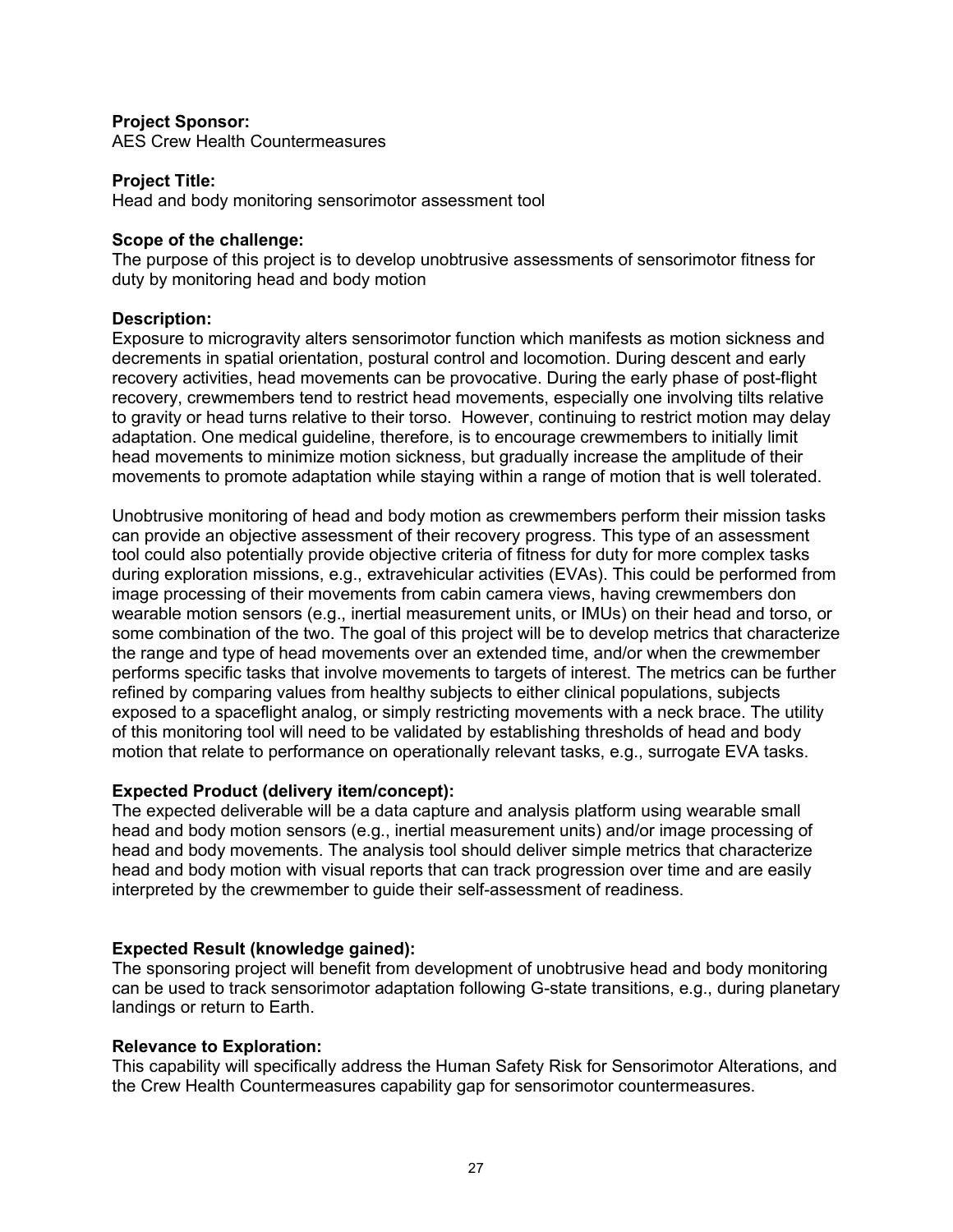#### **Level of Effort for student team:**

This effort will ideally involve an integrated team involving a biomedical engineering discipline focus to develop the assessment tool along with a sports medicine or complementary clinical discipline (e.g., physical therapy) to help define the most appropriate metrics and validation steps.

#### **Level of effort for NASA team:**

Subject matter experts from the Crew Health Countermeasures integrated product team will be available for consulting throughout and for the project demonstration at completion.

#### **Suggestion for seed funding:**

Depending on the complexity of the proposal, up to \$30K will be available for selected proposals. Additional funding through university sources and space grant consortiums is highly encouraged.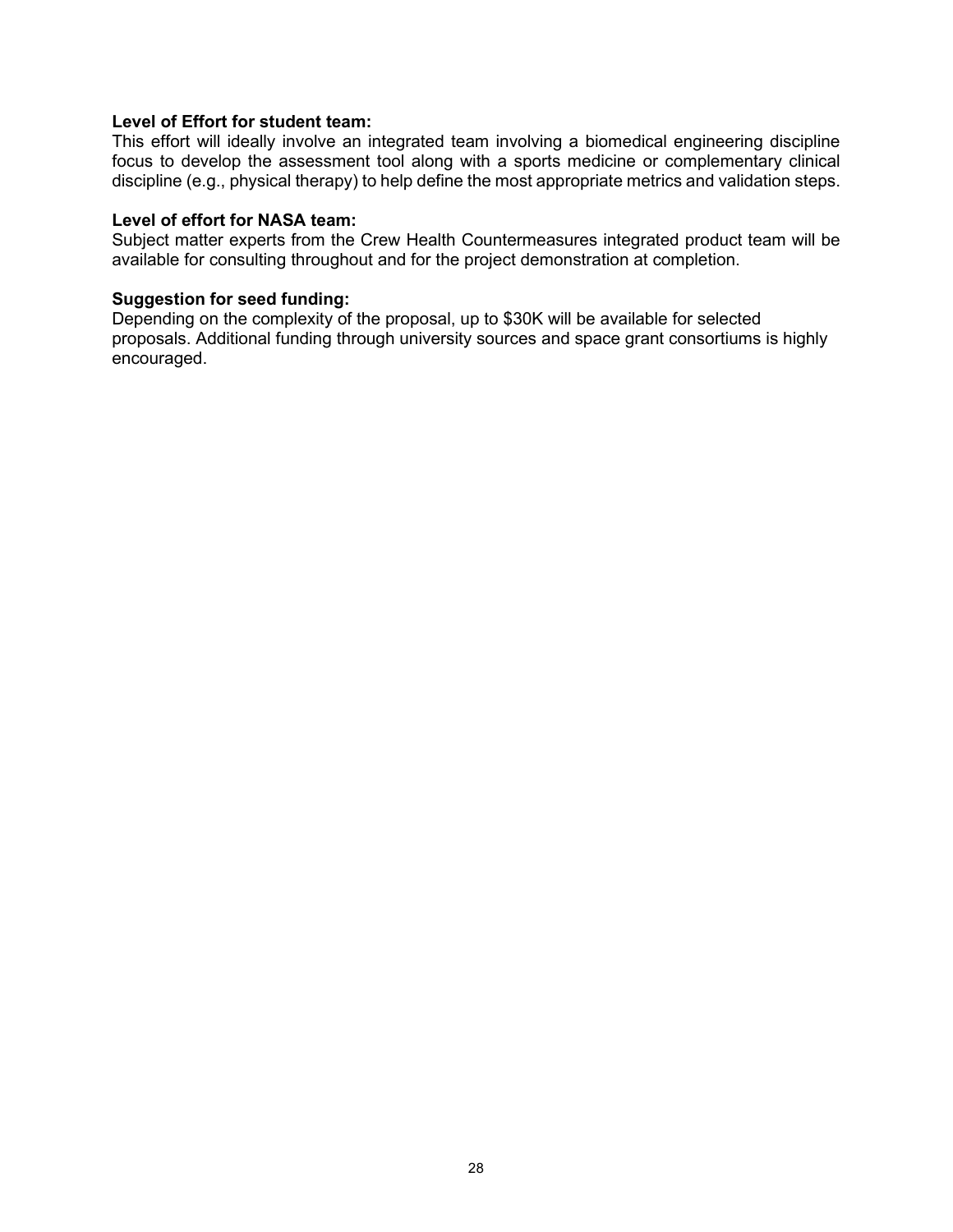#### **Project Sponsor: Habitation Systems Development Office, NASA Marshall Space Flight Center**

#### **Project Title:**

Moon Supply: Logistics Transfer on the Lunar Surface

#### **Scope of the challenge:**

This challenge focuses on logistics transfer on the lunar surface to enable outfitting of inflatable and constructed habitats for long endurance, long duration space missions. The challenge seeks novel approaches for design of outfitting elements which enable movement and storage of logistics within or external to a habitat and support capabilities for transfer of logistics between surface assets (for example, a surface habitat and pressurized rover).

#### **Description:**

Habitat outfitting generally refers to the supplies and equipment which provide crew with a livable, safe environment during a mission and enable the performance of mission tasks. Outfitting can include hardware (such as environmental control and life support systems, science equipment), internal structures (such as walls, partitions, furniture, storage space, and crew quarters), personal items for the crew (food utensils, clothing, etc.), utilities (lighting, ventilation, electrical systems), and logistics.

Previous spaceflight endeavors have used metallic structures where most core systems launch pre-integrated (an example is an International Space Station module). NASA may rely on softgoods inflatable habitation solutions, which are multi-layer material systems that house the crew and protect them from the space environment, for long duration space missions to the lunar surface. One advantage of inflatables is that they provide larger habitable volumes at lower mass than conventional fully metallic habitats. However, inflatables create a unique and more complex outfitting challenge since the habitat is stowed for launch in an uninflated, small diameter package and deployed to its full inflated volume at the point of use, requiring additional stowing and/or prepositioning of logistics and more extensive crew involvement in system installation.

Vertically constructed habitats, which are built in-situ on a planetary surface through processing of primarily indigenous resources, require full outfitting as they contain no pre-integrated systems. Constructed habitats can be made using large scale 3D printing technologies such as those being developed under the Moon to Mars Planetary Autonomous Construction Technology (MMPACT) Project at NASA Marshall Space Flight Center.

A lunar base will require a substantial amount of logistics delivery (food, water, repair items, tools, gas, etc.) for outfitting. Logistics are typically stored in cargo transfer bags, tanks, or pressurized containers which must be offloaded from a lander, transported across the lunar surface to a habitat or a pressurized rover, and then loaded by crew/robotics into the habitat for storage or use. Carriers and habitat elements for transfer of logistics represent enabling capabilities. The focus of this project is on designs and concepts which facilitate movement of logistics between surface assets and also within the habitat. In the course of the academic year, teams will perform concept studies, prototyping/demonstration activities, and potentially human factors studies on logistics transfer in support of outfitting.

 Students will design habitat elements for moving logistics within a habitat or externally. These elements could include ladders, stairs, or even elevators. Designs would seek to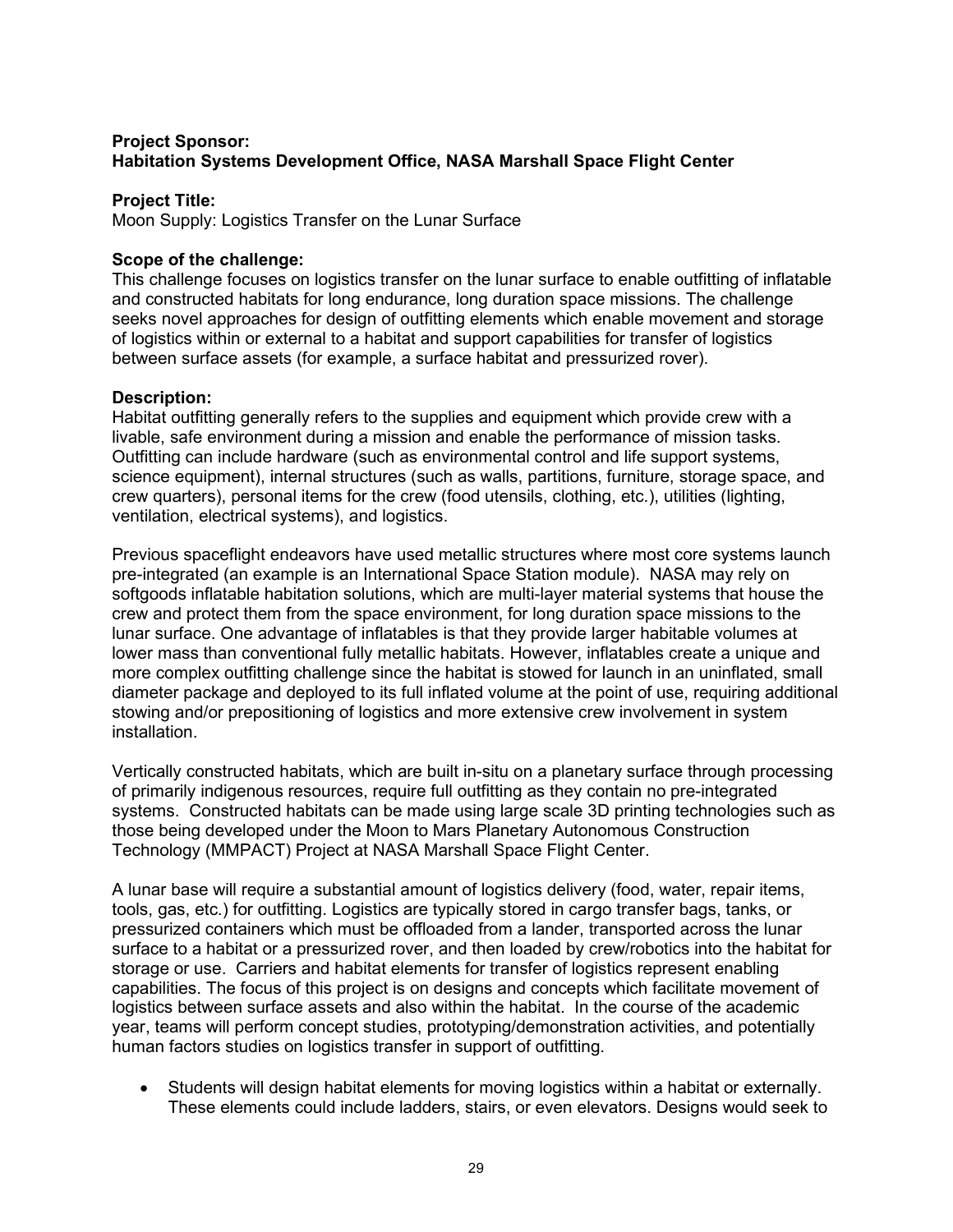optimize space and maximize capability. Human factors studies to assess the safety and efficiency of designs can also be undertaken. Students may also consider vertical versus horizontal habitation layouts in relation to outfitting and logistics transfer.

 Students should also design support capabilities and develop a concept of operations for moving logistics between surface assets (for example, between a surface habitat and a pressurized rover or lander).

Teams are required to create simulations and/or prototypes to demonstrate concepts/approaches.

#### **Expected Product (delivery item/concept):**

The primary outcome expected would be a study report covering a concept of operations, requirements, design, and feasibility assessment for the tasks identified above. Universities are required to deliver simulations and/or prototypes to demonstrate concepts/approaches generated through this activity to NASA. Human factors studies are also desired to evaluate aspects of crew interaction with the system and efficiencies achieved relative to baseline concepts. If applicable to the scope, teams may use existing habitat mockup facilities at their university for this project or create new facilities using X-Hab funding. It may also be possible to test or integrate elements designed by student teams into a habitat mockup at a NASA facility.

#### **Expected Result (knowledge gained):**

The knowledge gained from this study will assist NASA in planning for future missions which require sustained habitation on a planetary surface. While the effort should focus primarily on lunar surface inflatable habitats or constructed habitats, the results and recommendations generated may also be extensible to Mars architectures. These studies will help to develop novel approaches for logistics transfer and movement in support of outfitting. Human factors considerations will be at the forefront of any effort. The work will provide a benefits assessment for integrating approaches or designs into lunar surface outfitting activities.

#### **Relevance to Exploration:**

As NASA undertakes sustained missions beyond low Earth orbit, the agency must look at alternative approaches for logistics and outfitting. The International Space Station approach for logistics and outfitting relies on large amounts of storage space, prepositioning of all elements and spares, pre-integration of systems, a frequent launch and return cadence, and dedicated crew involvement in any system installation, operation, and maintenance. This approach will be difficult to adapt to long duration, long endurance missions where cargo resupply opportunities and overall launch mass become more limited. Results of this study could inform future mission planning and generate new ideas/approaches for movement of logistics to enable sustained Artemis missions in the 2030s.

#### **Level of Effort for student team:**

The study team will complete the effort during the course of an academic year (September 2022 to May 2023). A team of students will consistently engage with NASA stakeholders and mentors from the Habitation Systems Development office. Students will participate in reviews with NASA personnel, including a kickoff meeting, system requirements review, preliminary design review, checkpoint review, critical design review, and final review, consistent with the X-Hab program requirements. The team's products will include a study report. Teams are also encouraged to develop supporting prototypes, simulations, and/or conduct human factors studies.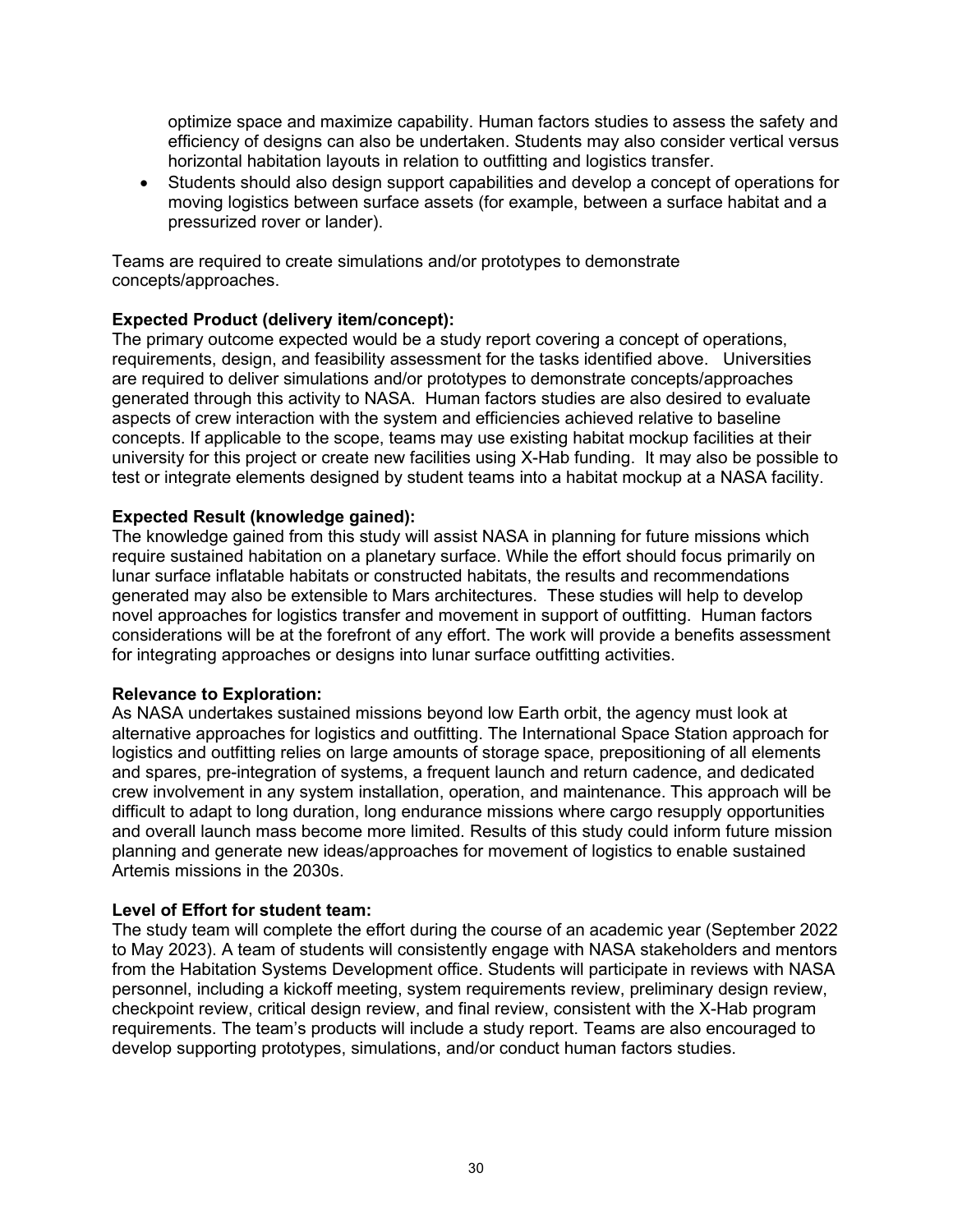#### **Level of effort for NASA team:**

The NASA team will provide subject matter experts to mentor the students within key technical areas, including materials, structures, systems engineering, and human factors. For trade studies and concept development, NASA will assist the team by providing background information on logistics, habitat outfitting needs, and technology gaps. Ground rules and assumptions for future habitation platforms will also be provided.

#### **Suggestion for seed funding:**

\$20k from NASA. Proposers are encouraged to seek additional funding from their institutions, industry, space grant consortiums, and others.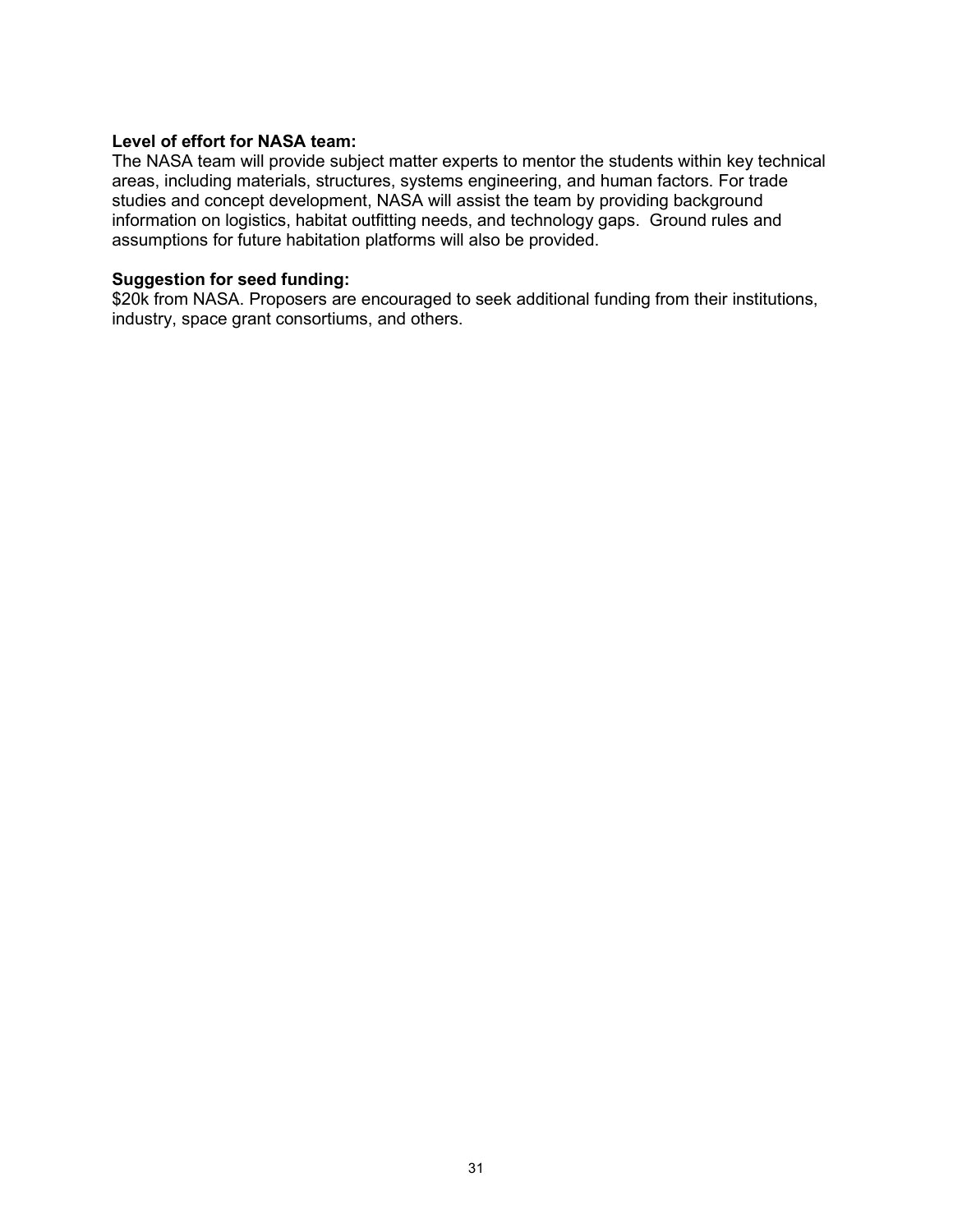#### **Project Sponsor:**

Deep Space Logistics Project Office, Kennedy Space Center https://www.nasa.gov/content/about-gateway-deep-space-logistics

#### **Project Title:**

Autonomous Cargo Management & Distribution for Surface Logistics

#### **Scope of the challenge:**

Develop a concept for automated cargo handling for logistics at Gateway and on the Lunar Surface.

#### **Description:**

The current state-of-the-art for supply chains beyond Earth's Atmosphere is limited to our experience with Commercial Resupply Services (CRS). This has allowed NASA to develop effective cargo packing and storage strategies for humans to interact with and access, but a need for internal vehicle robotics at Gateway and the Lunar surface due to infrequent human occupancy brings up many questions. This task seeks to answer some of those questions, namely

"What would an automated cargo management system look like in space?"

The key driver of this is to minimize crew time and maximize the level of automation at the lunar surface. This also plays a key role in our ambitions to put a person on Mars, which would require extensive autonomous cargo storage and management in the establishment of a sustainable colony on the red planet. This technology also has clear benefits to the logistics industry here on Earth, enabling a greater degree of autonomy and improved efficiency in our delicate supply chain.

#### **Expected Product (delivery item/concept):**

A demonstration of the fundamental technology that enables automated cargo handling for assets of various sizes, masses, and shapes. This would notionally look something like a more flexible and lightweight vending machine for the purposes of moving cargo from inside the logistics module to a waiting astronaut or robot. Future applications would apply this to extracting pressurized cargo from a pressurized volume.

#### **Expected Result (knowledge gained):**

A scalable, vending-machine-like demonstration of automated cargo handling.

#### **Relevance to Exploration:**

Every link in the chain for automated supply chain management reduces the need for crew time and frees up astronauts to pursue other tasks that are less monotonous and require the human touch. Furthermore, current state-of-the-art for retrieving supplies from a pressurized chamber requires two astronauts – one on the inside to deposit the item into a notional airlock, and another to retrieve it outside. If this process could be automated without impeding astronaut operations, then it would free up considerable crew time.

#### **Level of Effort for student team:**

Students will develop and demonstrate a concept that:

- Is autonomous
- $\bullet$  Is lightweight
- Can handle cargo of various sizes and shapes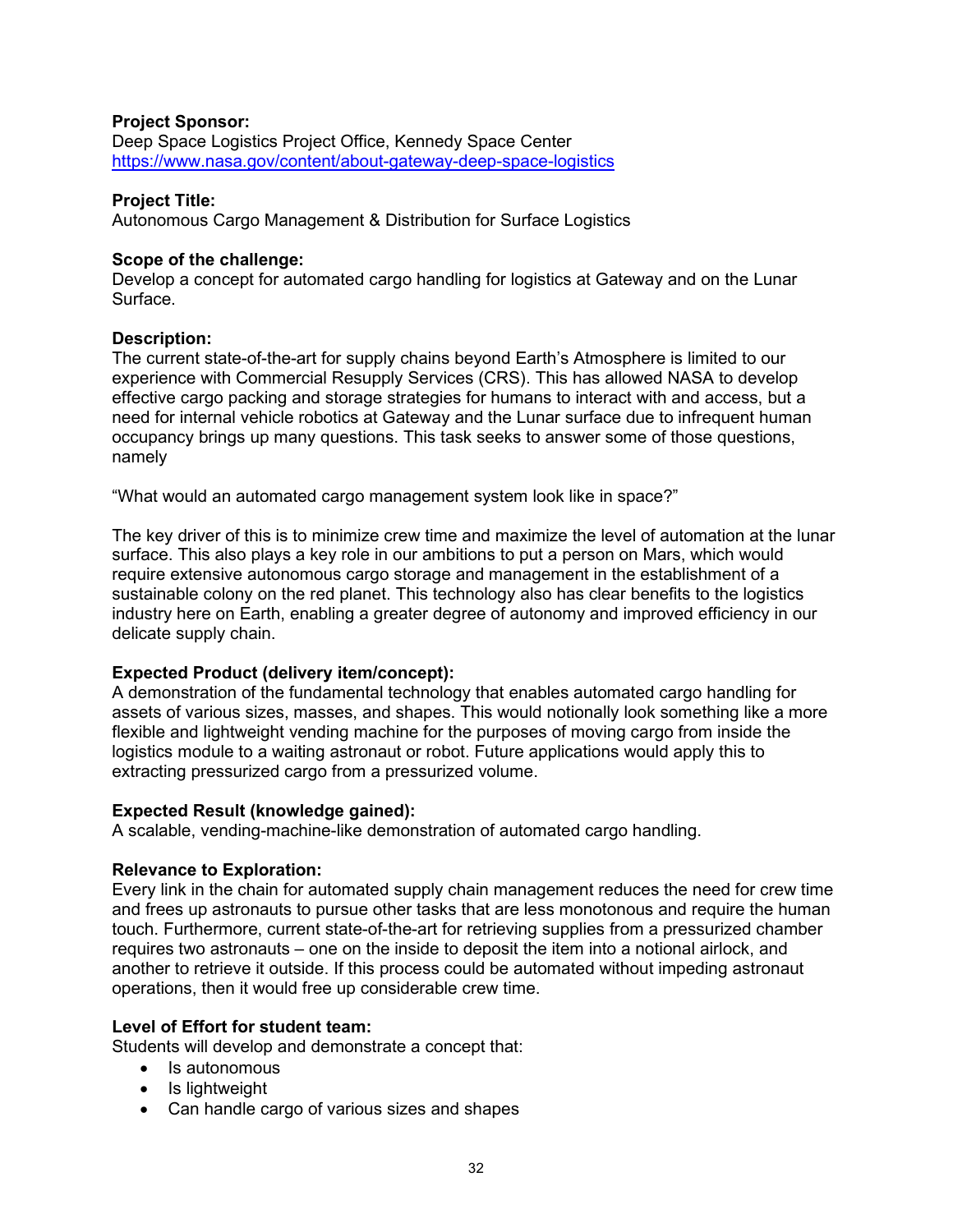• Is reliable

#### **Level of effort for NASA team:**

The NASA team will:

- Provide physical constraints on object size, mass, and shape
- Provide physical constraints of spacecraft/habitat
- Provide guidance and instruction on NASA systems NASA needs

#### **Suggestion for seed funding:**

\$13k for University design and development during Phase I.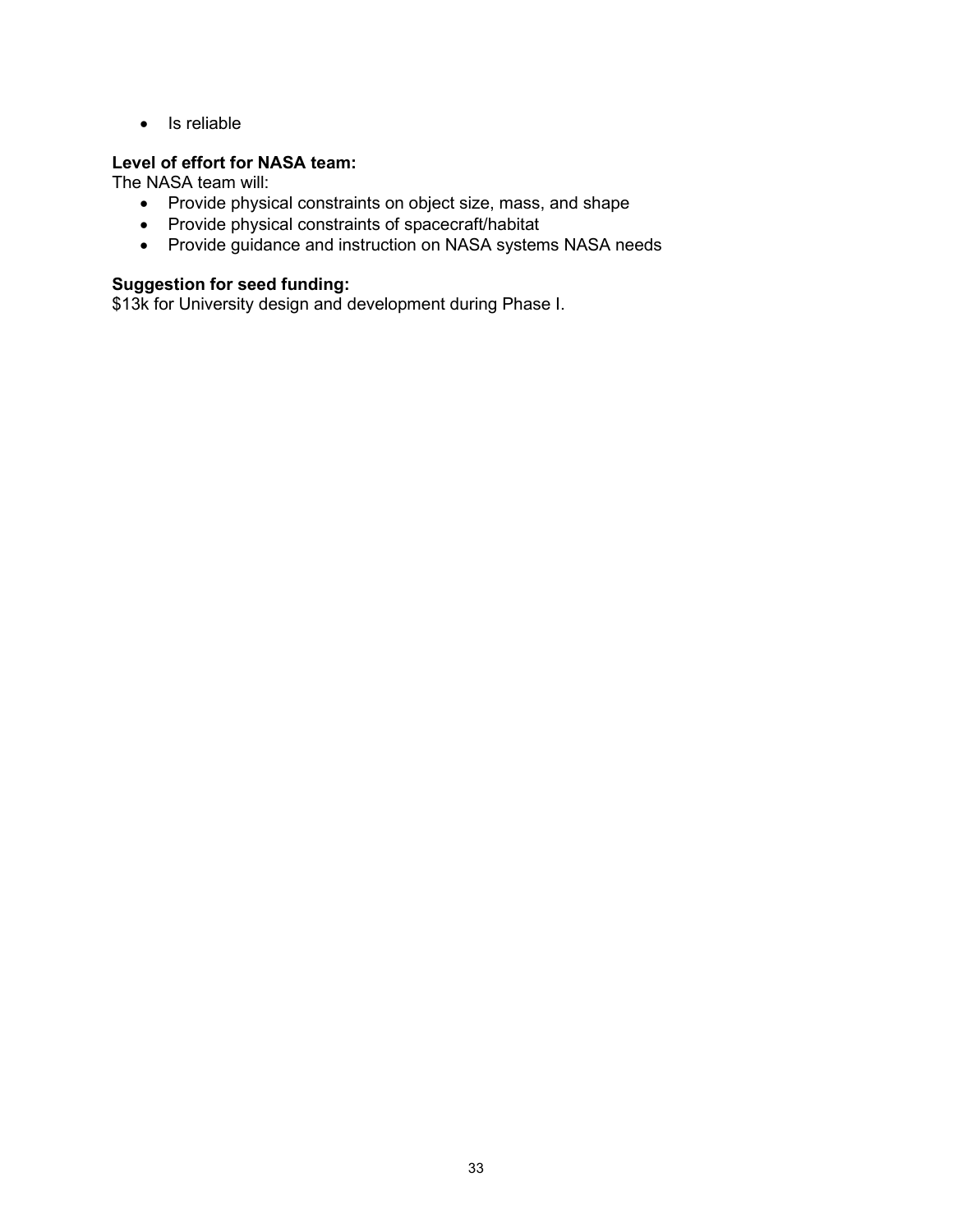#### **Appendix C: Standard Education Grant or Cooperative Agreement**

This award is made under the authority of 51 U.S.C. 20113 (e) and is subject to all applicable laws and regulations of the United States in effect on the date of this award, including, but not limited to 2 CFR Part 200 and Part 1800.

The following provisions of the Federal Code of Regulations are incorporated by reference

| Location       | Title                                                   | Date          |
|----------------|---------------------------------------------------------|---------------|
| Appendix A to  | Reporting Subawards and Executive Compensation          | Dec. 26, 2014 |
| 2 CFR Part 170 |                                                         |               |
| 2 CFR 175.15   | Trafficking in persons.                                 | Dec. 26, 2014 |
| 2 CFR 182      | Government-wide requirements for Drug-Free Workplace    | Dec. 26, 2014 |
| 1800.900       | <b>Terms and Conditions</b>                             | Dec. 26, 2014 |
| 1800.901       | Compliance with OMB Guidance on Uniform                 | Dec. 26, 2014 |
|                | Administrative Requirements, Cost Principles, and Audit |               |
|                | Requirements for Federal awards.                        |               |
| 1800.902       | Technical publications and reports.                     | Dec. 26, 2014 |
| 1800.903       | Extensions.                                             | Dec. 26, 2014 |
| 1800.904       | Termination and enforcement.                            | Dec. 26, 2014 |
| 1800.905       | Change in principal investigator or scope.              | Dec. 26, 2014 |
| 1800.906       | Financial management.                                   | Dec. 26, 2014 |
| 1800.907       | Equipment and other property.                           | Dec. 26, 2014 |
| 1800.908       | Patent rights.                                          | Dec. 26, 2014 |
| 1800.909       | Rights in data.                                         | Dec. 26, 2014 |
| 1800.910       | National security.                                      | Dec. 26, 2014 |
| 1800.911       | Nondiscrimination.                                      | Dec. 26, 2014 |
| 1800.912       | Clean air and water.                                    | Dec. 26, 2014 |
| 1800.913       | Investigative requirements.                             | Dec. 26, 2014 |
| 1800.914       | Travel and transportation.                              | Dec. 26, 2014 |
| 1800.915       | Safety.                                                 | Dec. 26, 2014 |
| 1800.916       | Buy American encouragement.                             | Dec. 26, 2014 |
| 1800.917       | Investigation of research misconduct.                   | Dec. 26, 2014 |
| 1800.918       | Allocation of risk/liability.                           | Dec. 26, 2014 |

Unless otherwise specified, the terms and conditions in 2 CFR 1800.900 to 1800.918 and the requirements in 2 CFR 170, 175, and 182 apply and are incorporated by reference. To view full text of these requirements, terms, and conditions go to https://prod.nais.nasa.gov/pub/pub\_library/srba/index.html

Provisions listed above are contained in the Code of Federal Regulation (14 CFR Part 1260). The CFR can be accessed electronically at: http://www.gpoaccess.gov/cfr/index.html or copies are available in most libraries and for purchase from the Superintendent of Documents, Government Printing Office, Washington, D.C. 20402. Provisions incorporated by reference have the same force and effect as if they were given in full text. The full text provision can be found via the NASA Grant and Cooperative Agreement Handbook web site: http://prod.nais.nasa.gov/pub/pub\_library/grcover.htm. OMB Circulars referenced in the provisions can be assessed electronically at: http://www.whitehouse.gov/omb/circulars/ or may be obtained from the Office of Administration, Publications Unit, New Executive Office Building, Washington, D.C. 20503. An index of existing OMB Circulars is contained in 5 CFR 1310.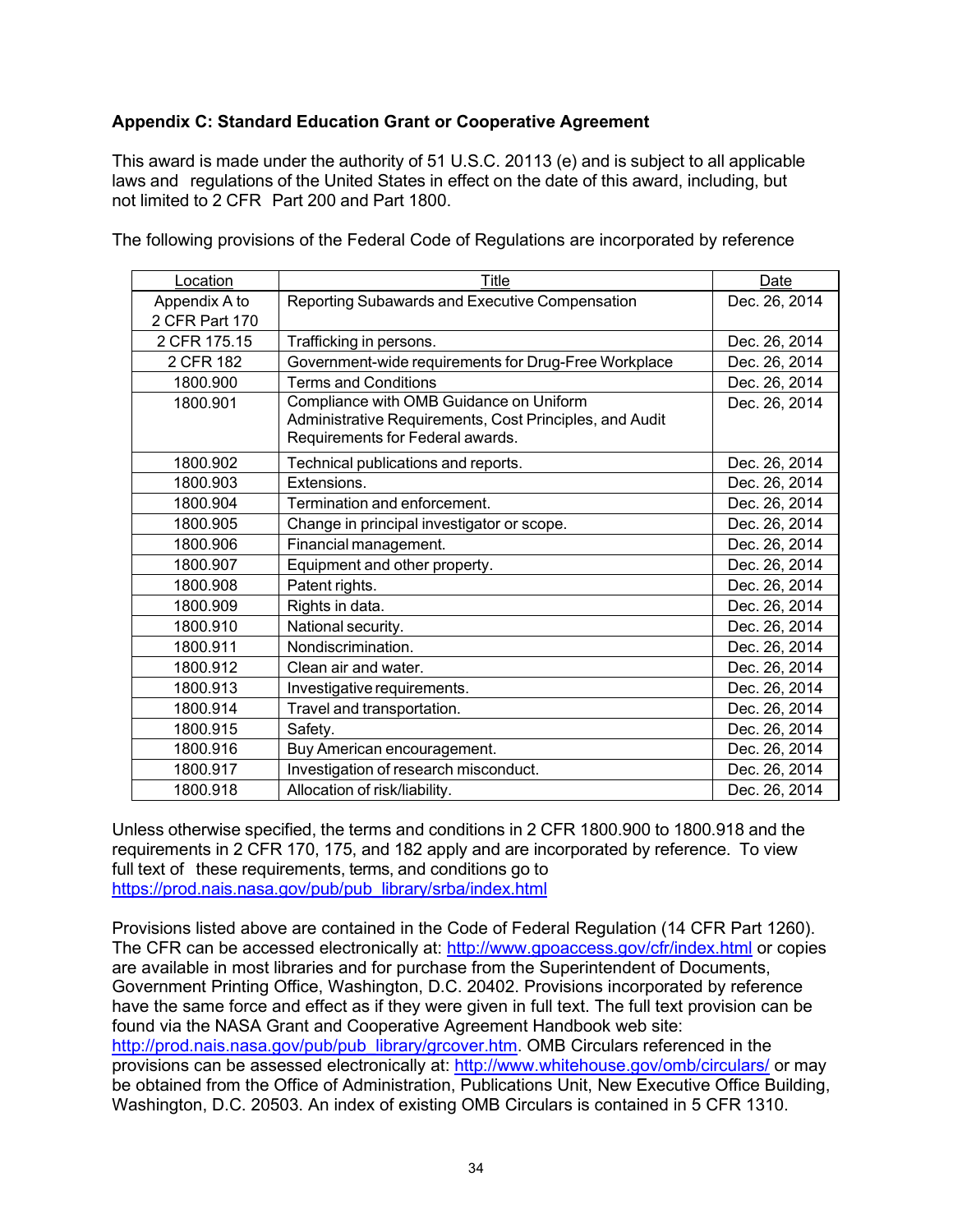\_\_\_\_\_\_\_\_\_\_\_\_\_\_\_\_\_\_\_\_\_\_\_\_\_\_\_\_\_\_\_\_\_\_\_\_\_\_\_\_\_\_\_\_\_\_\_\_\_\_\_\_\_\_\_\_\_\_\_\_\_\_\_\_\_\_\_\_\_\_\_\_\_\_\_\_

\_\_\_\_\_\_\_\_\_\_\_\_\_\_\_\_\_\_\_\_\_\_\_\_\_\_\_\_\_\_\_\_\_\_\_\_\_\_\_\_\_\_\_\_\_\_\_\_\_\_\_\_\_\_\_\_\_\_\_\_\_\_\_\_\_\_\_\_\_\_\_\_\_\_\_\_

#### 35

#### **Appendix D: Certifications and Assurances**

#### **CERTIFICATION REGARDING DEBARMENT, SUSPENSION, AND OTHER RESPONSIBILITY MATTERS PRIMARY COVERED TRANSACTIONS**

This certification is required by the regulations implementing Executive Order 12549, Debarment and Suspension, 34 CFR Part 85, Section 85.510, Participants' responsibilities. The regulations were published as Part VII of the May 28, 1988 Federal Register (pages 19160-19211). Copies of the regulations may be obtained by contacting the U.S. Department of Education, Grants and Contracts Service, 400 Maryland Avenue, S.W. (Room 3633 GSA Regional Office Building No. 3), Washington, D.C. 20202-4725, telephone (202) 732-2505.

A. The applicant certifies that it and its principals:

(a) Are not presently debarred, suspended, proposed for debarment, declared ineligible, or voluntarily excluded from covered transactions by any Federal department or agency; (b) Have not within a three-year period preceding this application been convicted or had a civil judgment rendered against them for commission of fraud or a criminal offense in connection with obtaining, attempting to obtain, or performing a public (Federal, State, or Local) transaction or contract under a public transaction; violation of Federal or State antitrust statutes or commission of embezzlement, theft, forgery, bribery, falsification or destruction of records, making false statements, or receiving stolen property;

(c) Are not presently indicted for or otherwise criminally or civilly charged by a government entity (Federal, State, or Local) with commission of any of the offenses enumerated in paragraph A.(b) of this certification; and

(d) Have not within a three-year period preceding this application/proposal had one or more public transactions (Federal, State, or Local) terminated for cause or default; and

B. Where the applicant is unable to certify to any of the statements in this certification, he or she shall attach an explanation to this application.

C. Certification Regarding Debarment, Suspension, Ineligibility and Voluntary Exclusion - Lowered Tier Covered Transactions (Subgrants or Subcontracts)

(a) The prospective lower tier participant certifies, by submission of this proposal, that neither it nor its principles is presently debarred, suspended, proposed for debarment, declared ineligible, or voluntarily excluded from participation in this transaction by any Federal department of agency. (b) Where the prospective lower tier participant is unable to certify to any of the statements in this certification, such prospective participant shall attach an explanation to this proposal.

\_\_\_\_\_\_\_\_\_\_\_\_\_\_\_\_\_\_\_\_\_\_\_\_\_\_\_\_\_\_\_\_\_\_\_\_\_\_\_\_\_\_\_\_\_\_\_\_\_\_\_\_\_\_\_\_\_\_\_\_\_\_\_\_\_\_\_\_\_\_\_\_\_\_\_\_ Organization Name

\_\_\_\_\_\_\_\_\_\_\_\_\_\_\_\_\_\_\_\_\_\_\_\_\_\_\_\_\_\_\_\_\_\_\_\_\_\_\_\_\_\_\_\_\_\_\_\_\_\_\_\_\_\_\_\_\_\_\_\_\_\_\_\_\_\_\_\_\_\_\_\_\_\_\_\_ Printed Name and Title of Authorized Representative

Signature Date

\_\_\_\_\_\_\_\_\_\_\_\_\_\_\_\_\_\_\_\_\_\_\_\_\_\_\_\_\_\_\_\_\_\_\_\_\_\_\_\_\_\_\_\_\_\_\_\_\_\_\_\_\_\_\_\_\_\_\_\_\_\_\_\_\_\_\_\_\_\_\_\_\_\_\_\_ Printed Name of Principal Investigator/Program Director

Proposal Title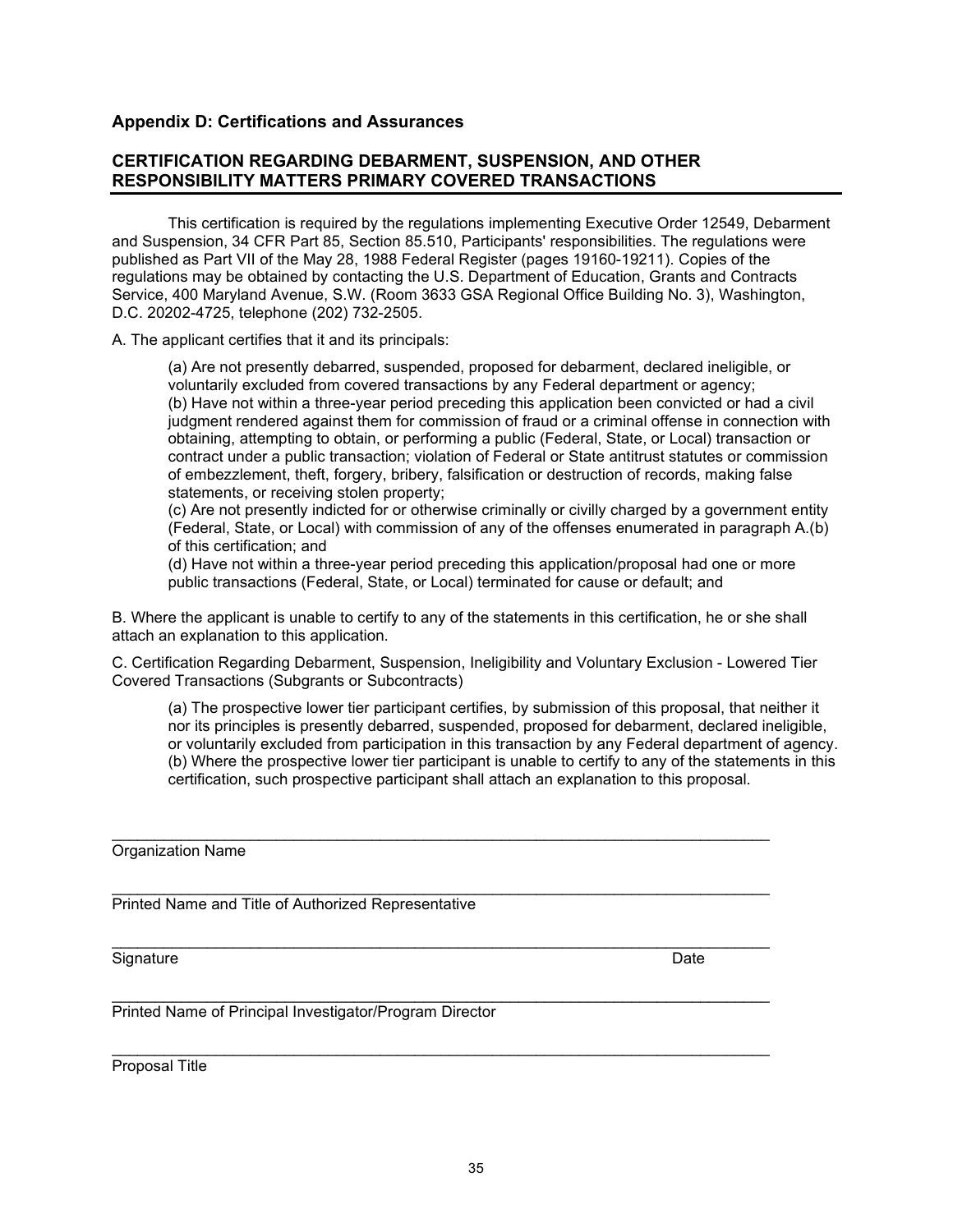#### **CERTIFICATION REGARDING LOBBYING**

As required by S 1352 Title 31 of the U.S. Code for persons entering into a grant or cooperative agreement over \$100,000, the applicant certifies that:

 $\_$  , and the contribution of the contribution of  $\mathcal{L}_\mathcal{A}$  , and the contribution of  $\mathcal{L}_\mathcal{A}$ 

(a) No Federal appropriated funds have been paid or will be paid by or on behalf of the undersigned, to any person for influencing or attempting to influence an officer or employee of any agency, a Member of Congress, in connection with making of any Federal grant, the entering into of any cooperative, and the extension, continuation, renewal, amendment, or modification of any Federal grant or cooperative agreement;

(b) If any funds other than Federal appropriated funds have been paid or will be paid to any person for influencing or attempting an officer or employee of any agency, Member of Congress, an or an employee of a Member of Congress in connection with this Federal grant or cooperative agreement, the undersigned shall complete Standard Form - LLL, "Disclosure Form to Report Lobbying," in accordance with its instructions.

(c) The undersigned shall require that the language of this certification be included in the award documents for all subawards at all tiers (including subgrants, contracts under grants and cooperative agreements, and subcontracts), and that all subrecipients shall certify and disclose accordingly.

This certification is a material representation of fact upon which reliance was placed when this transaction was made or entered into. Submission of this certification is a prerequisite for making or entering into this transaction imposed by S1352, title 31, U.S. Code. Any person who fails to file the required certification shall be subject to a civil penalty of not less than \$10,000 and not more than \$100,000 for each such failure.

 $\_$  , and the contribution of the contribution of the contribution of the contribution of  $\mathcal{L}_\mathbf{z}$ 

 $\_$  , and the contribution of the contribution of  $\mathcal{L}_\mathcal{A}$  , and the contribution of  $\mathcal{L}_\mathcal{A}$ 

 $\_$  , and the contribution of the contribution of the contribution of the contribution of  $\mathcal{L}_\mathbf{z}$ 

 $\_$ Organization Name

Printed Name and Title of Authorized Representative

 $\_$  , and the contribution of the contribution of the contribution of the contribution of  $\mathcal{L}_\mathbf{z}$ Signature Date Date of the Date of the Date of the Date of the Date of the Date of the Date of the Date of the Date of the Date of the Date of the Date of the Date of the Date of the Date of the Date of the Date of the Dat

Printed Name of Principal Investigator/Program Director

Proposal Title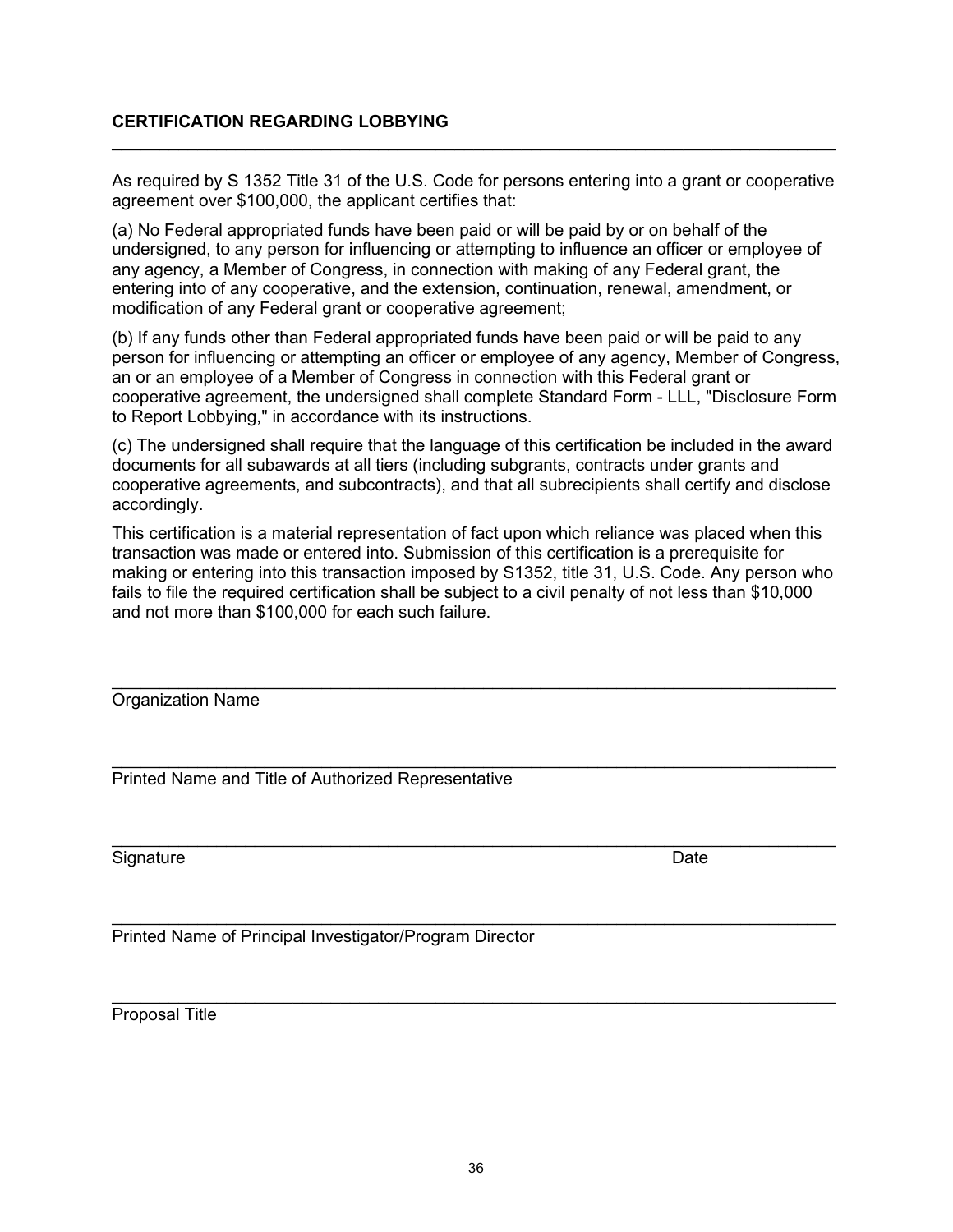#### **Assurance of Compliance with the National Aeronautics and Space Administration Regulations Pursuant to Nondiscrimination in Federally Assisted Programs**

#### The \_\_\_\_\_\_\_\_\_\_\_\_\_\_\_\_\_\_\_\_\_\_\_\_\_\_\_\_\_\_\_\_\_\_\_\_\_\_\_\_\_\_\_\_

(Institution, corporation, firm, or other organization on whose behalf this assurance is signed, hereinafter called "Applicant.")

HEREBY AGREES THAT it will comply with Title VI of the Civil Rights Act of 1964 (P. L. 88-352), Title IX of the Education Amendments of 1972 (20 U.S.C. 1680 et seq.), Section 504 of the Rehabilitation Act of 1973, as amended (29 U.S.C. 794), and the Age Discrimination Act of 1975 (42 U.S.C. 16101 et seq.), and all requirements imposed by or pursuant to the Regulation of the National Aeronautics and Space Administration (14 CFR Part 1250) (hereinafter called "NASA") issued pursuant to these laws, to the end that in accordance with these laws and regulations, no person in the United States shall, on the basis of race, color, national origin, sex, handicapped condition, or age be excluded from participation in, be denied the benefits of, or be otherwise subjected to discrimination under any program or activity for which the Applicant receives federal financial assistance from NASA; and HEREBY GIVES ASSURANCE THAT it will immediately take any measure necessary to effectuate this agreement.

If any real property or structure thereon is provided or improved with the aid of federal financial assistance extended to the Applicant by NASA, this assurance shall obligate the Applicant, or in the case of any transfer of such property, any transferee, for the period during which the real property or structure is used for a purpose for which the federal financial assistance is extended or for another purpose involving the provision of similar services or benefits. If any personal property is so provided, this assurance shall obligate the Applicant for the period during which it retains ownership or possession of the property. In all other cases, this assurance shall obligate the Applicant for the period during which the federal financial assistance is extended to it by NASA.

THIS ASSURANCE is given in consideration of and for the purpose of obtaining any and all federal grants, loans, contract, property, discounts or other federal financial assistance extended after the date hereof to the Applicant by NASA, including installment payments after such date on account of applications for federal financial assistance which were approved before such date. The Applicant recognizes and agrees that such federal financial assistance will be extended in reliance on the representations and agreements made in this assurance, and that the United States shall have the right to seek judicial enforcement of this assurance. This assurance is binding on the Applicant, its successors, transferees, and assignees, and the person or persons whose signatures appear below are authorized to sign on behalf of the Applicant.

| Organization Name                                   |      |  |
|-----------------------------------------------------|------|--|
|                                                     |      |  |
|                                                     |      |  |
| Printed Name and Title of Authorized Representative |      |  |
|                                                     |      |  |
|                                                     |      |  |
| Signature                                           | Date |  |

\_\_\_\_\_\_\_\_\_\_\_\_\_\_\_\_\_\_\_\_\_\_\_\_\_\_\_\_\_\_\_\_\_\_\_\_\_\_\_\_\_\_\_\_\_\_\_\_\_\_\_\_\_\_\_\_\_\_\_\_\_\_\_\_\_\_\_\_\_\_\_\_\_\_\_\_

\_\_\_\_\_\_\_\_\_\_\_\_\_\_\_\_\_\_\_\_\_\_\_\_\_\_\_\_\_\_\_\_\_\_\_\_\_\_\_\_\_\_\_\_\_\_\_\_\_\_\_\_\_\_\_\_\_\_\_\_\_\_\_\_\_\_\_\_\_\_\_\_\_\_\_\_

Printed Name of Principal Investigator/Program Director

Proposal Title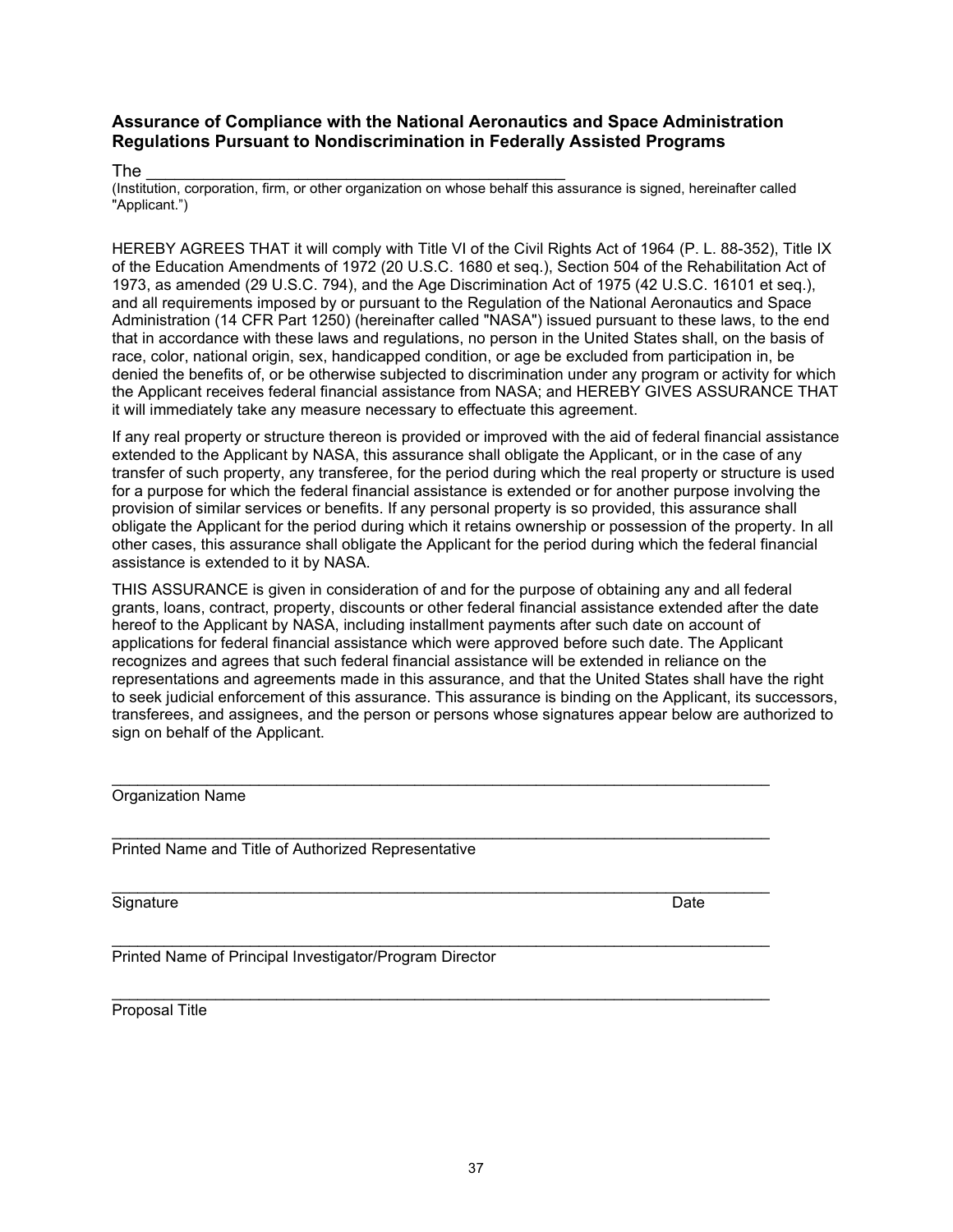#### **Appendix E: NASA Review Requirements and Checklists**

NASA follows a strict adherence to a formal review process, as described earlier. The SDR, PDR, and CDR activities are further explained below, providing rationale, objectives, the information to be provided, and success criteria.

#### **System Design Review (SDR)**

The SDR examines the proposed system architecture/design and the flow down of Level 1 requirements to all functional elements of the system. SDR is conducted to prepare for, and assess readiness for the Preliminary Design phase.

#### *SDR Objectives*:

- 1. Ensure a thorough review of the team, processes, and products supporting the review.
- 2. Ensure the products meet the success criteria.
- 3. Ensure issues raised during the review are appropriately documented and a plan for resolution is prepared.

#### *SDR Results of Review*

As a result of successful completion of the SDR, the system and its operation are well enough understood to warrant proceeding to PDR. Approved specifications for the system, interfaces, and preliminary specifications for the design of appropriate functional elements may be released.

*SDR Agenda* (each academic team to present):

- 1. Identify Team Members.
- 2. Review Vision, Mission, Goal and Objectives of Project.
- 3. Review System Architecture (includes system definition, concept and layout).
- 4. Review Level 1 Requirements.
- 5. Review Traceability of requirements "flow down".
- 6. Review Work Breakdown Structure (WBS).
- 7. Review preferred system solution definition including major trades and options. CAD model of physical components of system if available.
- 8. Review preliminary functional baseline.
- 9. Review draft concept of operations.
- 10. Review preliminary system software functional requirements.
- 11. Review risk assessment and mitigations approach.
- 12. Review analysis tools to be used.
- 13. Review Cost and schedule data.
- 14. Review software test plan (approach).
- 15. Review hardware test plan (approach).

#### *SDR Success Criteria:*

- 1. Systems requirements (based on mission as described by NASA) are understood, defined, and form the basis for preliminary design.
- 2. All requirements are allocated, and the flow down (subsystems, etc.) is adequate.
- 3. The requirements process is defined and sound, and can reasonably be expected to continue to identify and flow detailed requirements in a manner timely for development of project, post SDR.
- 4. The technical approach is credible and responsive to the identified requirements.
- 5. Technical plans have been updated, as necessary, from initial proposal.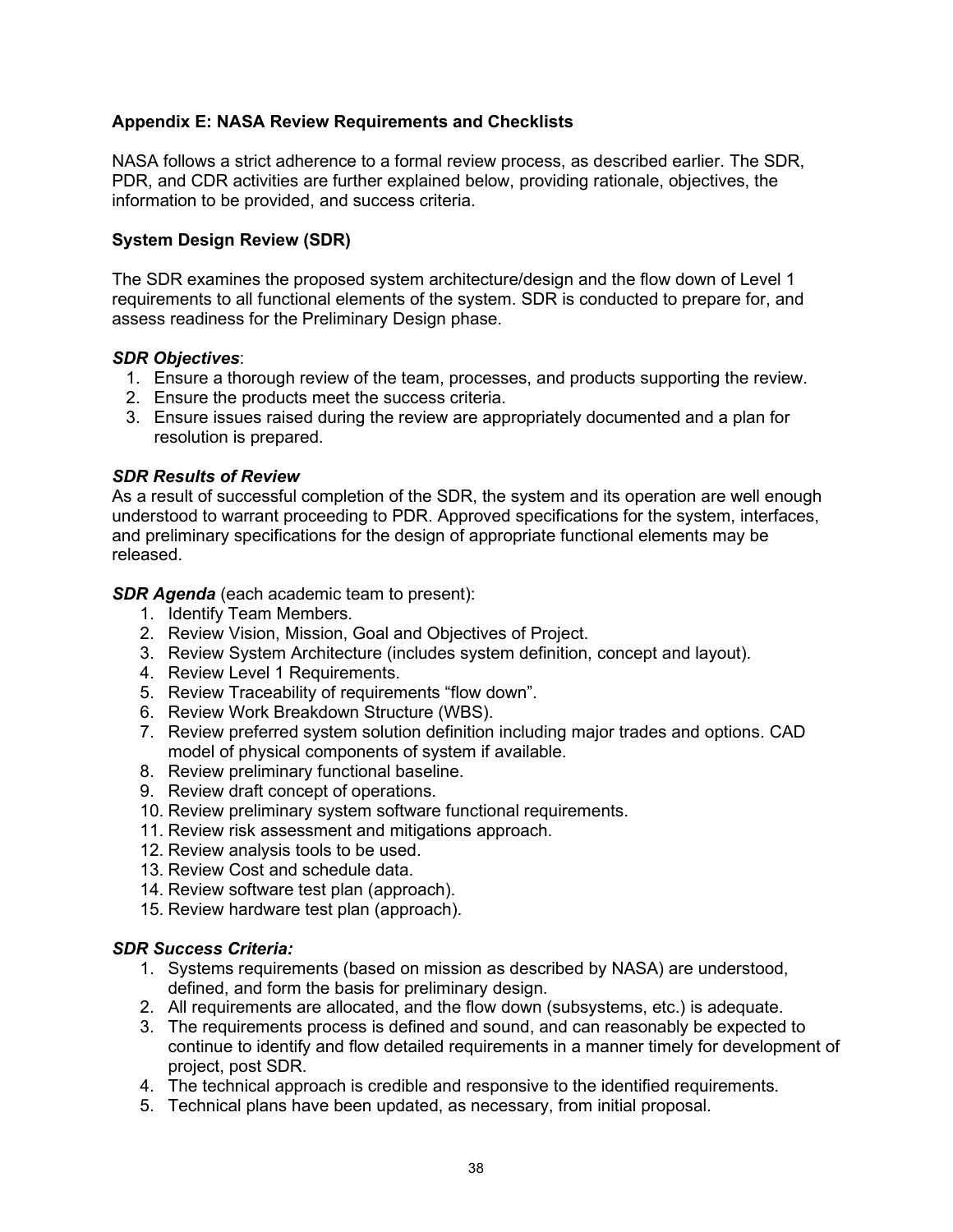- 6. Trades have been identified, and those planned prior to PDR/CDR adequately address the trades/options.
- 7. Any significant development or safety risks are identified, and a process exists to manage risks.
- 8. The ConOps is consistent with any proposed design concepts and is aligned with the Level 1 requirements.
- 9. Review demonstrates a clear understanding of customer and stakeholder needs.

#### **Preliminary Design Review (PDR):**

The PDR should demonstrate the establishment of a functionally complete preliminary design solution (i.e., a functional baseline) that meets project goals and objectives. It should define the project in enough detail to establish an initial baseline capable of meeting the project needs.

During the PDR, the team should demonstrate that activities have been performed to establish an initial project baseline, which includes a formal flow down of the project-level performance requirements to a set of system and subsystem design specifications. The technical requirements should be sufficiently detailed to confirm schedule and cost estimates for the project are being met. While the top-level requirements were baselined at SDR, the PDR should identify any changes resulting from the trade studies and analyses since SDR.

In general, teams should devote significant effort to discussing interface requirements and operational requirements (including test support, training products, repair products). The team should thoroughly define design and production requirements (if possible) during the PDR. PDR products should include comprehensive system and element requirements documentation, interface documentation, and technology validation.

#### *PDR Objectives:*

- 1. Ensure a thorough review of the team, processes, and products supporting the review.
- 2. Ensure the products meet the success criteria.
- 3. Ensure issues raised during the review are appropriately documented and a plan for resolution is prepared.

#### *PDR Results of Review*

As a result of successful completion of the PDR, the system and its operation are well enough understood to warrant proceeding to CDR. Approved specifications for the system, interfaces, and specifications for the design of appropriate functional elements may be released.

*PDR Agenda* (each academic team to present):

- 1. Review and updates of any documents developed and baselined since SDR.
- 2. Review a matured ConOps.
- 3. Review of any updates to any engineering specialty plans.
- 4. Review risk management plan.
- 5. Review cost and schedule data.
- 6. Review top-level requirements and flow down to the next level of requirements since SDR.
- 7. Review any design-to specifications (hardware and software) and drawings, verification and validation plans, and interface documents at lower levels. A CAD model is required at PDR stage for all physical components of the system.
- 8. Review any trade studies that have been performed since SDR and their results.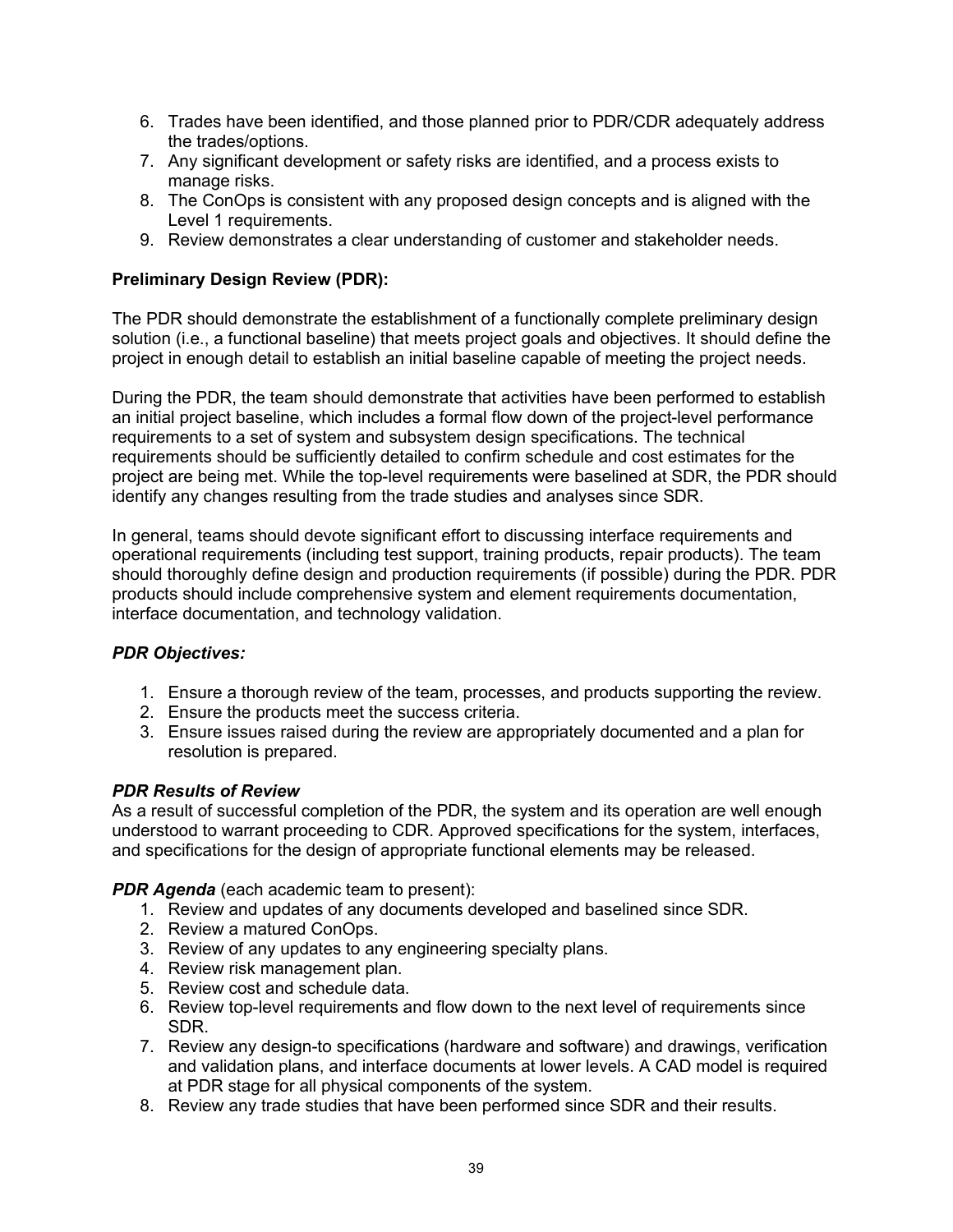- 9. Review any performed design analyses and report results.
- 10. Review any engineering development tests performed and report results.
- 11. Review and discuss internal and external interface design solutions (and any interface control documents needed). This includes interface information provided by NASA since SDR.
- 12. Review system operations.
- 13. Review any potential safety issues (or data) including test identification and test readiness criteria as applicable.
- 14. Select a baseline design solution.

#### *PDR Success Criteria:*

- 1. Systems requirements (based on mission as described by NASA) are understood and defined and form the basis for preliminary design.
- 2. All requirements are allocated, and the flow down (subsystems, etc.) is adequate.
- 3. The requirements process is defined and sound, and can reasonably be expected to continue to identify and flow detailed requirements in a manner timely for development of project, post PDR.
- 4. The technical approach is credible and responsive to the identified requirements.
- 5. Technical plans have been updated, as necessary, from the System Design Review.
- 6. Trades have been identified and executed, and those planned for PDR have been completed with appropriate rationale.
- 7. Any significant development or safety risks are identified, and a process exists to manage risks.
- 8. Plans are defined to address Test Readiness Criteria if applicable.
- 9. The ConOps is consistent with any proposed design concepts and is aligned with the Level 1 requirements.
- 10. Review demonstrates a clear understanding of customer and stakeholder needs.

#### *Post-PDR, Pre-CDR Activities*

Design issues uncovered in the PDR should be resolved so that final design can begin with unambiguous design-to specifications. From this point on, almost all changes to the baseline are expected to represent successive refinements, not fundamental changes.

#### **Critical Design Review (CDR)**

The team should finalize all their designs for the CDR, after having selected a preferred alternative among the trade studies. The intent of the CDR during the Lunar X-Hab milestone process is to finalize the products seen in the SDR and PDR products and to reflect the changes and maturation since the earlier reviews but not to repeat the content seen earlier.

*CDR Agenda* (each academic team to present):

- 1. Review and updates of any documents developed and baselined since PDR.
- 2. Review a finalized ConOps.
- 3. Review of finalized engineering specialty plans.
- 4. Review finalized risk management plan.
- 5. Review finalized cost and schedule data.
- 6. Review top-level requirements and flow down to the next level of requirements since PDR.
- 7. Review finalized design-to specifications (hardware and software) and drawings, verification and validation plans, and interface documents at lower levels. A CAD model is required at CDR stage for physical components of the system.